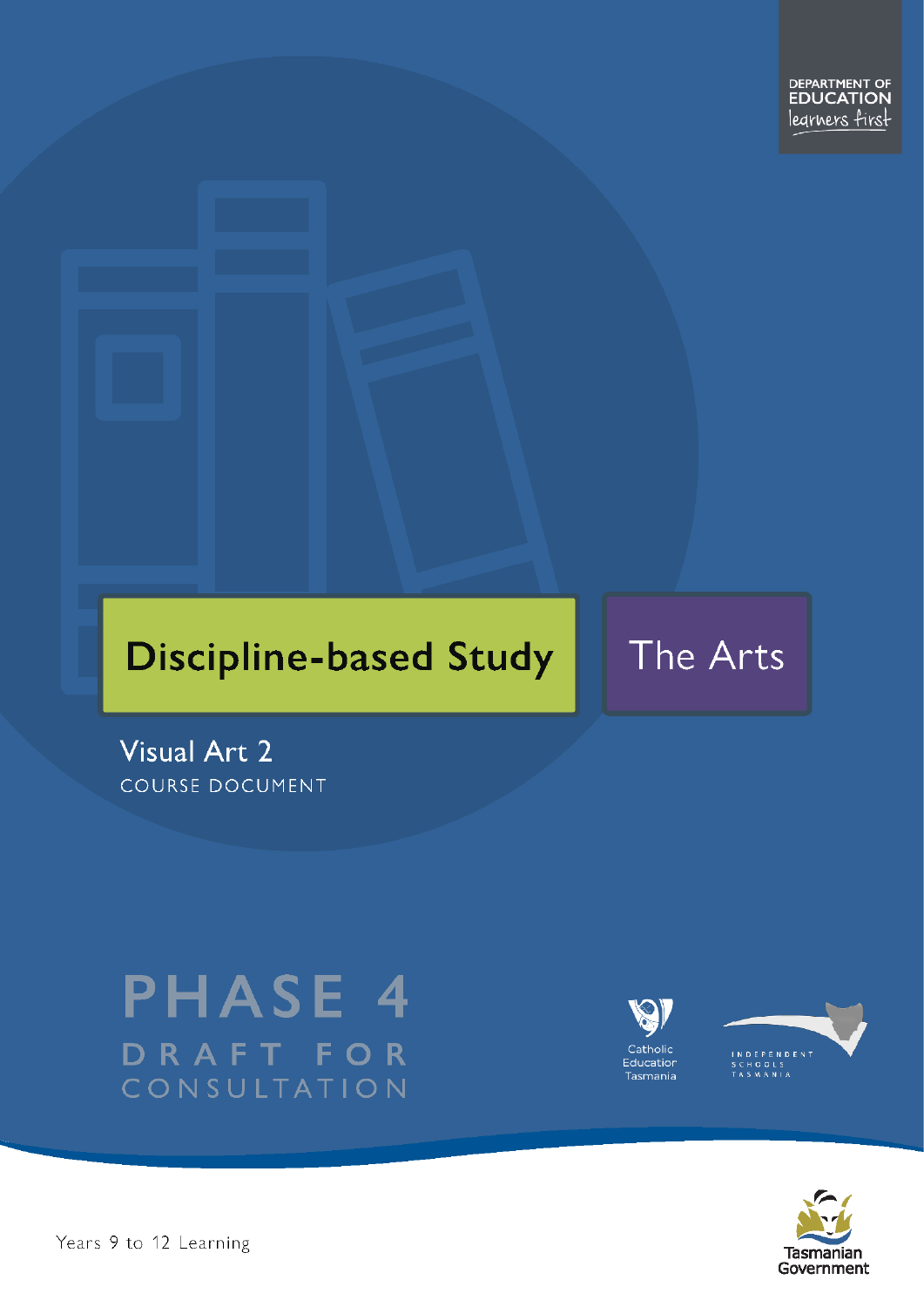# Table of Contents

Phase 4 Consultation Draft Published: August 2021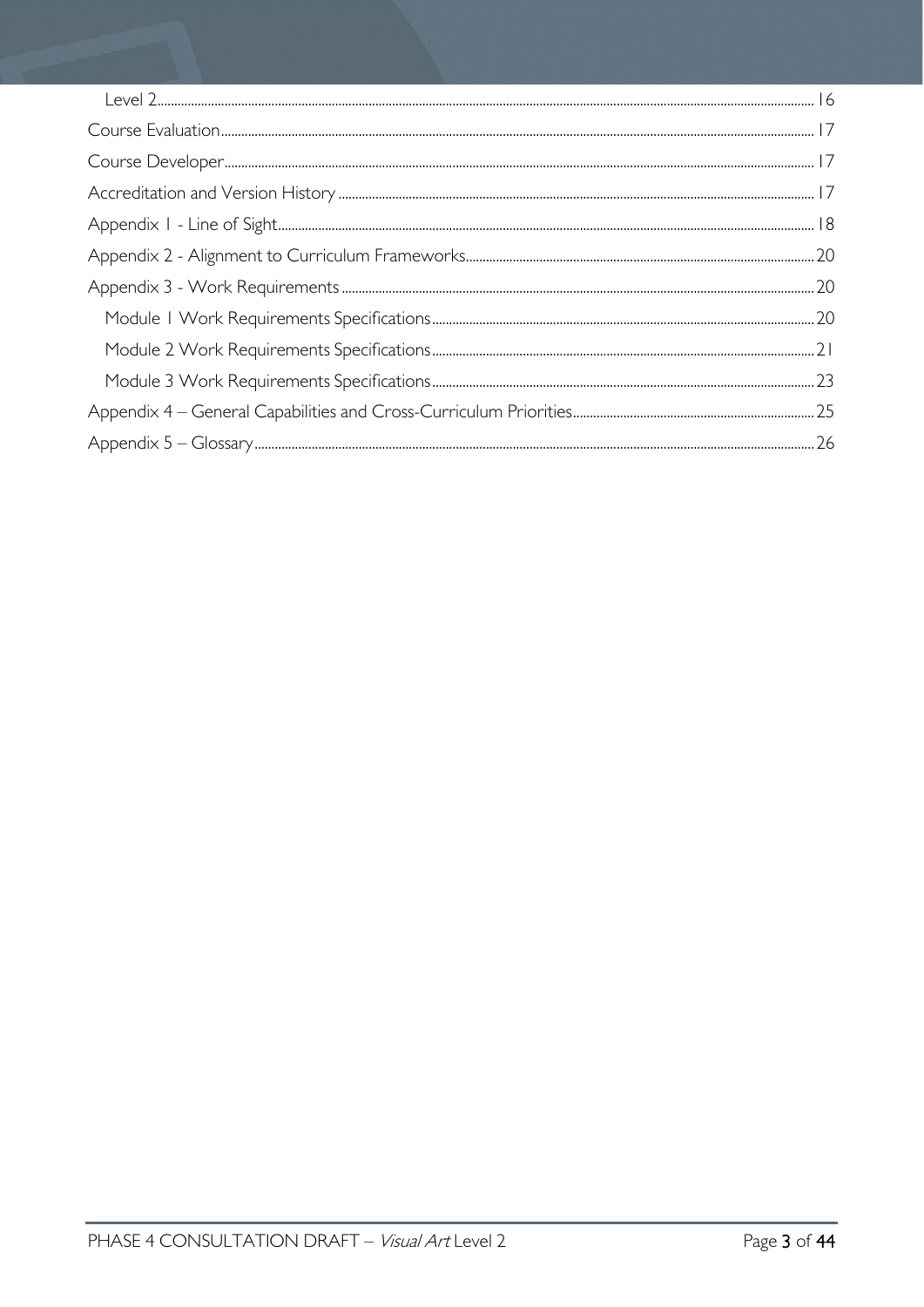# <span id="page-3-0"></span>Visual Art, 150 hours – Level 2

This course is the Level 2 component of the proposed Visual Arts suite.

# <span id="page-3-1"></span>Focus Area – Discipline-based Study

Courses aligned to the Years 9 to 12 Curriculum [Framework](https://publicdocumentcentre.education.tas.gov.au/library/Shared%20Documents/Education%209-12%20Frameworks%20A3%20WEB%20POSTER.pdf) belong to one of the five focus areas of Discipline-based Study, Transdisciplinary Projects, Professional Studies, Work-based Learning and Personal Futures.

Visual Art Level 2 is a Discipline-based Study course.

Discipline-based Study includes content, core concepts and big ideas; enabling deep knowledge and understanding of the content and the application of what is learned. Students consider accepted key disciplinary knowledge, apply distinctive ways of thinking, and become increasingly independent learners. They use methodologies specific to the discipline to explore and strengthen their understanding of key concepts and develop deep knowledge, skills and understanding.

Discipline-based Study courses have three key features that guide teaching and learning:

- specialist knowledge
- theories and concepts and
- methodology and terminology.



In this course learners will do this by:

- focusing on a studio area requiring specialised skills, techniques, knowledge, and history
- learning the concepts and theories that underpin their chosen studio area and the arts more generally, including the concept that visual arts can express both personal and cultural ideas
- using and applying the appropriate methodologies and terminology in their artmaking and art responses. These include methodologies such as experimenting and refining, and specialised terms such as artistic conventions.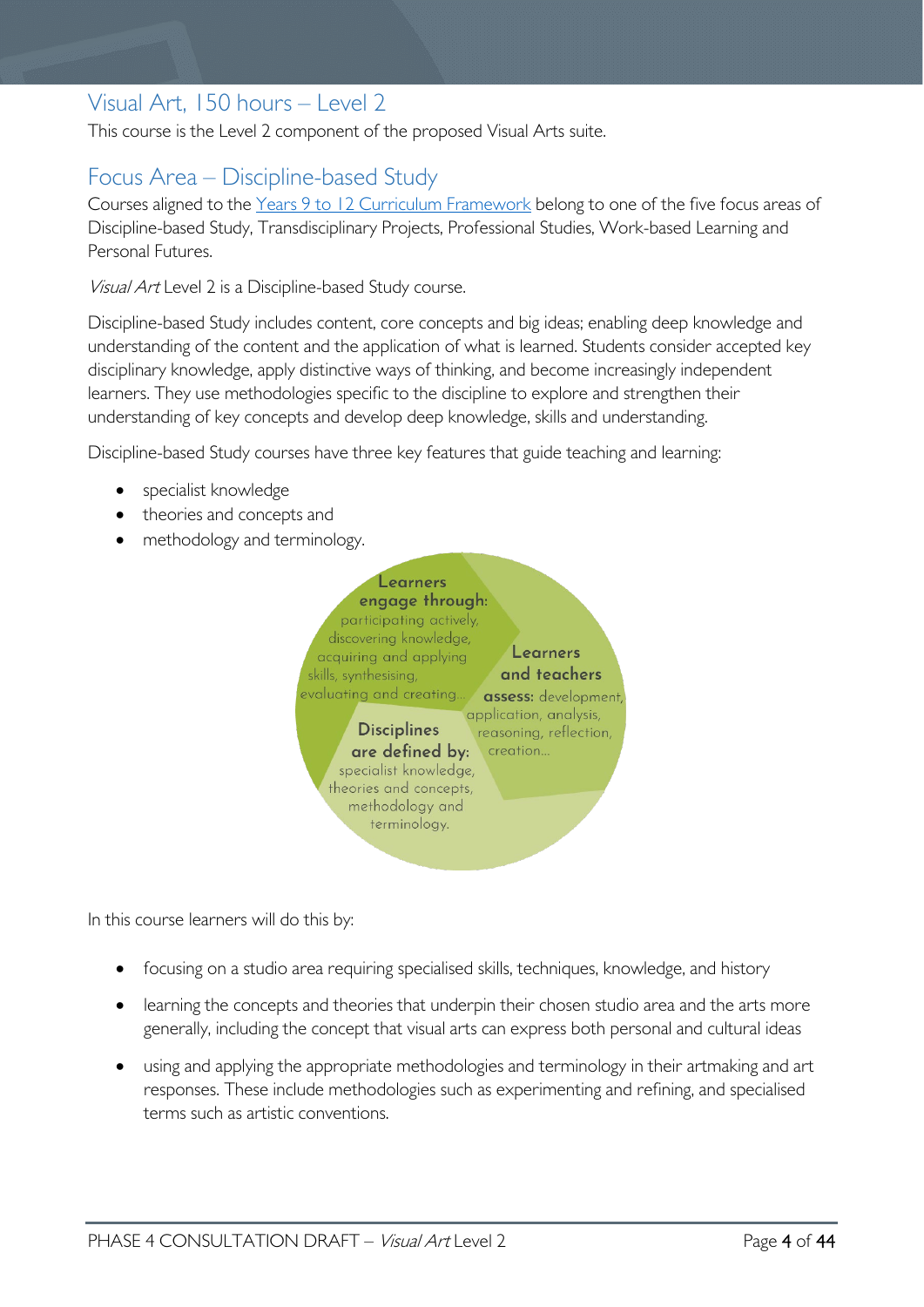# <span id="page-4-0"></span>Rationale

Art is an intrinsic human activity and people have made and responded to the visual arts since the beginning of civilisation. Art is created to understand or reflect upon the world, to communicate meaning, and express how it feels to be human. The visual arts play a significant role in recording, shaping, and reflecting the culture and context of society.

Study of the visual arts promotes innovation, creative and critical thinking skills, emotional resilience, empathy, and self-efficacy, all of which are vital for a rapidly changing world. These transformative skills have been identified by the global Organisation for Economic Co-operation and Development (OECD) as helping students to thrive and shape a better future. Creating art can be a powerful motivator for personal and social change and research has shown overall better academic outcomes for arts learners. Tasmanians value and support our creative and cultural industries, which significantly contribute to the economy and our unique cultural identity. *Visual Art* Level 2 has been developed for learners seeking to engage with art practice in a particular studio area and may prepare learners for Visual Art Level 3. Methods and processes specific to the studio of choice are explored so that students develop visual literacy skills (the ability to interpret and make meaning from information presented in images), technical skills and aesthetic understanding in traditional, modern, and contemporary art forms. Learners develop initial skills in the research, analysis and criticism of art forms from different social, historical, and cultural contexts, and express and identify meaning in artworks.

The purpose of Years 9 to 12 Education is to enable all students to achieve their potential through Years 9 to 12 and beyond in further study, training, or employment.

Years 9 to 12 Education enables Personal Empowerment, Cultural Transmission, Preparation for Citizenship and Preparation for Work.

This course is built on the principles of: Access, Agency, Excellence, Balance, Support and Achievement as part of a range of programs that enables students to access a diverse and flexible range of learning opportunities suited to their level of readiness, interests and aspirations.

## <span id="page-4-1"></span>Learning Outcomes

On successful completion of this course learners will be able to:

- 1. identify and appropriately select and use elements and principles of design to solve problems
- 2. use appropriate technologies, techniques, and conventions to express artistic intentions
- 3. communicate ideas, emotions, and information successfully to others when creating personal and unique artworks
- 4. respond reflectively to a range of cultural influences and artworks
- 5. apply effective time management, planning and negotiation skills to complete art activities
- 6. respond to and assess art ideas and information
- 7. use reflective strategies when working independently and collaboratively with others when making art
- 8. create a completed body of artwork in an artistic studio.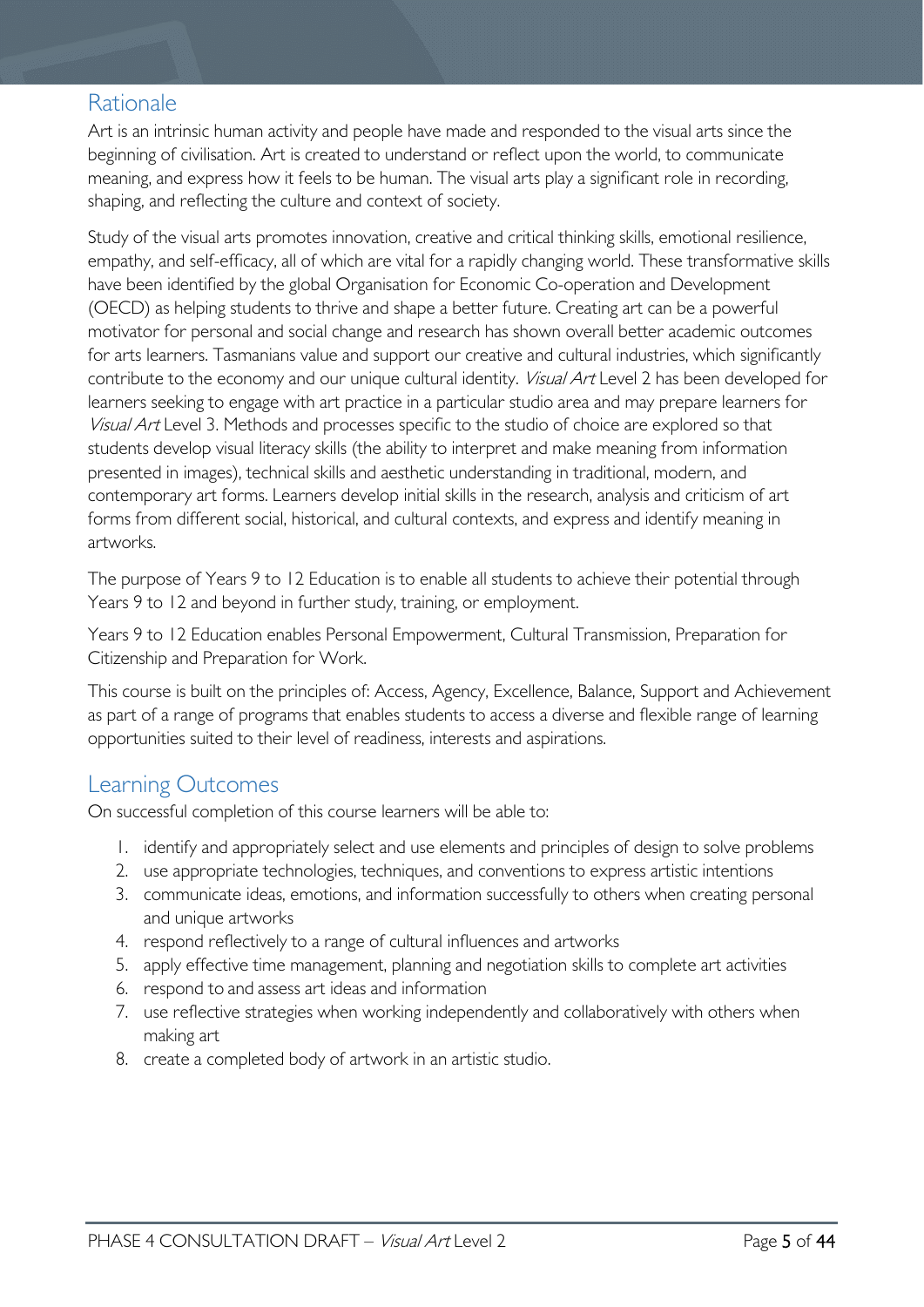# <span id="page-5-0"></span>Integration of General Capabilities and Cross-Curriculum Priorities

The general capabilities addressed specifically in this course are:

- Critical and creative thinking  $\mathbb{C}$
- Ethical understanding  $\div$
- Intercultural understanding  $\frac{c_3}{ }$
- Personal and social capability  $\triangleq$

The cross-curriculum priorities enabled through this course are:

- Aboriginal and Torres Strait Islander Histories and Cultures  $\mathcal$
- Asia and Australia's Engagement with Asia **AA**

## <span id="page-5-1"></span>Course Description

Visual Art Level 2 is a course for learners who would like to engage with a specific visual art discipline of their choice, and it may also prepare them for Visual Art Level 3. Learners will undertake arts practice in a studio area and learn specialised skills, techniques, and knowledge. Methods and processes specific to the studio of choice are explored so that students develop visual literacy skills (the ability to interpret and make meaning from information presented in images), technical skills, and knowledge and understanding of traditional, modern, and contemporary art forms. Learners begin to develop skills in the research, analysis, and criticism of art from different social, historical, and cultural contexts and learn to express and identify meaning in artworks. Study of *Visual Art* Level 2 promotes innovation and creative and critical thinking skills, persistence, and self-direction, all of which help prepare learners for their future.

## <span id="page-5-2"></span>Pathways

Pathways into the Visual Art Level 2 course enable learning continuity from proposed Arts Level 1, or for students who may have completed the Years 9-10 band of the Australian Curriculum: The Arts or for students who have some prior visual arts experience.

Pathways out of *Visual Art* Level 2 include opportunities for learners to undertake study in proposed Visual Art Level 3.

## <span id="page-5-3"></span>Course Requirements

#### <span id="page-5-4"></span>Access

Prior visual arts experience is recommended but not mandatory.

#### <span id="page-5-5"></span>Resource Requirements

In certain studio areas such as printmaking, photography and ceramics, specific resources such as printing presses, photo editing software, potters' wheels and kilns may be required. Providers are advised to research the technical requirements for individual studios.

## <span id="page-5-6"></span>Course Structure and Delivery

#### <span id="page-5-7"></span>Structure

This course consists of three 50-hour modules.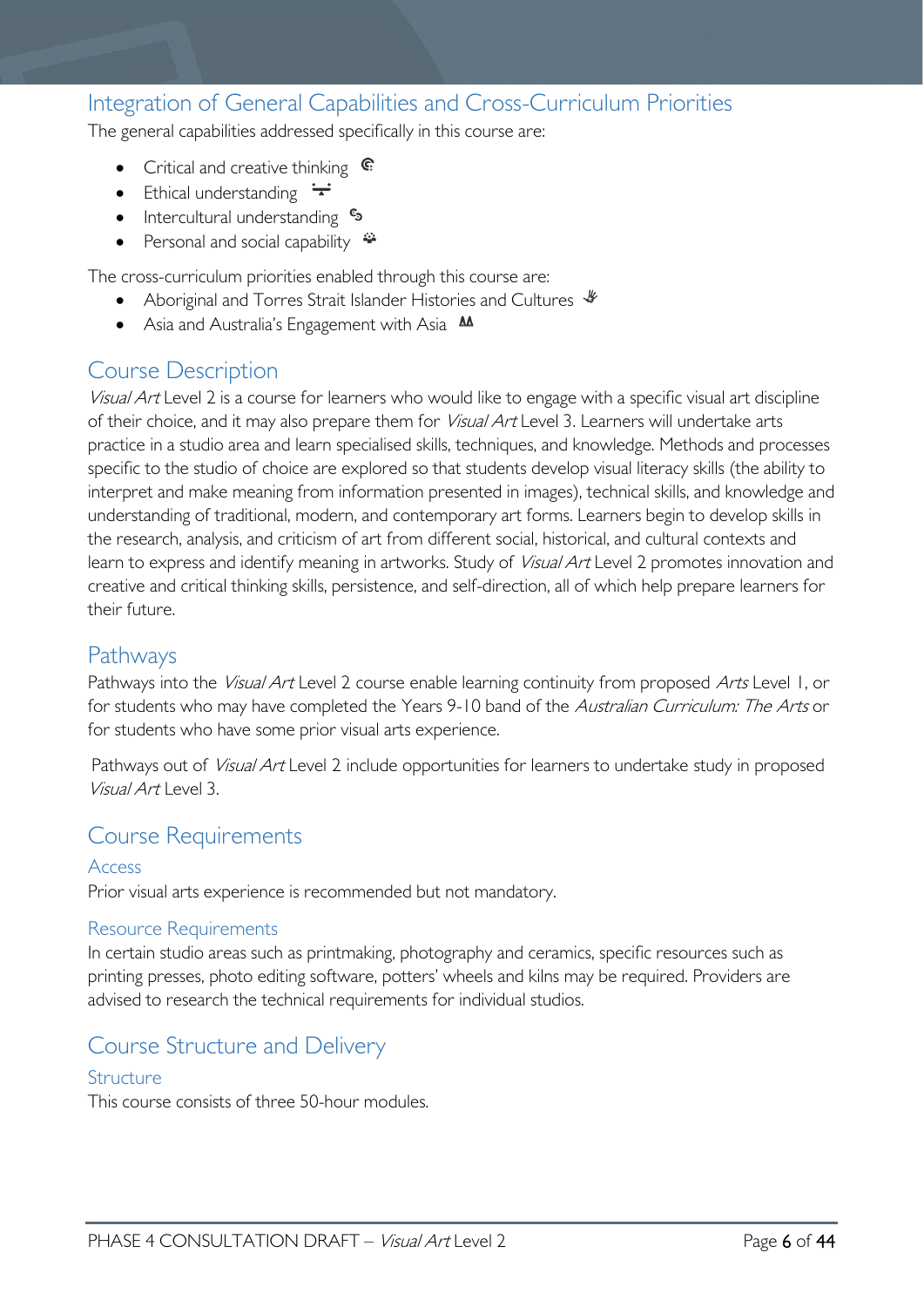#### <span id="page-6-0"></span>**Delivery**

The three modules must be delivered in order (1, 2, 3). The course must be undertaken in one academic year (150 hours).

Module 1 – Artwork and meaning Module 2 – Approaches to artmaking Module 3 – Concepts and consolidation

The modules work in a sequential and progressive way and learners keep a visual diary throughout the three modules to document their ongoing development. Learners also maintain an ongoing collection of support material. As learners create two artworks in each module, they can choose to present these as part of the culminating work requirement of six artworks in Module 3.

# <span id="page-6-1"></span>Course Content

#### <span id="page-6-2"></span>Module 1 – Artwork and meaning

Learners focus on artworks as objects and examine how art and design principles, materials, techniques, processes, and approaches are employed to give and shape meaning. They are encouraged to undertake a range of experiences that offer different processes and techniques to make meaning through art practice.

#### <span id="page-6-3"></span>Module 1 Learning Outcomes

The following Learning Outcomes are a focus of this module:

- 1. identify and appropriately select and use elements and principles of design to solve problems
- 2. use appropriate technologies, techniques, and conventions to express artistic intentions
- 3. communicate ideas, emotions, and information successfully to others when creating personal and unique artworks
- 4. respond reflectively to a range of cultural influences and artworks
- 5. apply effective time management, planning and negotiation skills to complete art activities
- 6. respond to and assess art ideas and information.

#### <span id="page-6-4"></span>Module 1 Content

Learners are introduced to artists and artworks that convey meaning in a variety of ways. They consider their roles as both art makers and viewers of art. Learners focus on how their own views and understandings shape meaning as a practitioner and viewer. Through research and experimentation, learners recognise that visual artworks are subject to different interpretations and learn to appreciate that when responding to artworks, they will need to consider a variety of contexts.

Learners explore a variety of ways of collecting, compiling and recording information. They use a variety of stimuli and source material to explore what 'meaning' (ideas, issues, or concepts) are important to them. Learners document their reflections in a visual diary/journal.

#### Key Knowledge

- the principles of art and design
- factors that influence personal response to artworks
- qualities and characteristics of materials and art forms and how they may be used to present concepts and images
- methods for experimenting with and exploring materials
- presenting visual responses to personal interests and ideas.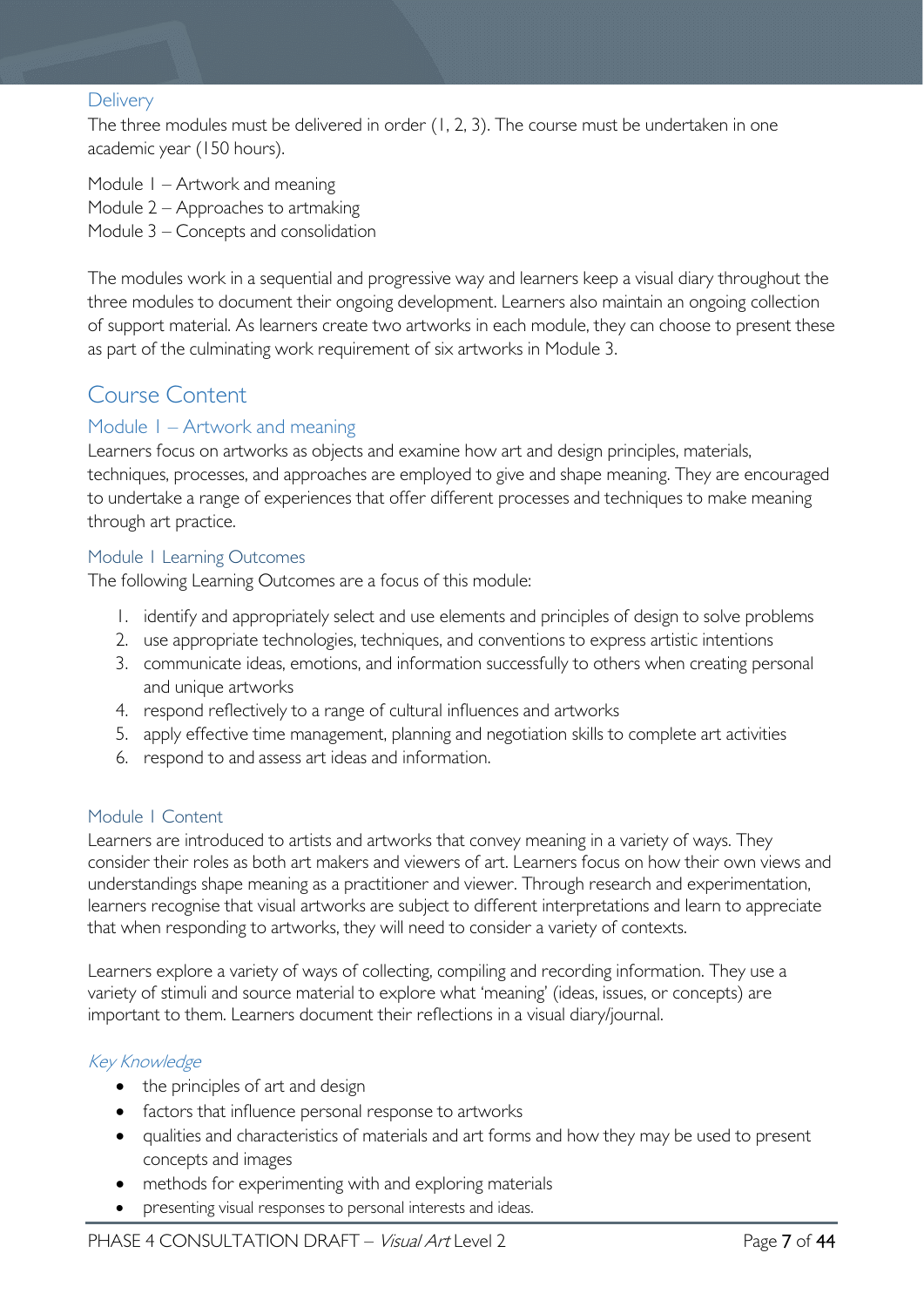#### Key Skills

- acquire and use appropriate terminology to discuss artwork
- formulate and substantiate opinion
- use a range of styles and symbols to produce responses that realise personal interest
- investigate the practices of artists and apply these.

#### <span id="page-7-0"></span>Module 1 Work Requirements Summary

The work requirements of a course are processes, products or performances that provide a significant demonstration of achievement that is measurable against the course's standards. Work requirements need not be the sole form of assessment for a module.

The work requirements for this module include:

- One (1) extended response (Support Material)
- One (1) short response (selected artist response)
- Two (2) artefact (completed artwork)
- One (1) extended response (Documentation Evidence).

See Appendix 3 for the full specifications of the Work Requirements of this course.

#### <span id="page-7-1"></span>Module 1 Assessment

This module has a focus on criteria 1, 2, 3, 4, 5 and 6

#### <span id="page-7-2"></span>Module 2 – Approaches to artmaking

Learners are exposed to artworks from a variety of historical and cultural contexts to inform and develop their understanding of artistic practice. The artists may be selected from a range of societies including artworks by Aboriginal and Torres Strait Islander artists and those from Asian cultures.

#### <span id="page-7-3"></span>Module 2 Learning Outcomes

On successful completion of this module, learners will be able to:

- 1. identify and appropriately select and use elements and principles of design to solve problems
- 2. use appropriate technologies, techniques, and conventions to express artistic intentions
- 3. communicate ideas, emotions, and information successfully to others when creating personal and unique artworks
- 4. respond reflectively to a range of cultural influences and artworks
- 5. apply effective time management, planning and negotiation skills to complete art activities
- 7. use reflective strategies when working independently and collaboratively with others when making art

#### <span id="page-7-4"></span>Module 2 Content

Learners are introduced to authorship in art and explore practices of appropriation, collaboration, and participation in artmaking.

In the learner's own artistic practice, they continue to use art processes and principles to develop personal and creative responses. They explore techniques and processes specific to their chosen studio and make connections between their own artmaking and the work of others.

#### Key Knowledge

- role and purpose of art in different times and places
- diverse and alternative approaches to making art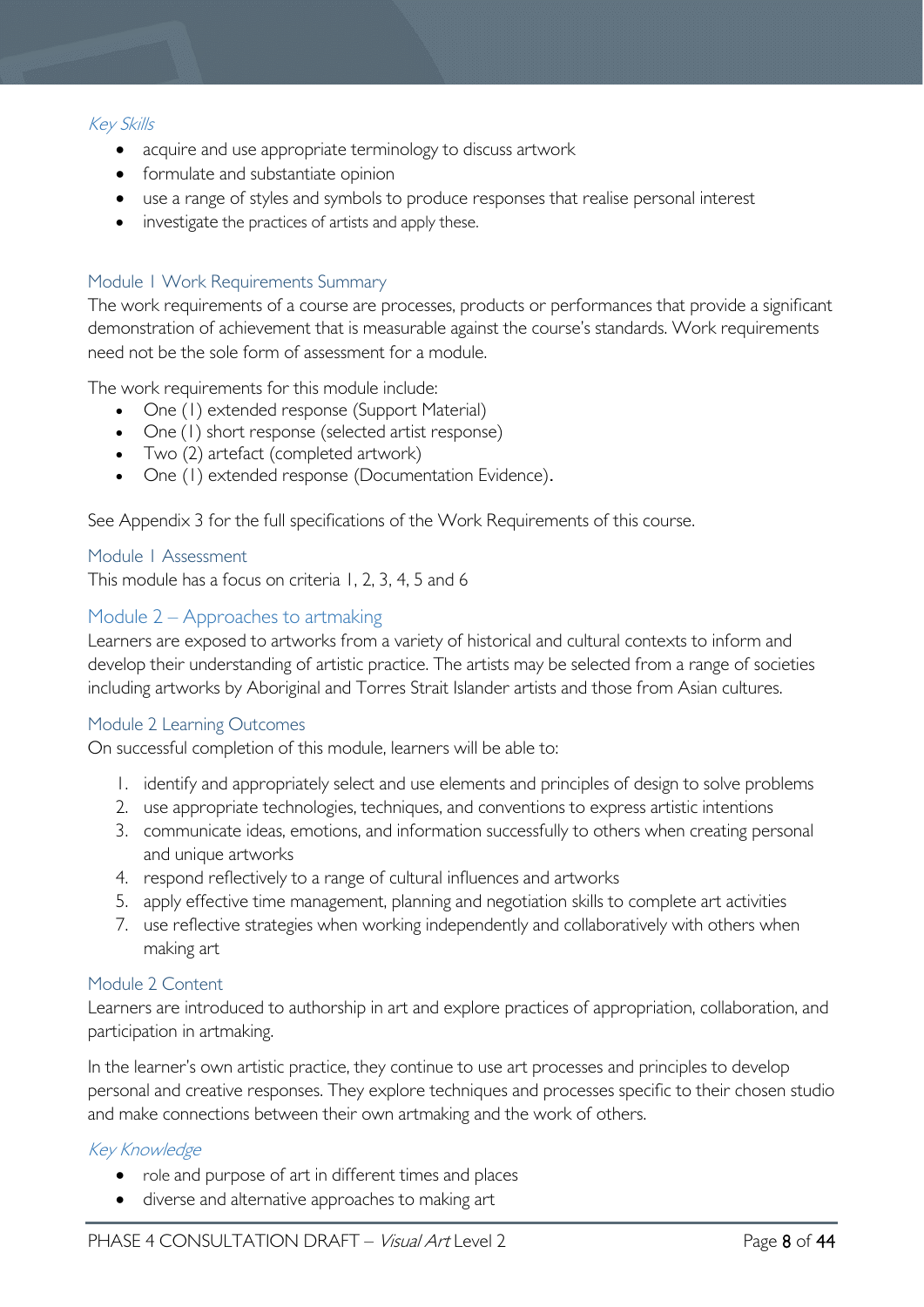• qualities and characteristics of selected forms.

#### Key Skills

- produce visual responses to cultural and contemporary ideas and issues through exploration and experimentation
- explore and document techniques and processes
- use appropriate terminology to discuss own artmaking and that of others
- develop skills in artistic practice using art processes.

#### <span id="page-8-0"></span>Module 2 Work Requirements Summary

The work requirements of a course are processes, products or performances that provide a significant demonstration of achievement that is measurable against the course's standards. Work requirements need not be the sole form of assessment for a module.

The work requirements for this module include:

- One (1) extended response (Support Material)
- One (1) short response (selected time/place/culture)
- One (1) short response (realisation of idea)
- Two (2) artefact (completed artwork)
- One (1) extended response (Documentation Evidence).

See Appendix 3 for the full specifications of the Work Requirements of this course.

#### <span id="page-8-1"></span>Module 2 Assessment

This module has a focus on criteria 1, 2, 3, 4, 5 and 7

#### <span id="page-8-2"></span>Module 3 – Concepts and consolidation

Learners focus on the content and subject matter of their own work and the work of others. Ideas, issues and concepts are explored through exposure to artists/artwork and experimentation in own practice. Identifying clear concepts in the work of others enables learners to develop their own perspective and approach. They link their growing theoretical understandings with their own practice.

#### <span id="page-8-3"></span>Module 3 Learning Outcomes

On successful completion of this module, learners will be able to:

- 1. identify and appropriately select and use elements and principles of design to solve problems
- 2. use appropriate technologies, techniques, and conventions to express artistic intentions
- 3. communicate ideas, emotions, and information successfully to others when creating personal and unique artworks
- 4. respond reflectively to a range of cultural influences and artworks
- 5. apply effective time management, planning and negotiation skills to complete art activities
- 8. create a completed body of artwork in an artistic studio.

#### <span id="page-8-4"></span>Module 3 Content

Learners are introduced to aspects of presentation: selecting, arranging and displaying to achieve an overall artistic vision. They work towards completing and refining (selecting, rejecting, amending) their own work to create a clear artistic intention through a series of works.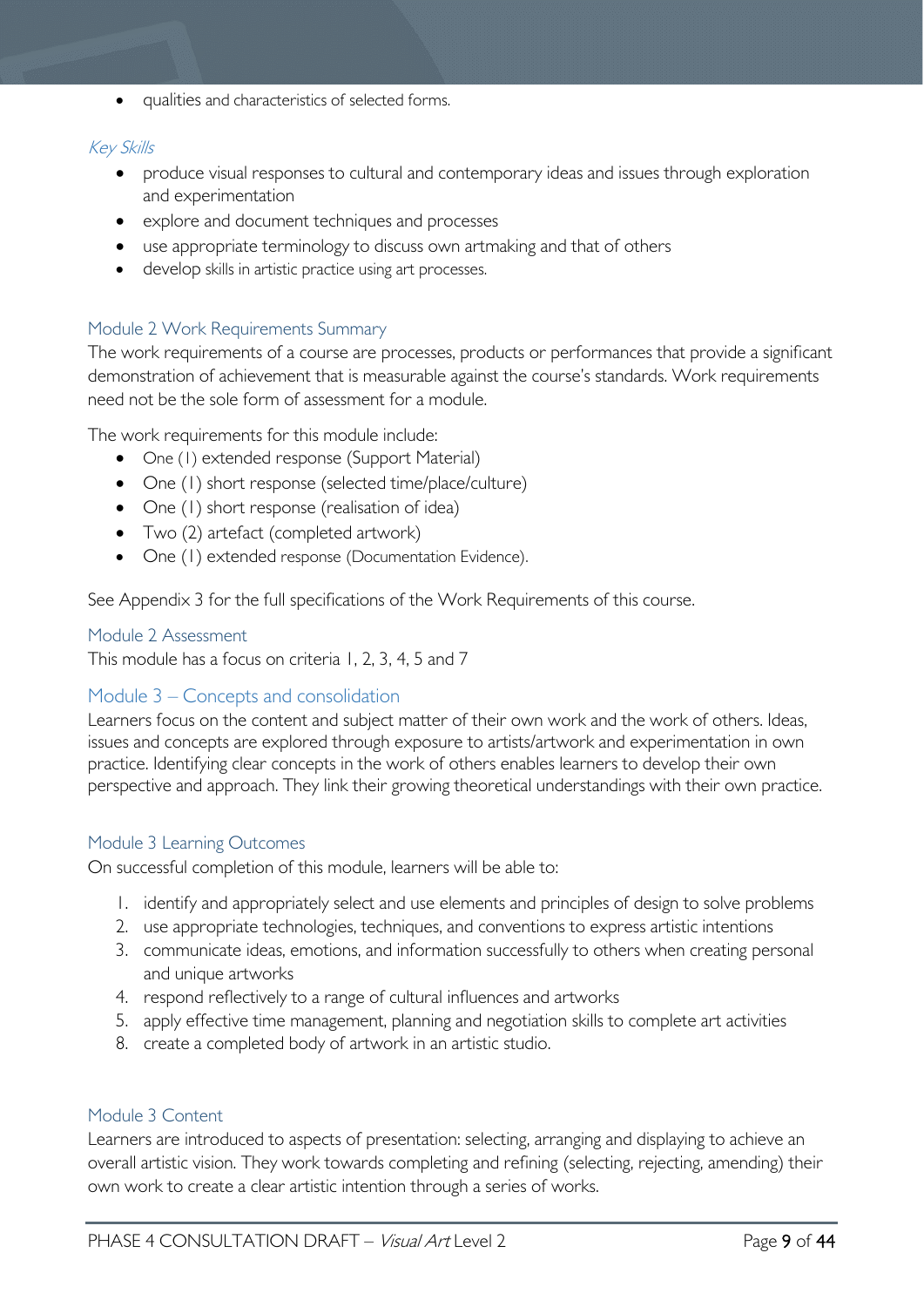The learner is exposed to bodies of work from contemporary artists and demonstrates an understanding of intentional cohesion or discord in artwork.

Learners work towards completing a body of work in their selected studio that exhibits the characteristics introduced to them throughout the theoretical component of the course. They are guided to make specific choices to present and select works as a cohesive and finished display.

#### Key Knowledge

- ways in which various artists have presented concepts or ideas
- methods and processes for completing, arranging, displaying and presenting artworks in specific forms
- how artists use cohesion or discord in artworks for a purpose
- visual language used to communicate ideas or issues to an audience
- appropriate terminology to discuss the characteristics and success or otherwise of own and other artworks
- requirements and processes for exhibiting artwork.

#### Key Skills

- develop skills in displaying and presenting artwork
- use techniques and processes to display work for an audience
- recognise decisions made by others in the presentation of artwork
- produce works that demonstrate some cohesion/clarity of intent, completing finished products using specific processes and techniques relevant to own studio
- displaying and exhibiting artwork
- realisation of an idea or concept through artistic means.

#### <span id="page-9-0"></span>Module 3 Work Requirements Summary

The work requirements of a course are processes, products or performances that provide a significant demonstration of achievement that is measurable against the course's standards. Work requirements need not be the sole form of assessment for a module.

The work requirements for this module include:

- One (1) extended response (Support Material)
- One (1) short response (Realisation of Idea)
- Six (6) artefacts (artworks) (learners can choose to include any of the 4 completed artworks from Module 1 and 2)
- One (1) extended response (Documentation Evidence).

See Appendix 3 for the full specifications of the Work Requirements of this course.

#### <span id="page-9-1"></span>Module 3 Assessment

This module has a focus on criteria 1, 2, 3, 4, 5 and 8.

### <span id="page-9-2"></span>Assessment

Criterion-based assessment is a form of outcomes assessment that identifies the extent of learner achievement at an appropriate end-point of study. Although assessment – as part of the learning program – is continuous, much of it is formative, and is done to help learners identify what they need to do to attain the maximum benefit from their study of the course. Therefore, assessment for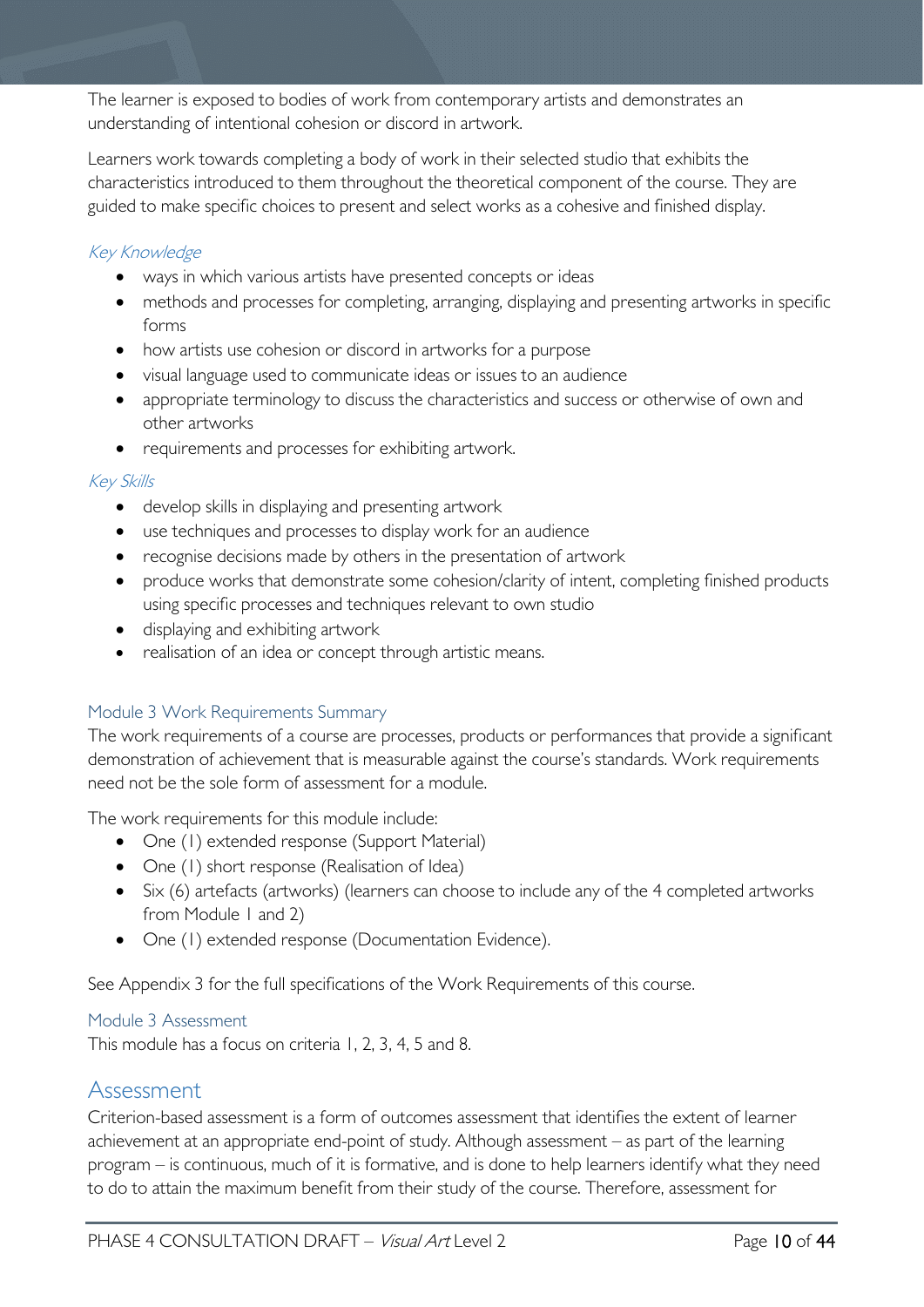summative reporting to TASC will focus on what both teacher and learner understand to reflect endpoint achievement.

The standard of achievement each learner attains on each criterion is recorded as a rating 'A', 'B', or 'C', according to the outcomes specified in the standards section of the course.

A 't' notation must be used where a learner demonstrates any achievement against a criterion less than the standard specified for the 'C' rating.

A 'z' notation is to be used where a learner provides no evidence of achievement at all.

Internal assessment of all criteria will be made by the provider. Providers will report the learner's rating for each criterion to TASC.

TASC will supervise the external assessment of designated criteria which will be indicated by an asterisk (\*). The ratings obtained from the external assessments will be used in addition to internal ratings from the provider to determine the final award.

#### <span id="page-10-0"></span>Criteria

|                | Module I | Module 2                                                 | Module 3 |
|----------------|----------|----------------------------------------------------------|----------|
| Criteria Focus |          | $1, 2, 3, 4, 5, 6$   1, 2, 3, 4, 5, 7   1, 2, 3, 4, 5, 8 |          |

The assessment for *Visual Art* Level 2 will be based on the degree to which the learner can:

- 1. use the elements and principles of design to solve problems
- 2. select and use technologies, techniques, and conventions in artmaking
- 3. communicate ideas, emotions and information through artworks
- 4. observe and respond to cultural influences and artworks
- 5. apply time management, planning and negotiation skills to Visual Arts activities
- 6. assess art ideas and information
- 7. use reflective practice to inform artmaking
- 8. create a body of artwork

#### <span id="page-10-1"></span>**Standards**

Criterion 1: use the elements and principles of design to solve problems

| <b>Standard Element</b>                           | Rating C                                                                               | <b>Rating B</b>                                                                                              | Rating A                                                                                                                     |
|---------------------------------------------------|----------------------------------------------------------------------------------------|--------------------------------------------------------------------------------------------------------------|------------------------------------------------------------------------------------------------------------------------------|
| $E1 -$ Identify<br>artistic elements <sup>†</sup> | identifies artistic<br>elements <sup>†</sup>                                           | describes artistic<br>elements <sup>†</sup>                                                                  | analyses artistic<br>elements <sup>†</sup>                                                                                   |
| E2 – Apply artistic<br>elements <sup>t</sup>      | uses artistic elements <sup>†</sup> to<br>solve minor artistic<br>problems as directed | selects artistic elements <sup>†</sup><br>to achieve desired<br>outcomes or solve minor<br>artistic problems | selects and modifies<br>artistic elements <sup>†</sup> to<br>achieve desired<br>outcomes or solve minor<br>artistic problems |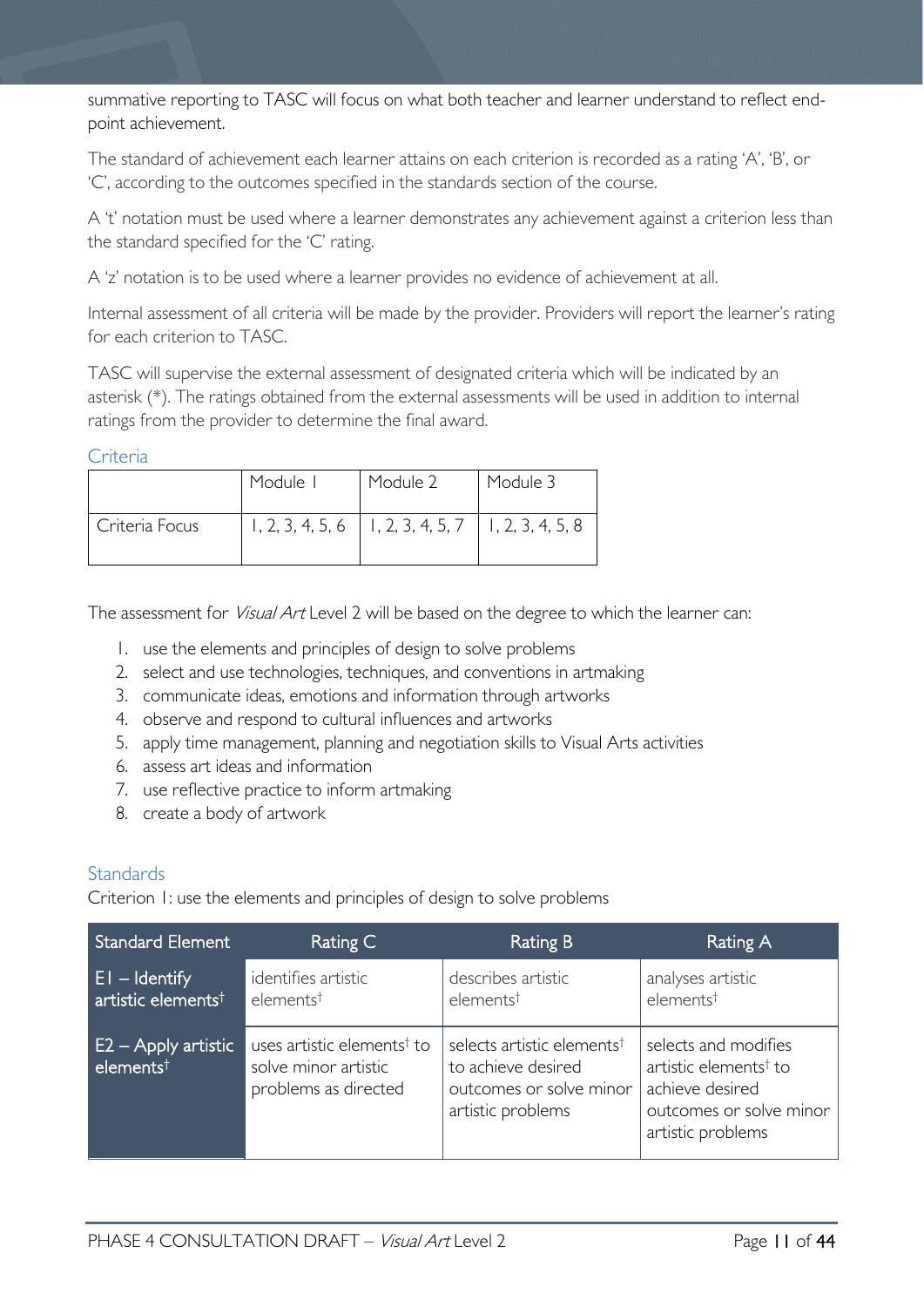| <b>Standard Element</b>                                          | Rating C                                                                  | <b>Rating B</b>                                                        | <b>Rating A</b>                                                                          |
|------------------------------------------------------------------|---------------------------------------------------------------------------|------------------------------------------------------------------------|------------------------------------------------------------------------------------------|
| $E3 - Apply$ artistic<br>elements and<br>principles <sup>#</sup> | reproduces examples of<br>artistic principles <sup>#</sup> in own<br>work | applies artistic principles <sup>#</sup><br>in own work                | applies and adapts artistic<br>principles <sup>#</sup> in own work                       |
| E4 – Solve minor<br>artistic problems                            | applies strategies to solve<br>minor artistic problems<br>as directed.    | selects and applies<br>strategies to solve minor<br>artistic problems. | selects and applies<br>strategies to anticipate<br>and solve minor artistic<br>problems. |

† Elements of design, including but not limited to, line, tone, texture, colour, shape, and pattern.

‡Artistic design principles including, but not limited to, compositional devices such as unity -repetition, variety difference, emphasis-focal point/scale, balance-symmetry/asymmetry, space-pictorial depth/positive/negative.

Criterion 2: select and use technologies, techniques, and conventions in artmaking

| <b>Standard Element</b>                        | Rating C                                                                                 | <b>Rating B</b>                                                                 | Rating A                                                                                         |
|------------------------------------------------|------------------------------------------------------------------------------------------|---------------------------------------------------------------------------------|--------------------------------------------------------------------------------------------------|
| $EI - Develop$<br>artistic technique           | demonstrates limited skill<br>in basic artistic<br>techniques                            | demonstrates skill in<br>basic artistic techniques                              | demonstrates limited<br>dexterity in basic artistic<br>techniques                                |
| $E2 - Apply$<br>technologies and<br>techniques | uses basic technologies<br>and techniques as<br>directed to develop ideas<br>and designs | selects basic technologies<br>and techniques to<br>develop ideas and<br>designs | refines through practice<br>basic technologies and<br>techniques to develop<br>ideas and designs |
| $E3 -$ Identify<br>artistic<br>conventions     | recognises and identifies<br>a given range of artistic<br>conventions                    | describes a given range<br>of artistic conventions                              | analyses a given range of<br>artistic conventions                                                |
| $E4 - Apply$ artistic<br>conventions           | uses artistic conventions<br>to produce directed<br>outcomes.                            | selects artistic<br>conventions to produce<br>directed outcomes.                | selects and modifies<br>appropriate artistic<br>conventions to produce<br>directed outcomes.     |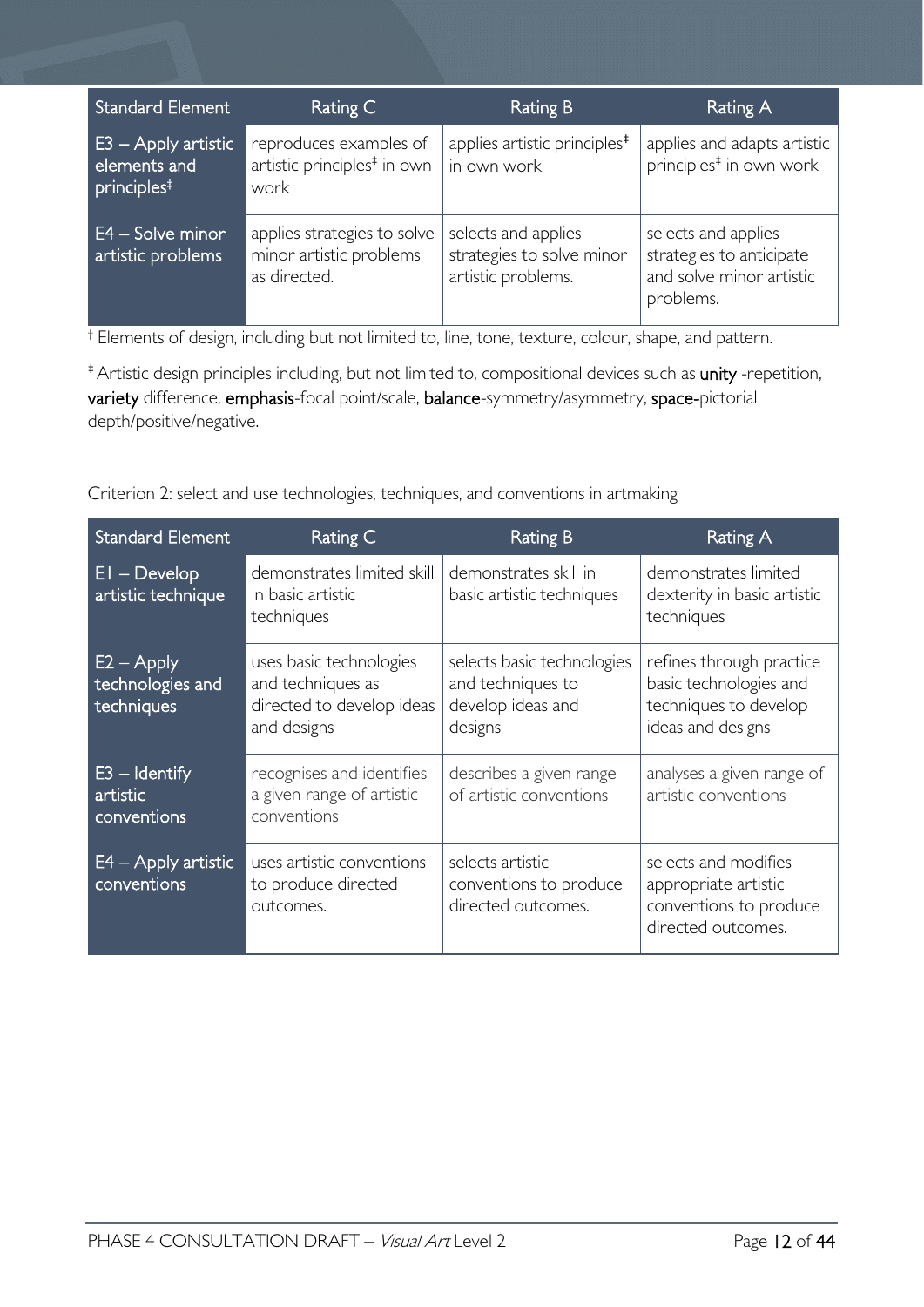Criterion 3: communicate ideas, emotions and information through artworks

| <b>Standard Element</b>                                      | Rating C                                                                                                                                                  | <b>Rating B</b>                                                                                                                    | Rating A                                                                                                                   |
|--------------------------------------------------------------|-----------------------------------------------------------------------------------------------------------------------------------------------------------|------------------------------------------------------------------------------------------------------------------------------------|----------------------------------------------------------------------------------------------------------------------------|
| $EI -$<br>Communicate<br>ideas, emotions,<br>and information | uses (from a given range)<br>a limited number of basic<br>methods and styles to<br>communicate ideas,<br>emotions, and<br>information through<br>artworks | uses (from a given range)<br>basic methods and styles<br>to communicate ideas.<br>emotions, and<br>information through<br>artworks | selects, and uses basic<br>methods and styles to<br>communicate ideas,<br>emotions, and<br>information through<br>artworks |
| $E2 -$<br>Communicate<br>artistic intentions                 | uses given artistic<br>principles to<br>communicate artistic<br>intentions                                                                                | uses artistic principles to<br>clearly communicate<br>artistic intentions                                                          | selects, and modifies<br>when appropriate,<br>artistic principles to<br>communicate artistic<br>intentions                 |
| $E3 - Doc$ uments<br>artistic intention                      | identifies and states a<br>basic artistic intention.                                                                                                      | explores and develops an<br>artistic intention.                                                                                    | clearly expresses a<br>resolved artistic<br>intention.                                                                     |

Criterion 4: observe and respond to cultural influences and artworks

| <b>Standard Element</b>                                       | Rating C                                                                                                                                                                             | <b>Rating B</b>                                                                                                                                                           | Rating A                                                                                                                                                                     |
|---------------------------------------------------------------|--------------------------------------------------------------------------------------------------------------------------------------------------------------------------------------|---------------------------------------------------------------------------------------------------------------------------------------------------------------------------|------------------------------------------------------------------------------------------------------------------------------------------------------------------------------|
| $EI$ – Compare<br>work of self to<br>others                   | observes and discusses<br>the artwork of self and<br>others                                                                                                                          | observes and compares<br>the artwork of self and<br>others                                                                                                                | compares and analyses<br>the artwork of self and<br>others                                                                                                                   |
| $E2 -$ Identify<br>significance of<br>artistic features       | identifies a limited range<br>of artistic features of<br>artworks                                                                                                                    | compares a range of<br>artistic features of<br>artworks in relation to<br>cultural context                                                                                | assesses the relative<br>significance of a range of<br>artistic features of<br>artworks in relation to<br>cultural context                                                   |
| $E3 -$ Identify<br>relationship<br>between art and<br>culture | identifies a limited range<br>of relationships between<br>art and culture through<br>reflective responses                                                                            | describes a range of<br>relationships between art<br>and culture through<br>reflective responses                                                                          | explains a wide range of<br>relationships between art<br>and culture through<br>reflective responses                                                                         |
| $E4 - Create$<br>culturally<br>contextualised art             | produces artworks that<br>demonstrate a basic<br>understanding of cultural<br>contexts through a<br>limited range of artistic<br>elements and principles<br>to express an intention. | produces artworks that<br>demonstrate an<br>understanding of cultural<br>contexts through f a<br>range of artistic elements<br>and principles to express<br>an intention. | produces artworks that<br>demonstrate an<br>understanding of cultural<br>contexts through a wide<br>range of artistic elements<br>and principles to express<br>an intention. |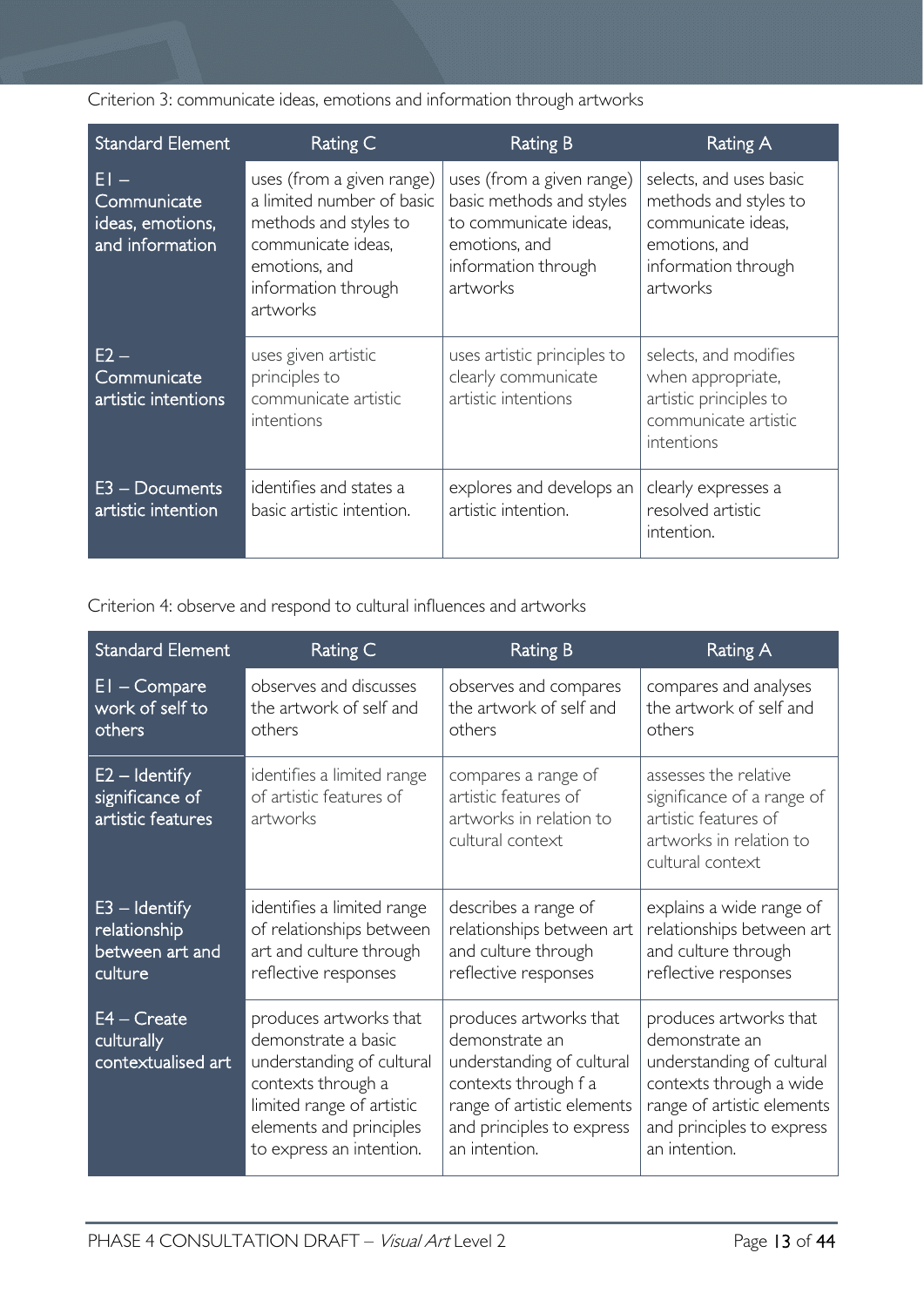|  |  | Criterion 5: apply time management, planning and negotiation skills to Visual Arts activities |  |  |  |  |
|--|--|-----------------------------------------------------------------------------------------------|--|--|--|--|
|  |  |                                                                                               |  |  |  |  |

| <b>Standard Element</b>                                                                                                                         | Rating C                                                                                                                                                                                                                                           | <b>Rating B</b>                                                                                                                   | <b>Rating A</b>                                                                                                                                                            |  |
|-------------------------------------------------------------------------------------------------------------------------------------------------|----------------------------------------------------------------------------------------------------------------------------------------------------------------------------------------------------------------------------------------------------|-----------------------------------------------------------------------------------------------------------------------------------|----------------------------------------------------------------------------------------------------------------------------------------------------------------------------|--|
| $EI$ – Plan, review,<br>and reflect                                                                                                             | uses methods of<br>uses a limited range of<br>methods of reflection to<br>reflection to appraise<br>review plans, and own<br>plans and own practice<br>against success criteria,<br>practice<br>and makes<br>recommendations for<br>future actions |                                                                                                                                   | reviews methods of<br>reflection to appraise<br>plans and own practice<br>against success criteria,<br>and makes relevant<br>recommendations that<br>inform future actions |  |
| E2 - Produce<br>support material<br>about artwork<br>development                                                                                | produces support<br>material that identifies<br>the process and<br>development of<br>artworks                                                                                                                                                      | produces support<br>material that describes<br>the process and<br>development of<br>artworks                                      | produces support<br>material that contains<br>reflections on the<br>process and<br>development of<br>artworks                                                              |  |
| E3 - Set artistic<br>sets and achieves some<br>artistic goals by using a<br>goals<br>limited range of<br>recommended<br>strategies <sup>+</sup> |                                                                                                                                                                                                                                                    | sets and achieves most<br>artistic goals by using a<br>range of recommended<br>strategies <sup>+</sup>                            | sets and achieves artistic<br>goals by effectively using<br>a range of<br>recommended<br>strategies <sup>+</sup>                                                           |  |
| $E4 - Use task-$<br>focused strategies                                                                                                          | uses task-focused<br>strategies <sup>#</sup> during the<br>planning and safe<br>completion of artworks.                                                                                                                                            | uses appropriate task-<br>focused strategies <sup>#</sup><br>during the efficient<br>planning and safe<br>completion of artworks. | uses highly effective task-<br>focused strategies <sup>#</sup><br>during the successful<br>planning and safe<br>completion of artworks.                                    |  |

† Such as use of timelines, protocols, goal setting, planning documents, prioritising, progress tracking and scheduling.

‡ Those related to the improvement, management, safety and efficient execution of tasks and resources.

Criterion 6: assess art ideas and information

| Standard Element              | Rating C                                                                             | Rating B                                                                                  | Rating A                                                                                 |
|-------------------------------|--------------------------------------------------------------------------------------|-------------------------------------------------------------------------------------------|------------------------------------------------------------------------------------------|
| <b>EI</b> - Assess            | identifies a limited range<br>of basic art ideas and<br><b>ISSUES</b>                | describes a range of basic<br>art ideas and issues                                        | assesses a range of basic<br>art ideas and issues                                        |
| $E2 -$ Identify<br>viewpoints | identifies viewpoints <sup>†</sup> that<br>arise from art ideas and<br><b>ISSUES</b> | discusses a variety of<br>viewpoints <sup>†</sup> that arise<br>from art ideas and issues | explains a variety of<br>viewpoints <sup>†</sup> that arise<br>from art ideas and issues |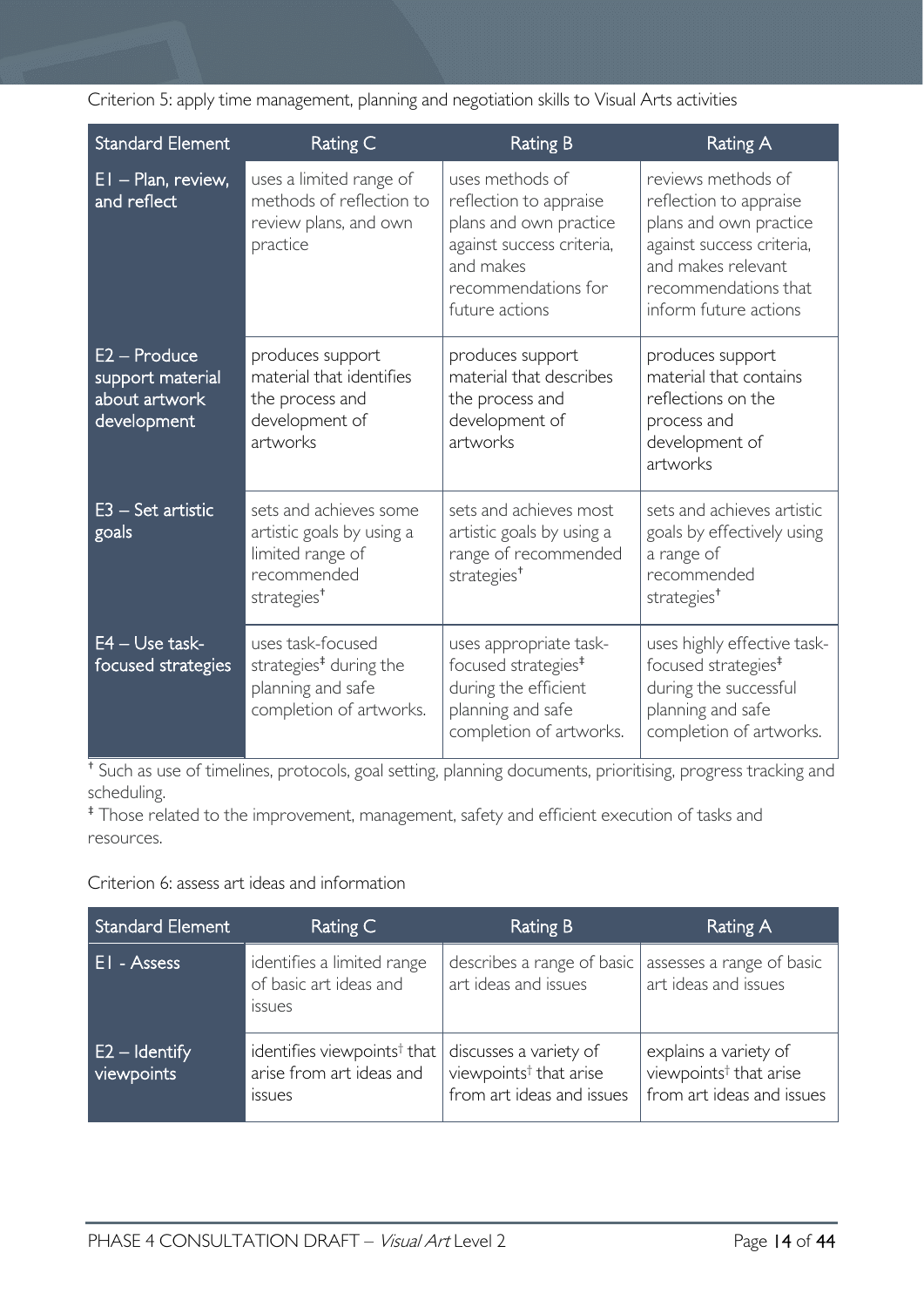| <b>Standard Element</b>                           | Rating C                                                                                     | Rating B                                                                                    | Rating A                                                                                          |
|---------------------------------------------------|----------------------------------------------------------------------------------------------|---------------------------------------------------------------------------------------------|---------------------------------------------------------------------------------------------------|
| E3 - Describe<br>styles, genres, and<br>processes | identifies artistic styles,<br>genres and processes<br>using appropriate visual<br>art terms | describes artistic styles,<br>genres and processes<br>using appropriate visual<br>art terms | explains artistic styles,<br>genres and processes<br>using appropriate visual<br>art terms        |
| $E4 - Research to$<br>support opinion             | cites a limited range of<br>art information to<br>support an opinion.                        | cites art information as<br>opposing or supporting<br>an opinion.                           | cites and explains a wide<br>range of art information<br>as opposing or<br>supporting an opinion. |

† Viewpoints are perspectives through which artworks can be explored and interpreted. These include the societal, cultural, and historical contexts in which the artworks are made by artists and experienced by audiences.

Criterion 7: use reflective practice to inform artmaking

| <b>Standard Element</b>                                    | Rating C                                                                                                 | <b>Rating B</b>                                                                                               | Rating A                                                                                                    |
|------------------------------------------------------------|----------------------------------------------------------------------------------------------------------|---------------------------------------------------------------------------------------------------------------|-------------------------------------------------------------------------------------------------------------|
| $EI - Identity$<br>artistic problems                       | identifies artistic<br>problems when<br>completing artworks                                              | identifies artistic<br>problems and seeks<br>solutions to complete<br>artworks                                | assesses artistic<br>problems and effectively<br>problem solves to<br>complete artworks                     |
| $E2 -$ Demonstrate<br>ethical<br>understanding             | identifies ethical<br>considerations in art<br>making <sup>+</sup>                                       | describe ethical<br>considerations in art<br>making <sup>+</sup>                                              | explain ethical<br>considerations in art<br>making <sup>+</sup>                                             |
| $E3 - Recognise$<br>and reflect on<br>visual arts learning | identifies own<br>effectiveness in working<br>independently and with<br>others when creating<br>artworks | describes their own<br>effectiveness in working<br>independently and with<br>others when creating<br>artworks | explain their own<br>effectiveness in working<br>independently and with<br>others when creating<br>artworks |
| E4 - Incorporate<br>feedback                               | employs feedback to<br>improve artmaking<br>process.                                                     | assesses feedback to<br>improve artmaking<br>process.                                                         | assesses and seeks<br>further feedback to<br>improve artmaking<br>process.                                  |

† Including, but not limited to, acknowledging others' ideas, appropriation, and copyright.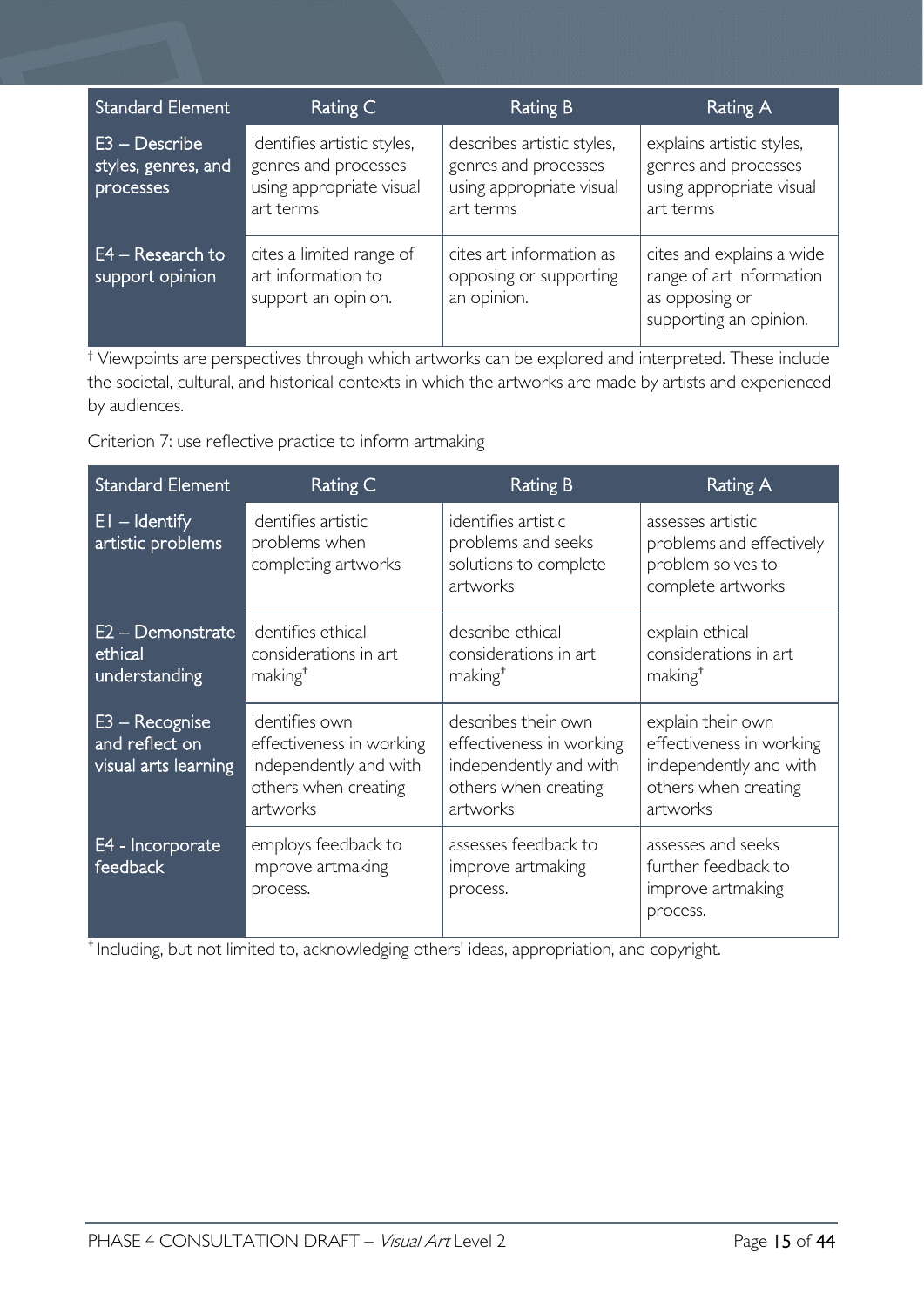Criterion 8: create a body of artwork

| <b>Standard Element</b>                                          | Rating C                                                                                                                                                               | <b>Rating B</b>                                                                                                          | Rating A                                                                                                                                |
|------------------------------------------------------------------|------------------------------------------------------------------------------------------------------------------------------------------------------------------------|--------------------------------------------------------------------------------------------------------------------------|-----------------------------------------------------------------------------------------------------------------------------------------|
| $EI - Describe$<br>artistic process                              | identifies artistic intent<br>and developmental<br>processes                                                                                                           | describes artistic intent<br>and developmental<br>processes                                                              | explains artistic intent<br>and developmental<br>processes                                                                              |
| $E2 -$ Produce<br>support material<br>about finished<br>artworks | produces support<br>material that reflects on<br>and identifies the<br>development of finished<br>artworks                                                             | produces support<br>material that reflects on<br>and describes the<br>development of finished<br>artworks                | produces support<br>material that reflects on<br>and explains the<br>development of finished<br>artworks                                |
| E3 - Complete a<br>body of work                                  | presents, as a mixture of<br>complete and incomplete<br>pieces, a body of work in<br>a selected art studio<br>which reflects some<br>aspects of the artistic<br>intent | completes, as finished<br>pieces, a body of work in<br>a selected art studio<br>which reflects stated<br>artistic intent | completes, as finished<br>pieces, a body of work in<br>a selected art studio<br>which reflects a<br>coherent, stated artistic<br>intent |
| $E4 - Meet$<br>deadlines                                         | performs tasks within<br>proposed timeframes<br>using strategies, as<br>directed.                                                                                      | performs tasks within<br>proposed timeframes by<br>using strategies to<br>sequence work.                                 | manages tasks within<br>proposed timeframes by<br>selecting and using<br>strategies to sequence<br>work.                                |

# <span id="page-15-0"></span>Quality Assurance

• This will be determined by TASC at time of accreditation.

# <span id="page-15-1"></span>Qualifications and Award Requirements

### <span id="page-15-2"></span>Level 2

The final award will be determined by the Office of Tasmanian Assessment, Standards and Certification from 8 ratings.

The minimum requirements for an award are as follows:

EXCEPTIONAL ACHIEVEMENT (EA) 6 'A' ratings, 2 'B' rating

HIGH ACHIEVEMENT (HA) 3 'A' ratings, 4 'B' ratings, 1 'C' rating

COMMENDABLE ACHIEVEMENT (CA) 4 'B' ratings, 3 'C' ratings

SATISFACTORY ACHIEVEMENT (SA) 6 'C' ratings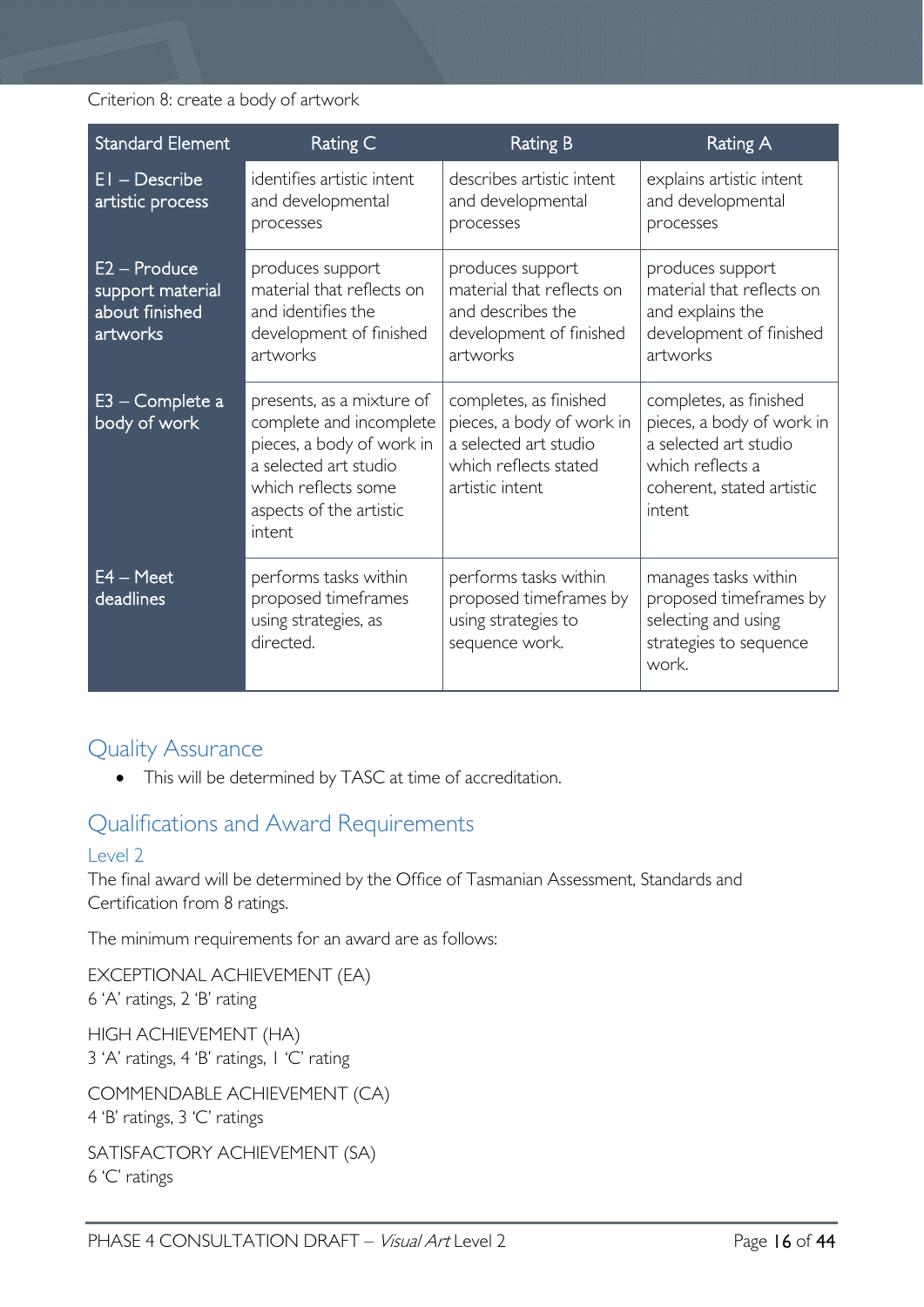#### PRELIMINARY ACHIEVEMENT (PA) 4 'C' ratings

A learner who otherwise achieves the rating for a CA (Commendable Achievement) or SA (Satisfactory Achievement) award but who fails to show any evidence of achievement in one or more criteria ('z' notation) will be issued with a PA (Preliminary Achievement) award.

# <span id="page-16-0"></span>Course Evaluation

• This will be confirmed by time of accreditation.

## <span id="page-16-1"></span>Course Developer

This course has been developed by the Department of Education's Years 9 to 12 Learning Unit in collaboration with Catholic Education Tasmania and Independent Schools Tasmania.

# <span id="page-16-2"></span>Accreditation and Version History

• Details to be determined by TASC at time of accreditation.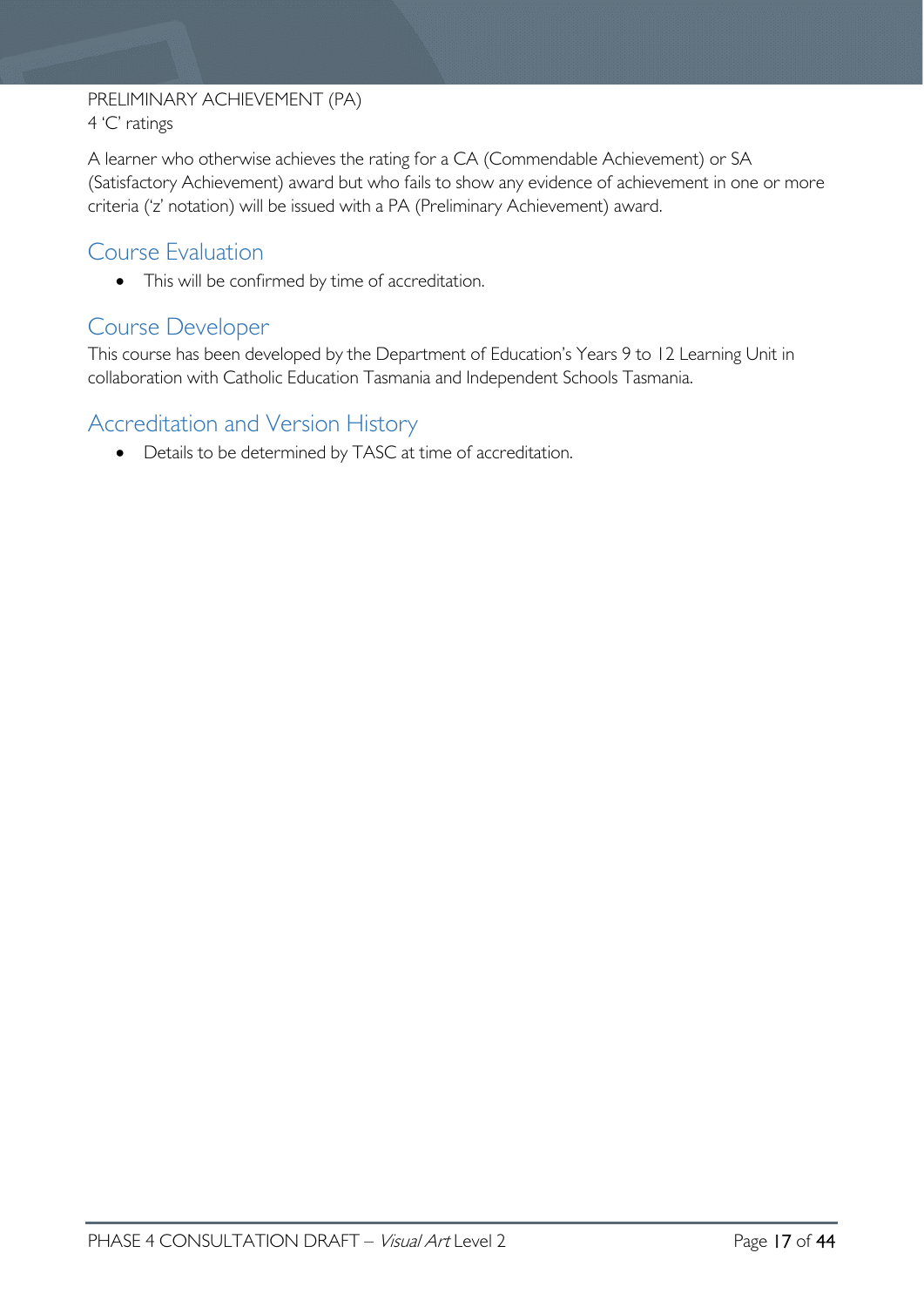# Appendix 1 - Line of Sight

| Learning Outcomes |         |                          |          |           |  |
|-------------------|---------|--------------------------|----------|-----------|--|
|                   | Content |                          |          |           |  |
|                   |         | <b>Work Requirements</b> |          |           |  |
|                   |         |                          | Criteria |           |  |
|                   |         |                          |          | Standards |  |
|                   |         |                          |          |           |  |

<span id="page-17-0"></span>

| Learning Outcomes                                                                                   | Course Content | Work                      | Criteria       | Standards       | General           |
|-----------------------------------------------------------------------------------------------------|----------------|---------------------------|----------------|-----------------|-------------------|
|                                                                                                     |                | Requirements              |                |                 | Capabilities (GC) |
| 1. identify and appropriately select and use elements and principles<br>of design to solve problems | Module 1, 2, 3 | Module 1, 2, 3            | $\mathsf{C}$   | $E$ I, 2, 3, 4, | GC:<br>C:         |
|                                                                                                     |                |                           |                |                 |                   |
| use appropriate technologies, techniques, and conventions to                                        | Module 1, 2, 3 | Module 1, 2, 3            | C <sub>2</sub> | $E$ 1, 2, 3, 4, | GC:               |
| express artistic intentions                                                                         |                |                           |                |                 | C:                |
| communicate ideas, emotions, and information successfully to<br>3.                                  | Module 1, 2, 3 | Module 1, 2, $3 \mid C3$  |                | $E$ 1, 2, 3,    | GC:               |
| others when creating personal and unique artworks                                                   |                |                           |                |                 | G:                |
| respond reflectively to a range of cultural influences and artworks                                 | Module 1, 2, 3 | Module 1, 2, 3 $\mid$ C 4 |                | $E$ 1, 2, 3, 4, | GC:               |
|                                                                                                     |                |                           |                |                 | <u>ଙ୍ଗ</u> ତ୍ର    |
| apply effective time management, planning and negotiation skills<br>5.                              | Module 1, 2, 3 | Module 1, 2, $3 \mid C$ 5 |                | $E$ I, 2, 3, 4, | GC:               |
| to complete art activities                                                                          |                |                           |                |                 | <u>ଙ୍</u>         |
| respond to, and assess art ideas and information<br>6.                                              | Module         | Module                    | C <sub>6</sub> | $E$ 1, 2, 3, 4, | GC:               |
|                                                                                                     |                |                           |                |                 | (C.               |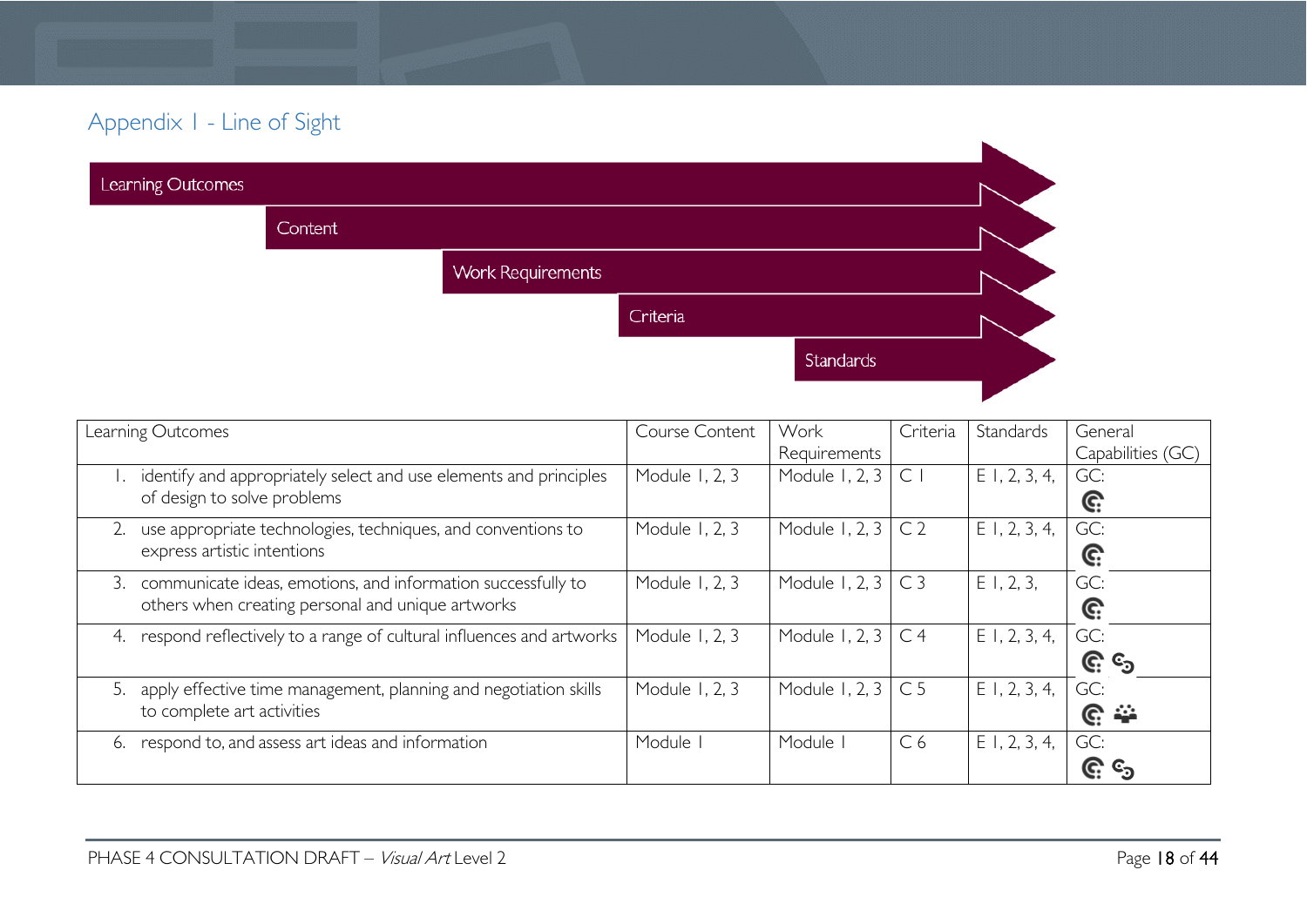| Learning Outcomes                                        | Course Content | Work         | Criteria | Standards         | General           |
|----------------------------------------------------------|----------------|--------------|----------|-------------------|-------------------|
|                                                          |                | Requirements |          |                   | Capabilities (GC) |
| use reflective strategies when working independently and | Module 2       | Module 2     |          | $E$ 1, 2, 3, 4, 1 | GC:               |
| collaboratively with others when making art              |                |              |          |                   |                   |
| create a completed body of artwork in an artistic studio | Module 3       | Module 3     | C8       | E1, 2, 3, 4       | GC:               |
|                                                          |                |              |          |                   |                   |
|                                                          |                |              |          |                   |                   |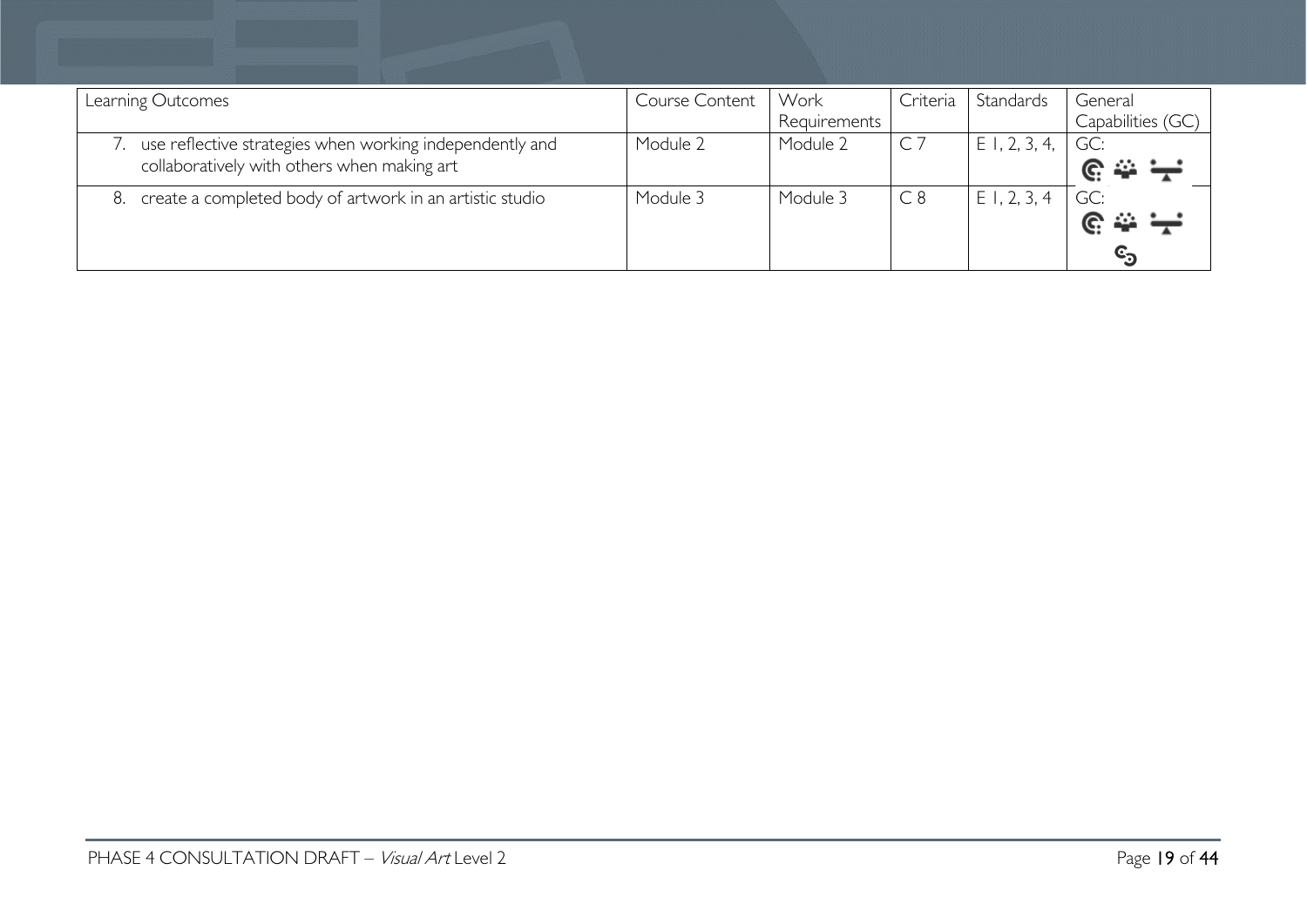# <span id="page-19-0"></span>Appendix 2 - Alignment to Curriculum Frameworks

- The Government of Western Australia School Curriculum and Standards Authority Visual Arts General Year 11 Syllabus
- Level 2 of the Australian Core Skills Framework (ACSF).

# <span id="page-19-1"></span>Appendix 3 - Work Requirements

#### <span id="page-19-2"></span>Module 1 Work Requirements Specifications

Focus Area: Discipline-based Study

Title of Work Requirement: Support Material

#### Mode /Format: One (1) x extended response

Description: Includes the visual diary/journal. This is a by-product of the learner's involvement in visual art during the course. It is a personalised system of idea generation and development, experiments and references to the history/theory/research studies, and can include but is not limited to:

- visual references reflecting idea generation
- relevant artist research and annotations
- documentation of the developmental process throughout the year of study
- personal reflection process documentation
- artistic influences
- planning sketches and inspirations
- reference materials (that can include random and specific: postcards, images from magazines, found objects, things from nature)
- experiments with materials
- responses to exhibitions and gallery visits.

Size: Suggested range of between 15 to 25 hours on task

Relevant Criteria: The criteria for this task are identified below, the criterion elements/descriptors selected for assessment from each criterion are at the discretion of the provider and should be determined holistically and appropriate to the learning context.

Criterion 1: use the elements and principles of design to solve problems

Criterion 2: select and use technologies, techniques, and conventions in artmaking

Criterion 3: communicate ideas, emotions and information through artworks

Criterion 4: observe and respond to cultural influences and artworks

Criterion 5: apply time management, planning and negotiation skills to Visual Arts activities Criterion 6: assess art ideas and information.

Focus Area: Discipline-based Study

Title of Work Requirement: Selected Artist

Mode /Format: One (1) x short response

Description: Written response describing how a selected artist creates meaning through artwork Size: Suggested range of 300 to 500 words

Relevant Criteria: The criteria for this task are identified below. The criterion elements/descriptors selected for assessment from each criterion are at the discretion of the provider and should be determined holistically and appropriate to the learning context.

Criterion 4: observe and respond to cultural influences and artworks

Criterion 6: assess art ideas and information.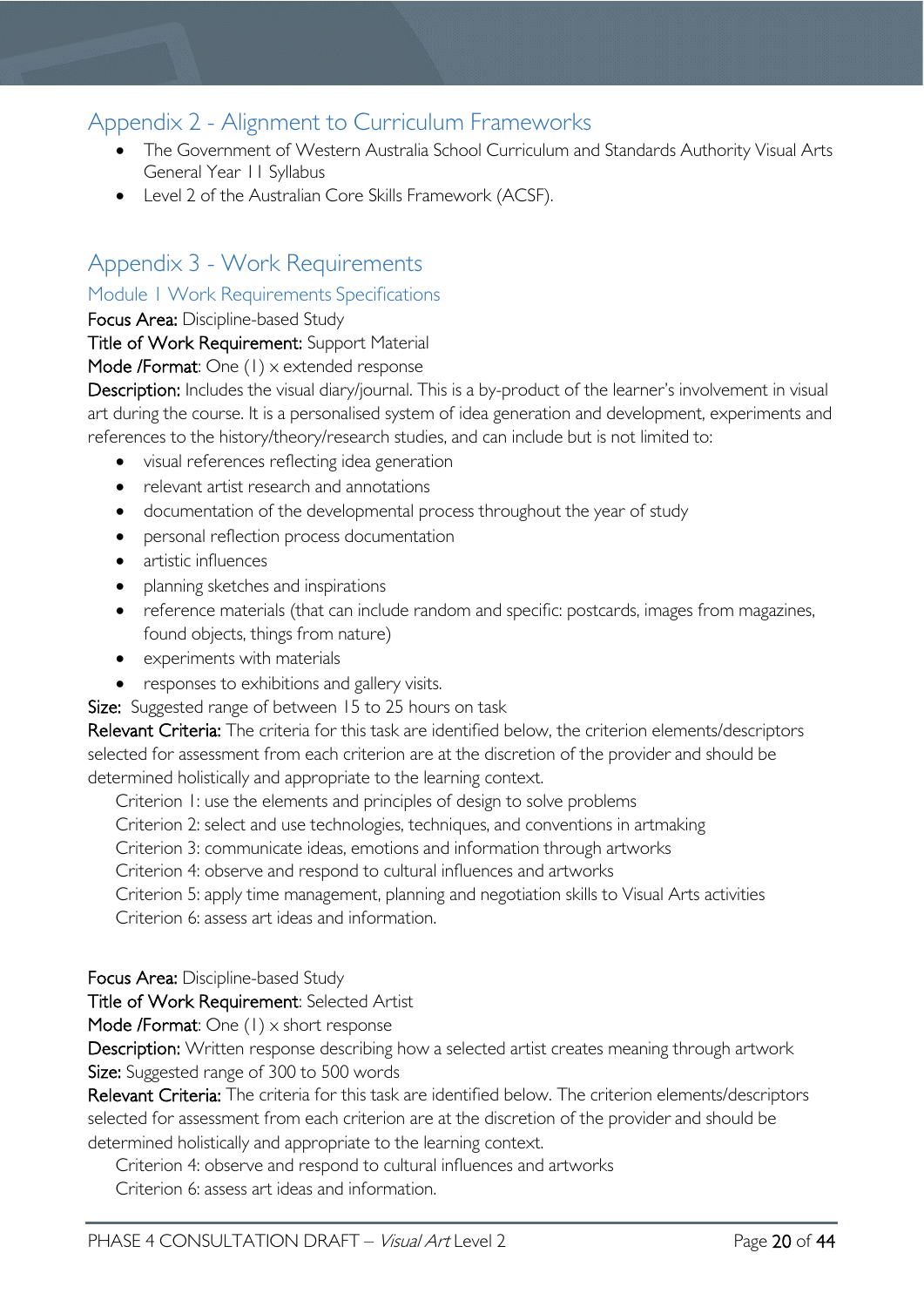Focus Area: Discipline-based Study

Title of Work Requirement Artwork

Mode /Format: Two (2) x extended response

Description: Completed artwork

Size: Suggested range of between 6 to 20 hours on task

#### Relevant Criteria:

The criteria for this task are identified below. The criterion elements/descriptors selected for assessment from each criterion are at the discretion of the provider and should be determined holistically and appropriate to the learning context.

Criterion 1: use the elements and principles of design to solve problems

Criterion 2: select and use technologies, techniques, and conventions in artmaking

Criterion 3: communicate ideas, emotions and information through artworks

Criterion 4: observe and respond to cultural influences and artworks

Criterion 5: apply time management, planning and negotiation skills to Visual Arts activities.

#### Focus Area: Discipline-based Study

Title of Work Requirement: Documentation Evidence   

Mode /Format: One (1) x extended response

Description: Support Material will be collected throughout the course of study and will include the following:

- evidence of all research activities such as online visits to gallery sites, library catalogue searches, downloads, and image files
- an organised collection of gallery brochures, exhibition notes and flyers and individual investigations of artists
- a comprehensive glossary of art terms
- artist interviews
- completed works
- class notes and all photocopied material, such as notes on correct referencing procedures and plagiarism protocols.

Size: Suggested range of between 3 to 10 hours on task

Relevant Criterion: The criterion for this task is identified below:

Criterion 5: apply time management, planning and negotiation skills to Visual Arts activities.

#### <span id="page-20-0"></span>Module 2 Work Requirements Specifications

Focus Area: Discipline-based Study

Title of Work Requirement Support Material

Mode /Format: One (1) x extended response

Description: Includes the visual diary/journal. This is a by-product of the learner's involvement in visual art during the course. It is a personalised system of idea generation and development, experiments and references to the history/theory/research studies, and

can include but is not limited to:

- visual references reflecting idea generation
- relevant artist research and annotations
- documentation of the developmental process throughout the year of study
- personal reflection process documentation
- artistic influences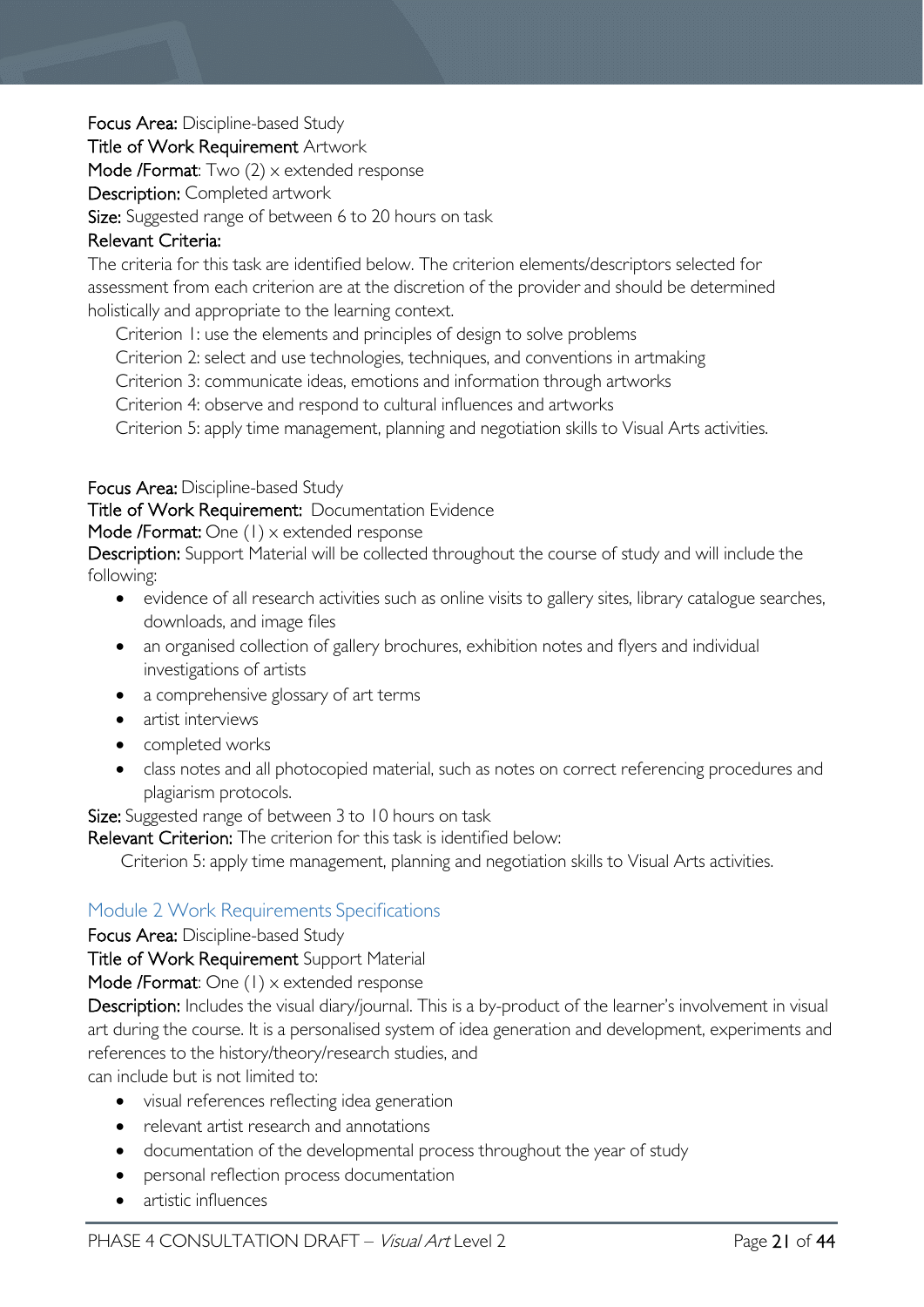- planning sketches and inspirations
- reference materials (that can include random and specific: postcards, images from magazines, found objects, things from nature)
- experiments with materials
- responses to exhibitions and gallery visits.

Size: Suggested range of between 15 to 25 hours on task

Relevant Criteria: The criteria for this task are identified below. The criterion elements/descriptors selected for assessment from each criterion are at the discretion of the provider and should be determined holistically and appropriate to the learning context.

Criterion 1: use the elements and principles of design to solve problems

Criterion 2: select and use technologies, techniques, and conventions in artmaking

Criterion 3: communicate ideas, emotions and information through artworks

Criterion 4: observe and respond to cultural influences and artworks

Criterion 5: apply time management, planning and negotiation skills to Visual Arts activities

Criterion 7: use reflective practice to inform artmaking.

Focus Area: Discipline-based Study

Title of Work Requirement: Time/Place/Culture

Mode /Format: One (1) x short response

Description: Written response detailing how a selected time/place/culture affected or influenced artmaking

Size: Suggested range of 200 to 500 words

Relevant Criterion: The criteria for this task are identified below. The criterion elements/descriptors selected for assessment from each criterion are at the discretion of the provider and should be determined holistically and appropriate to the learning context.

Criterion 4: observe and respond to cultural influences and artworks.

Focus Area: Discipline-based Study

Title of Work Requirement: Realisation of Idea

Mode /Format: One (1) x short response

Description: Written response describing the realisation of an idea or concept and reflection on own practice

Size: Suggested range of 200 to 400 words

Relevant Criterion: The criteria for this task are identified below. The criterion elements/descriptors selected for assessment from each criterion are at the discretion of the provider and should be determined holistically and appropriate to the learning context.

Criterion 7: use reflective practice to inform artmaking.

Focus Area: Discipline-based Study

Title of Work Requirement Artwork

Mode /Format: Two (2) x extended response

Learning Outcomes: 1, 2 and 3

Description: Competed artwork

Size: Suggested range of between 6 to 20 hours on task

Relevant Criteria: The criteria for this task are identified below, the criterion elements/descriptors selected for assessment from each criterion are at the discretion of the provider and should be determined holistically and appropriate to the learning context.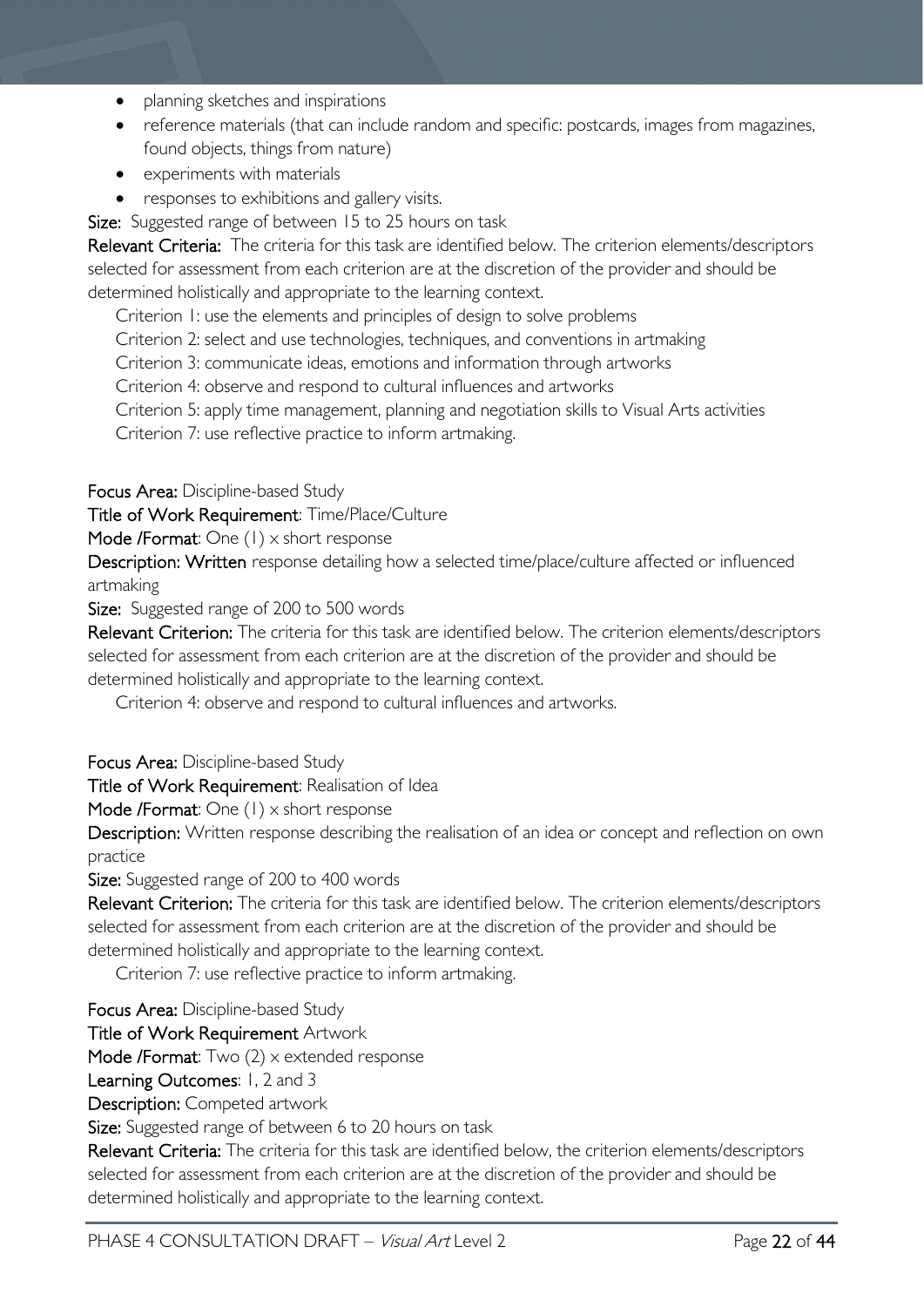Criterion 1: use the elements and principles of design to solve problems

Criterion 2: select and use technologies, techniques, and conventions in artmaking

Criterion 3: communicate ideas, emotions and information through artworks

Criterion 4: observe and respond to cultural influences and artworks

Criterion 5: apply time management, planning and negotiation skills to Visual Arts activities.

Focus Area: Discipline-based Study

Title of Work Requirement: Documentation evidence

Mode /Format: One (1) x Extended response

Description: Support Material will be collected throughout the course of study and will include the following:

- evidence of all research activities such as on-line visits to gallery sites, library catalogue searches, downloads, and image files
- an organised collection of gallery brochures, exhibition notes and flyers and individual investigation of artists
- a comprehensive glossary of art terms
- artist interviews
- completed works from previous module
- class notes and all photocopied material such as notes on correct referencing procedures and plagiarism protocols.

Size: Suggested range of between 3 to 10 hours on task

Relevant Criterion: The criteria for this task are identified below. The criterion elements/descriptors selected for assessment from each criterion are at the discretion of the provider and should be determined holistically and appropriate to the learning context.

Criterion 5: apply time management, planning and negotiation skills to Visual Arts activities.

## <span id="page-22-0"></span>Module 3 Work Requirements Specifications

Focus Area: Discipline-based Study

Title of Work Requirement Support Material

Mode /Format: One (1) extended response

Description: Includes the visual diary/journal. This is a by-product of the learner's involvement in visual art during the course. It is a personalised system of idea generation and development, experiments and references to the history/theory/research studies, and can include but is not limited to:

- visual references reflecting idea generation
- relevant artist research and annotations
- documentation of the developmental process throughout the year of study
- personal reflection process documentation
- artistic influences
- planning sketches and inspirations
- reference materials (that can include random and specific postcards images from magazines, found objects, things from nature)
- experiments with materials
- responses to exhibitions and gallery visits.
- Size: Suggested range of between 15 to 25 hours on task

Relevant Criteria: The criteria for this task are identified below. The criterion elements/descriptors selected for assessment from each criterion are at the discretion of the provider and should be determined holistically and appropriate to the learning context.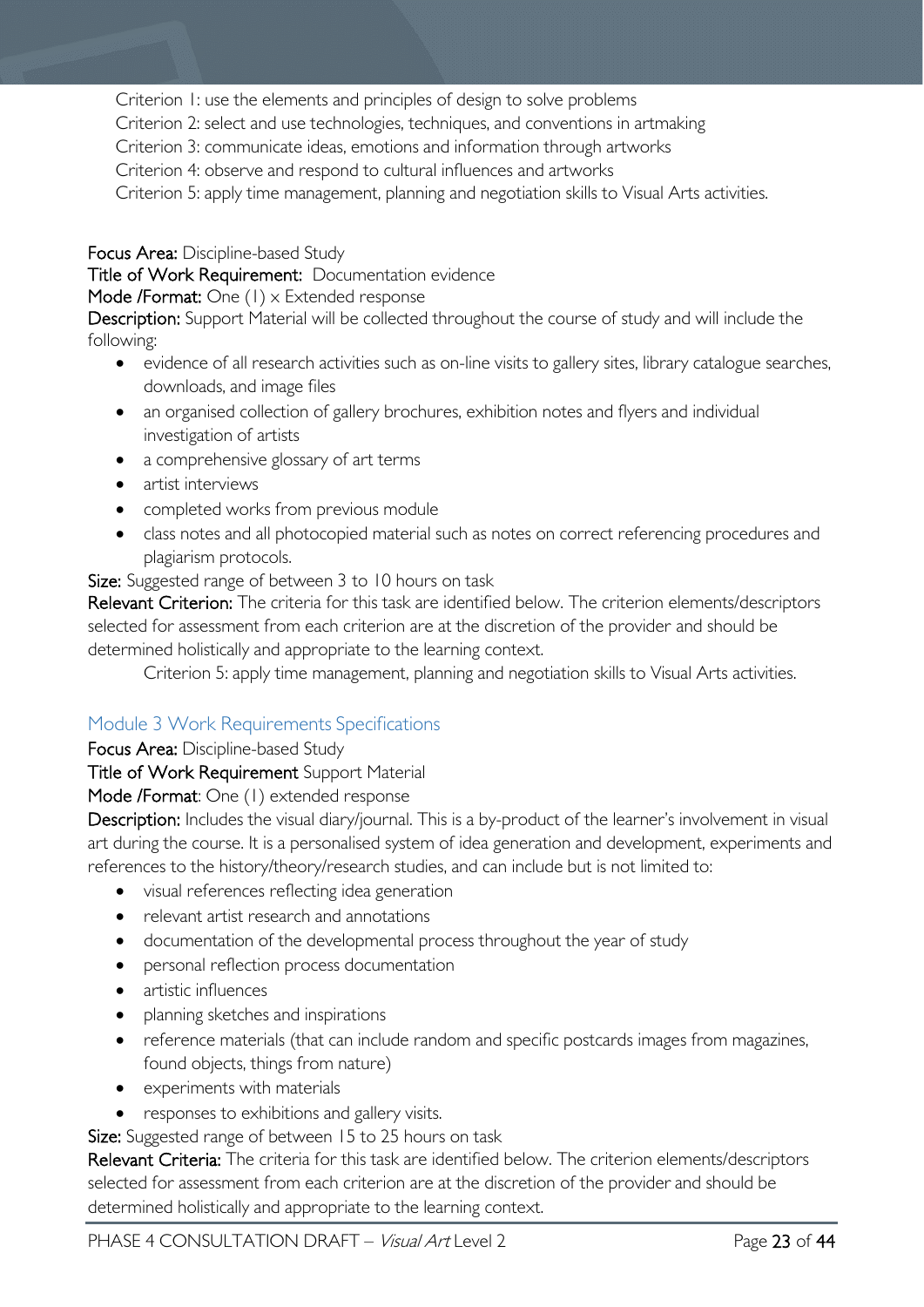Criterion 1: use the elements and principles of design to solve problems

Criterion 2: select and use technologies, techniques, and conventions in artmaking

Criterion 3: communicate ideas, emotions and information through artworks

Criterion 4: observe and respond to cultural influences and artworks

Criterion 5: apply time management, planning, and negotiation skills to Visual Arts activities

Criterion 8: create a body of artwork.

Focus Area: Discipline-based Study

Title of Work Requirement: Realisation of Idea

Mode /Format: One (1) x short response

Description: Written response describing the realisation of an idea or concept and the characteristics of cohesion in a selected body of work

Size: Suggested range of 200 to 600 words

Relevant Criterion: The criteria for this task are identified below. The criterion elements/descriptors selected for assessment from each criterion are at the discretion of the provider and should be determined holistically and appropriate to the learning context.

Criterion 8: create a body of artwork.

#### Focus Area: Discipline-based Study

Title of Work Requirement Six (6) x Artwork (four of which can come from previous modules) Mode /Format: Culminating Response (Six (6) x extended response)

Description: Competed artwork

Size: Suggested range between 15 and 30 hours

Relevant Criteria: The criteria for this task are identified below, the criterion elements/descriptors selected for assessment from each criterion are at the discretion of the provider and should be determined holistically and appropriate to the learning context.

Criterion 1: use the elements and principles of design to solve problems

Criterion 2: select and use technologies, techniques, and conventions in artmaking

Criterion 3: communicate ideas, emotions and information through artworks

Criterion 4: observe and respond to cultural influences and artworks

Criterion 5: apply time management, planning, and negotiation skills to Visual Arts activities

Criterion 8: create a body of artwork.

Focus Area: Discipline-based Study

Title of Work Requirement: Documentation Evidence

Mode /Format: One x (1) Extended response

Description: Support material will be collected throughout the course of study and will include the following:

- evidence of all research activities such as on-line visits to gallery sites, library catalogue searches, downloads and image files
- an organised collection of gallery brochures, exhibition notes and flyers and individual investigation of artists
- a comprehensive glossary of art terms
- artist interviews
- completed works from previous modules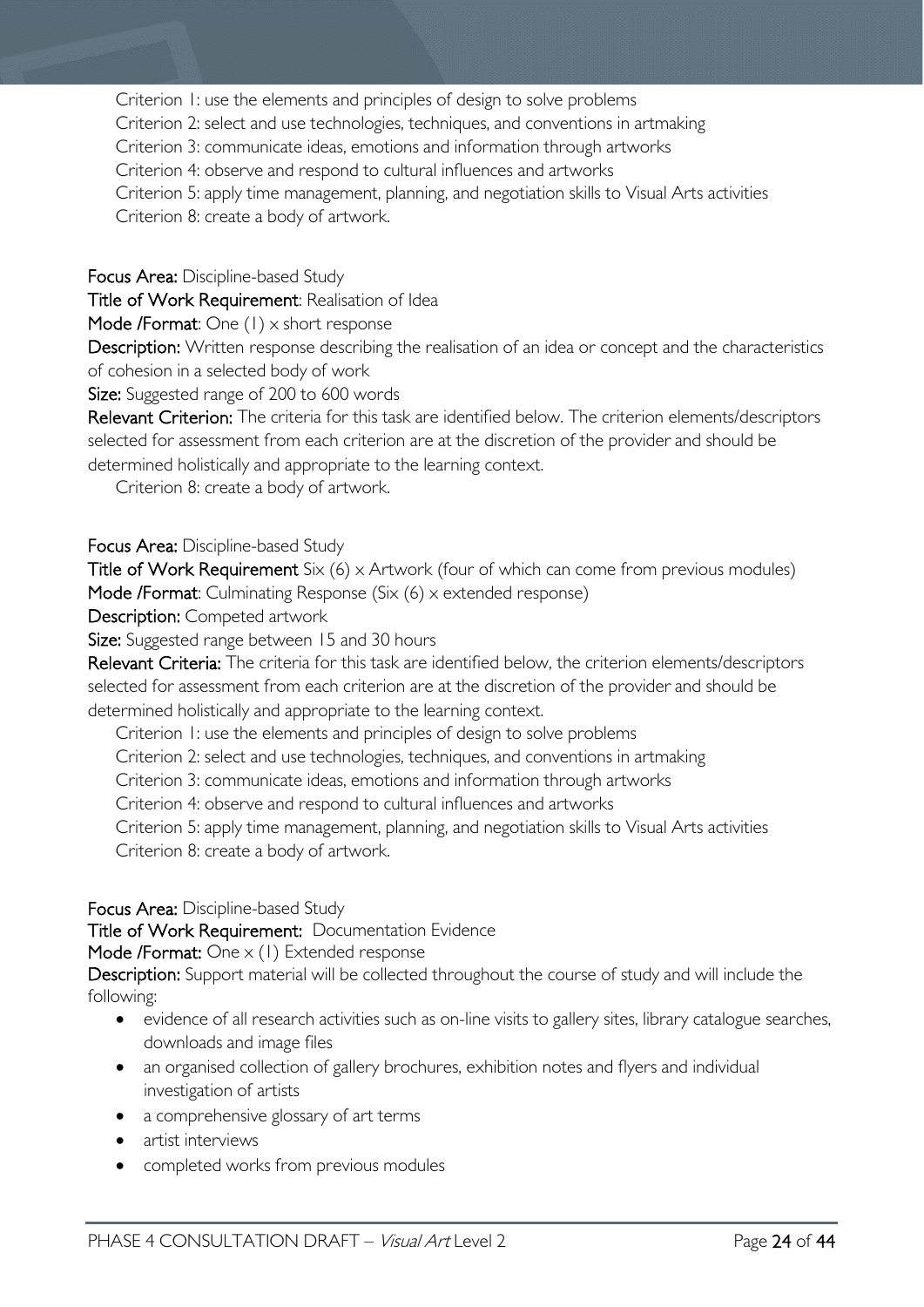• class notes and all photocopied material, such as notes on correct referencing procedures and plagiarism protocols.

Size: Suggested range of between 3 to 10 hours on task

Relevant Criteria: The criteria for this task are identified below. The criterion elements/descriptors selected for assessment from each criterion are at the discretion of the provider and should be determined holistically and appropriate to the learning context.

Criterion 5: apply time management, planning and negotiation skills to Visual Arts activities Criterion 8: create a body of artwork.

# <span id="page-24-0"></span>Appendix 4 – General Capabilities and Cross-Curriculum Priorities

Learning across the curriculum content, including the cross-curriculum priorities and general capabilities, assists students to achieve the broad learning outcomes defined in the Alice Springs (Mparntwe) Education Declaration (December 2019).

#### General Capabilities:

The general capabilities play a significant role in the Australian Curriculum in equipping young Australians to live and work successfully in the twenty-first century.

In the Australian Curriculum, capability encompasses knowledge, skills, behaviours and dispositions. Students develop capability when they apply knowledge and skills confidently, effectively and appropriately in complex and changing circumstances, in their learning at school and in their lives outside school.

The general capabilities include:

- Critical and creative thinking  $\mathbb{C}$
- Ethical understanding  $\div$
- Information and communication technology capability  $\cdot$
- Intercultural understanding •
- Literacy  $\blacksquare$
- Numeracy
- Personal and social capability  $\ddot{\bullet}$

#### Cross-Curriculum Priorities:

Cross-curriculum priorities enable students to develop understanding about and address the contemporary issues they face, for their own benefit and for the benefit of Australia as a whole. The priorities provide national, regional and global dimensions which will enrich the curriculum through development of considered and focused content that fits naturally within learning areas. Incorporation of the priorities will encourage conversations between students, teachers and the wider community.

The cross-curriculum priorities include:

- Aboriginal and Torres Strait Islander Histories and Cultures  $\mathcal$
- Asia and Australia's Engagement with Asia **AA**
- Sustainability  $\triangleleft$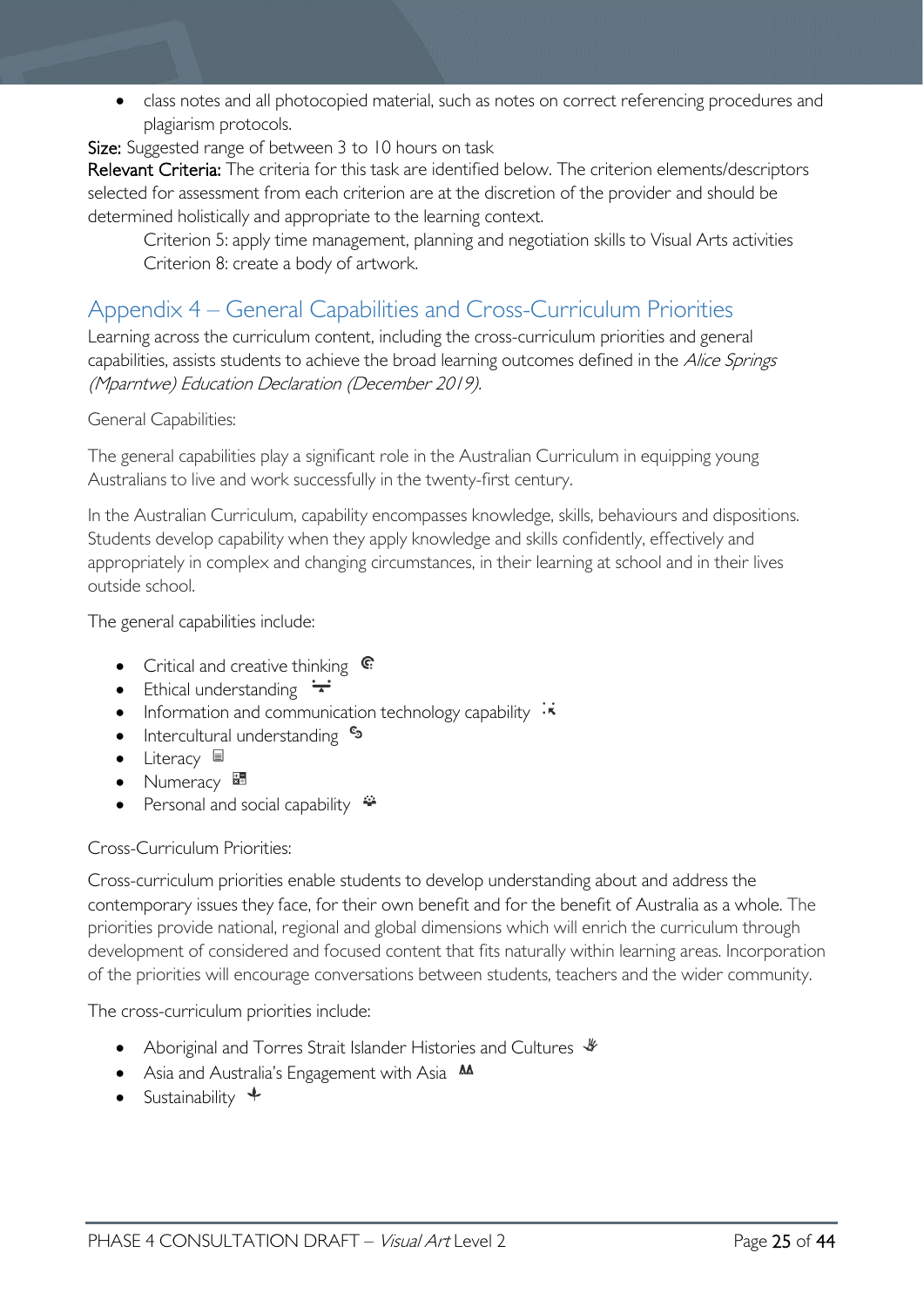# Appendix 5 – Glossary

<span id="page-25-0"></span>

| Term                                          | Definition                                                                                                                                                                                                                                                                                                                     | Source<br>Acknowledgement                  | Course<br>Context |
|-----------------------------------------------|--------------------------------------------------------------------------------------------------------------------------------------------------------------------------------------------------------------------------------------------------------------------------------------------------------------------------------|--------------------------------------------|-------------------|
| abstraction                                   | Artworks without recognisable subjects, although objects or people can be used as a<br>reference point to create an abstract image.                                                                                                                                                                                            | <b>Existing TASC</b><br>accredited courses | content MI-3      |
| Aboriginal and Torres<br>Strait Islander arts | Aboriginal and Torres Strait Islander arts are a rich contribution to the world's<br>culture and to Australia's diverse contemporary culture and national identity.<br>Aboriginal and Torres Strait Islander arts include classical, traditional and<br>contemporary practice, including all new forms of cultural expression. | Australia Council for<br>the Arts          | content MI-3      |
| aesthetic                                     | Refers to those principles governing the nature and appreciation of beauty, especially<br>in visual art. Academically speaking, aesthetics refers to the branch of philosophy<br>which deals with issues of beauty and artistic taste.                                                                                         | <b>Existing TASC</b><br>accredited courses | content MI-3      |
| analyse                                       | Identify components and the relationship between them; draw out and relate<br>implications.                                                                                                                                                                                                                                    | <b>Existing TASC</b><br>accredited courses | assessment        |
| appraise                                      | Assess the value or quality of.                                                                                                                                                                                                                                                                                                | <b>Existing TASC</b><br>accredited courses | assessment        |
| appreciate                                    | Make a judgement about the value of.                                                                                                                                                                                                                                                                                           | <b>Existing TASC</b><br>accredited courses | assessment        |
| appropriation                                 | The artistic practice or technique of re-working images from well-known artists.                                                                                                                                                                                                                                               | <b>Existing TASC</b><br>accredited courses | content MI-3      |
| art form                                      | The specific shape or quality an artistic expression takes, such as dance, drama, media<br>arts, music and visual artworks.                                                                                                                                                                                                    | <b>Existing TASC</b><br>accredited courses | content MI-3      |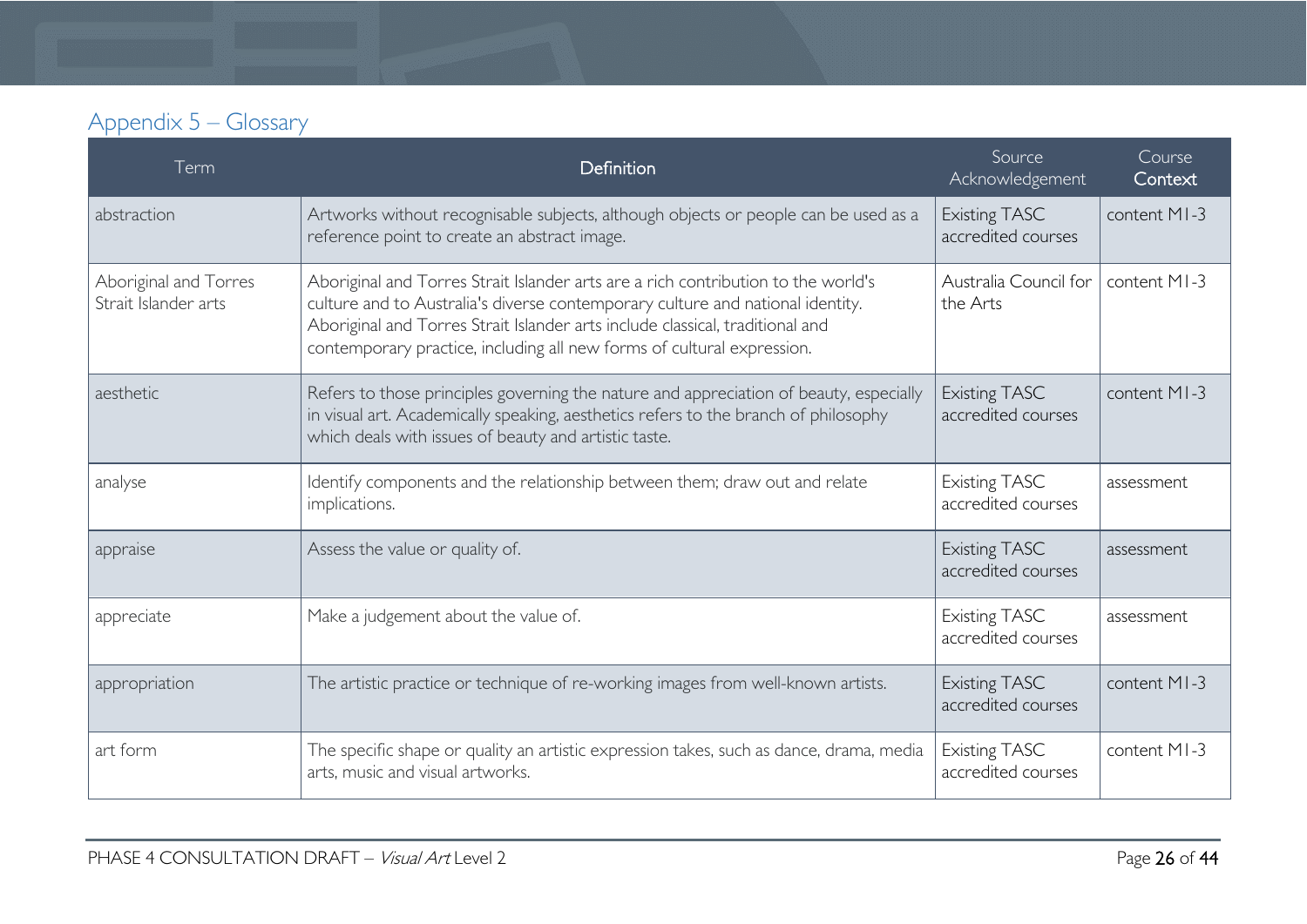| Term        | Definition                                                                                                                                                                                                                                                                                                                                                                                                                                                                                                                                                                                                                                                                                                                                 | Source<br>Acknowledgement                  | Course<br>Context |
|-------------|--------------------------------------------------------------------------------------------------------------------------------------------------------------------------------------------------------------------------------------------------------------------------------------------------------------------------------------------------------------------------------------------------------------------------------------------------------------------------------------------------------------------------------------------------------------------------------------------------------------------------------------------------------------------------------------------------------------------------------------------|--------------------------------------------|-------------------|
| art skills  | Abilities required to conceive, design and produce works of art through the<br>manipulation and control of tools, materials and media.                                                                                                                                                                                                                                                                                                                                                                                                                                                                                                                                                                                                     | <b>Existing TASC</b><br>accredited courses | content MI-3      |
| art studios | The classification of the area of art in which an artist is working: for example,<br>ceramics, painting, sculpture, photography.                                                                                                                                                                                                                                                                                                                                                                                                                                                                                                                                                                                                           | <b>Existing TASC</b><br>accredited courses | content MI-3      |
| assemblage  | An object made of pieces fitted together; a form of sculpture comprised of "found"<br>objects.                                                                                                                                                                                                                                                                                                                                                                                                                                                                                                                                                                                                                                             | <b>Existing TASC</b><br>accredited courses | content MI-3      |
| asymmetry   | A way of organising the parts of a design so that one side differs from the other<br>without destroying the overall balance and harmony; also called informal balance.                                                                                                                                                                                                                                                                                                                                                                                                                                                                                                                                                                     | <b>Existing TASC</b><br>accredited courses | content MI-3      |
| audience    | Individuals or groups of people who experience the arts in a range of settings and<br>contexts (formal, informal, virtual, or interactive) through intellectual, emotional and<br>social engagement. The artist is audience to their own artwork.                                                                                                                                                                                                                                                                                                                                                                                                                                                                                          | <b>Existing TASC</b><br>accredited courses | content MI-3      |
| balance     | A principle of art that refers to the way the art elements are arranged to create a<br>feeling of stability in the work, i.e. symmetrical, formal, asymmetrical, informal or<br>radial.                                                                                                                                                                                                                                                                                                                                                                                                                                                                                                                                                    | <b>Existing TASC</b><br>accredited courses | content MI-3      |
| Baroque     | The conflict between the Protestant Reformation and the Catholic Counter-<br>Reformation set the stage in the Baroque period (1580-1700 CE) for competing<br>types of art. In general, the countries of northern Europe rejected religious imagery<br>because of the Protestant Reformation. (Protestants believed that religious paintings<br>violated the 2 <sup>nd</sup> Commandment against graven images.) Thus, much Baroque art from<br>those countries includes landscapes, portraits, and still-life paintings. In other parts of<br>Catholic Europe, artists of the Baroque period painted dramatic images, including<br>religious themes, characterised by energy, tension, and sharp contrasts of light and<br>dark intensity. | <b>Existing TASC</b><br>accredited courses | content MI-3      |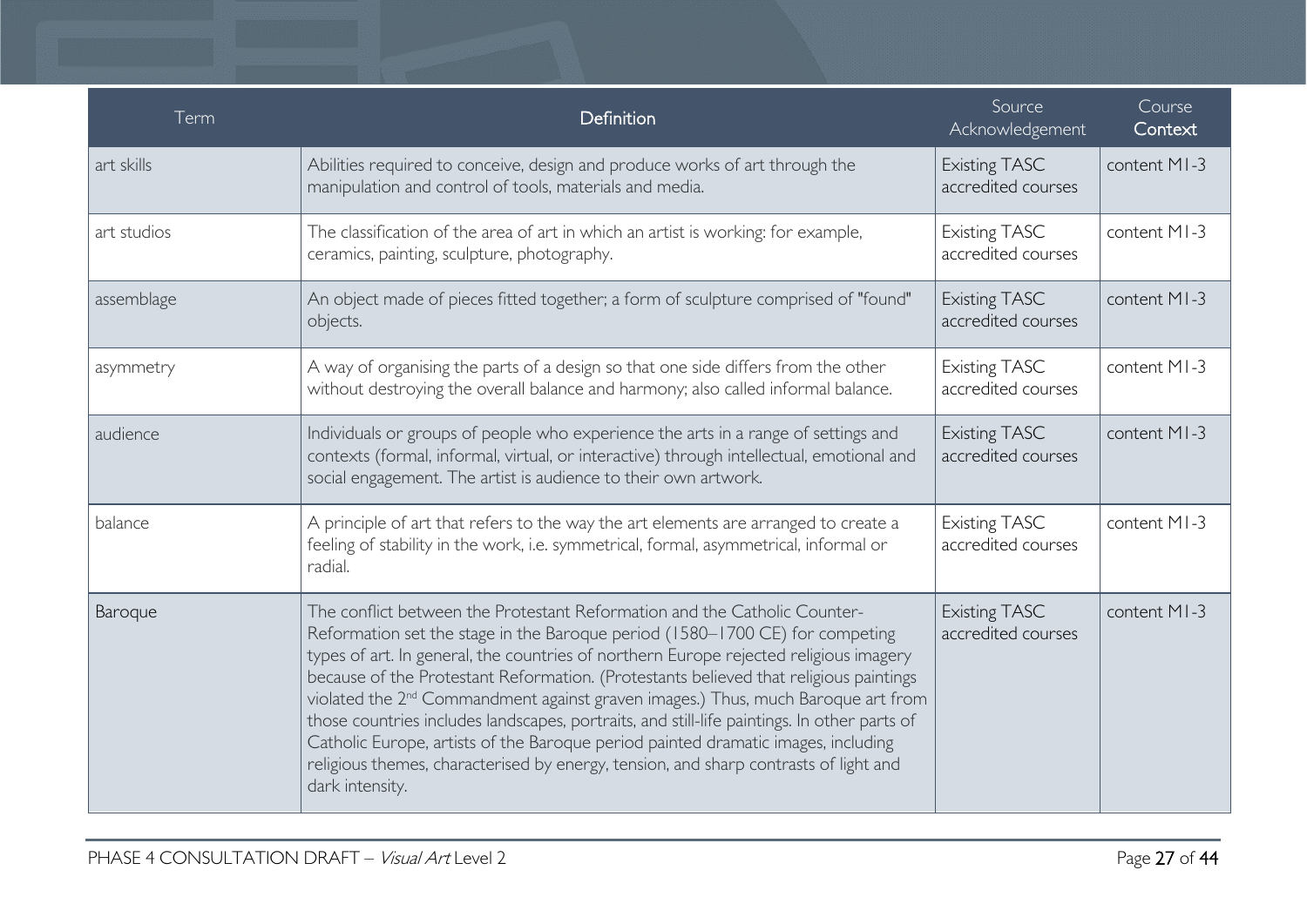| Term           | Definition                                                                                                                                                                                                                   | Source<br>Acknowledgement                  | Course<br>Context |
|----------------|------------------------------------------------------------------------------------------------------------------------------------------------------------------------------------------------------------------------------|--------------------------------------------|-------------------|
| body adornment | Items put on to decorate and/or embellish oneself.                                                                                                                                                                           | <b>Existing TASC</b><br>accredited courses | content MI-3      |
| body of work   | A body of work represents a purposeful selection of an artists' works; the body of<br>work is usually linked by a common subject matter, style, concept, technique, etc.                                                     | <b>Existing TASC</b><br>accredited courses | content MI-3      |
| ceramics       | The process of creating functional and non-functional art forms out of clay.                                                                                                                                                 | <b>Existing TASC</b><br>accredited courses | content MI-3      |
| Chiaroscuro    | Chiaroscuro is an Italian term which translates as light-dark and refers to the balance<br>and pattern of light and shade in a painting or drawing.                                                                          | <b>Existing TASC</b><br>accredited courses | content MI-3      |
| Classicism     | Imitating, referencing, or having the general characteristics of the art and culture of<br>Ancient Rome or Greece. Classical characteristics include idealised beauty, restraint,<br>harmony and balance.                    | <b>Existing TASC</b><br>accredited courses | content MI-3      |
| cohesion       | Unity of concept or intention, usually a logical or natural connection is apparent.                                                                                                                                          | <b>Existing TASC</b><br>accredited courses | content MI-3      |
| collaborative  | To work with another person or group to achieve or do something.                                                                                                                                                             | <b>Existing TASC</b><br>accredited courses | content MI-3      |
| collage        | Artwork made by attaching pieces of paper or other materials to a flat surface.                                                                                                                                              | <b>Existing TASC</b><br>accredited courses | content MI-3      |
| colour         | An element of art with properties of hue (the colour name, i.e. red, blue, etc),<br>intensity (the purity and strength of the colour, i.e. bright red, dull red, etc), and<br>value (the lightness or darkness of a colour). | Existing TASC<br>accredited courses        | content MI-3      |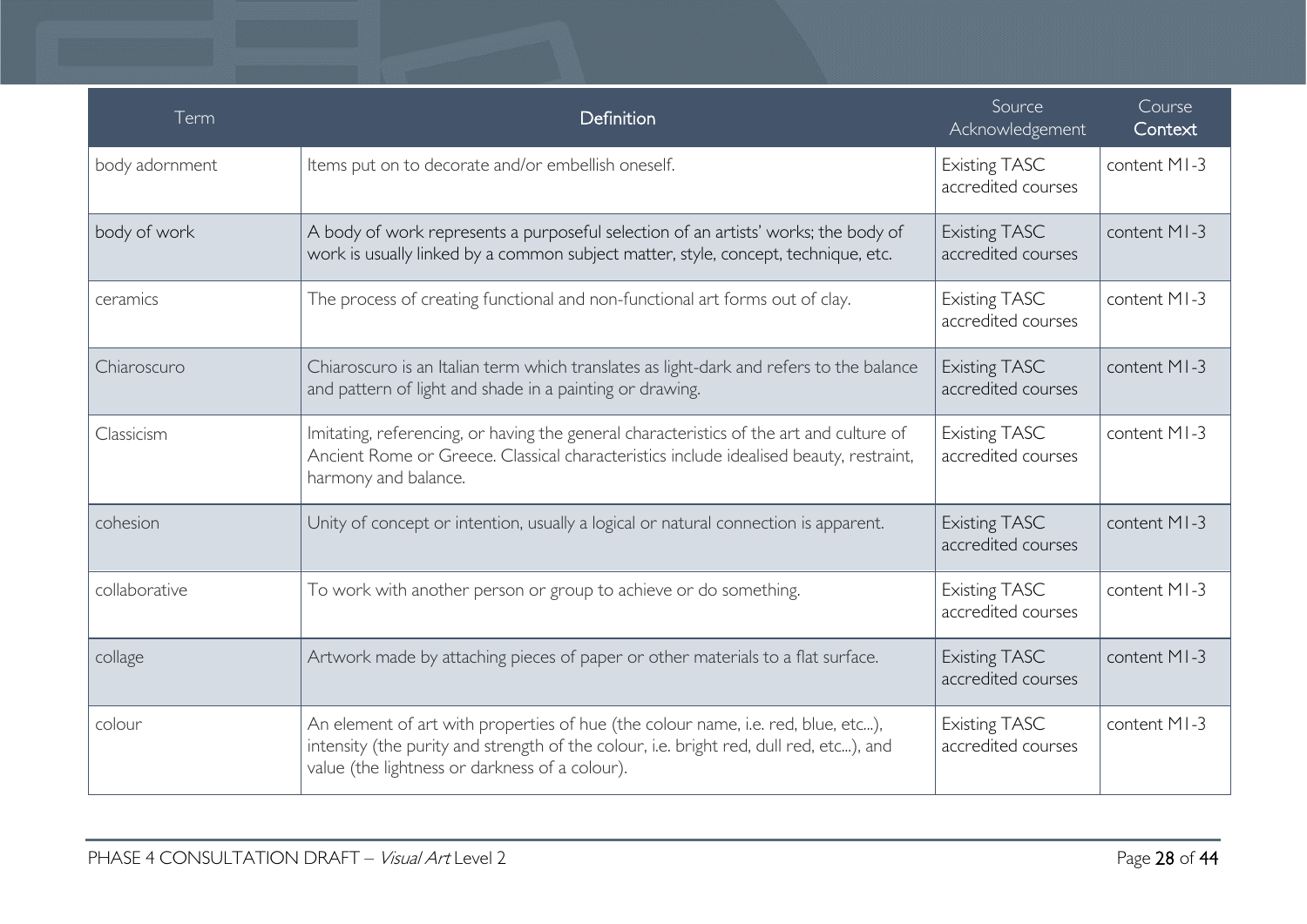| Term                   | <b>Definition</b>                                                                                                                                                                                                                                   | Source<br>Acknowledgement                  | Course<br>Context |
|------------------------|-----------------------------------------------------------------------------------------------------------------------------------------------------------------------------------------------------------------------------------------------------|--------------------------------------------|-------------------|
| compare                | Show how things are similar or different.                                                                                                                                                                                                           | <b>Existing TASC</b><br>accredited courses | assessment        |
| complementary (colour) | Complementary colours are pairs of colours that contrast with each other more than<br>any other colour, and when placed side-by-side make each other look brighter.                                                                                 | <b>Existing TASC</b><br>accredited courses | content MI-3      |
| composition            | The placement or arrangement of elements or parts in artworks.                                                                                                                                                                                      | <b>Existing TASC</b><br>accredited courses | content MI-3      |
| Conceptual Art         | Conceptual art is art for which the idea (or concept) behind the work is more<br>important than the finished art object. It emerged as an art movement in the 1960s<br>and the term usually refers to art made from the mid-1960s to the mid-1970s. | <b>Existing TASC</b><br>accredited courses | content MI-3      |
| Contemporary Art       | Contemporary art is defined as art that is current, offering a fresh perspective and<br>point of view, and often employing new techniques and new media. Current art<br>means works by both emerging and established artists.                       | <b>Existing TASC</b><br>accredited courses | content MI-3      |
| contrast               | The arrangement of opposite elements (e.g. light vs dark colours, rough vs smooth<br>textures, large vs small shapes) in an artwork to create visual interest.                                                                                      | <b>Existing TASC</b><br>accredited courses | content MI-3      |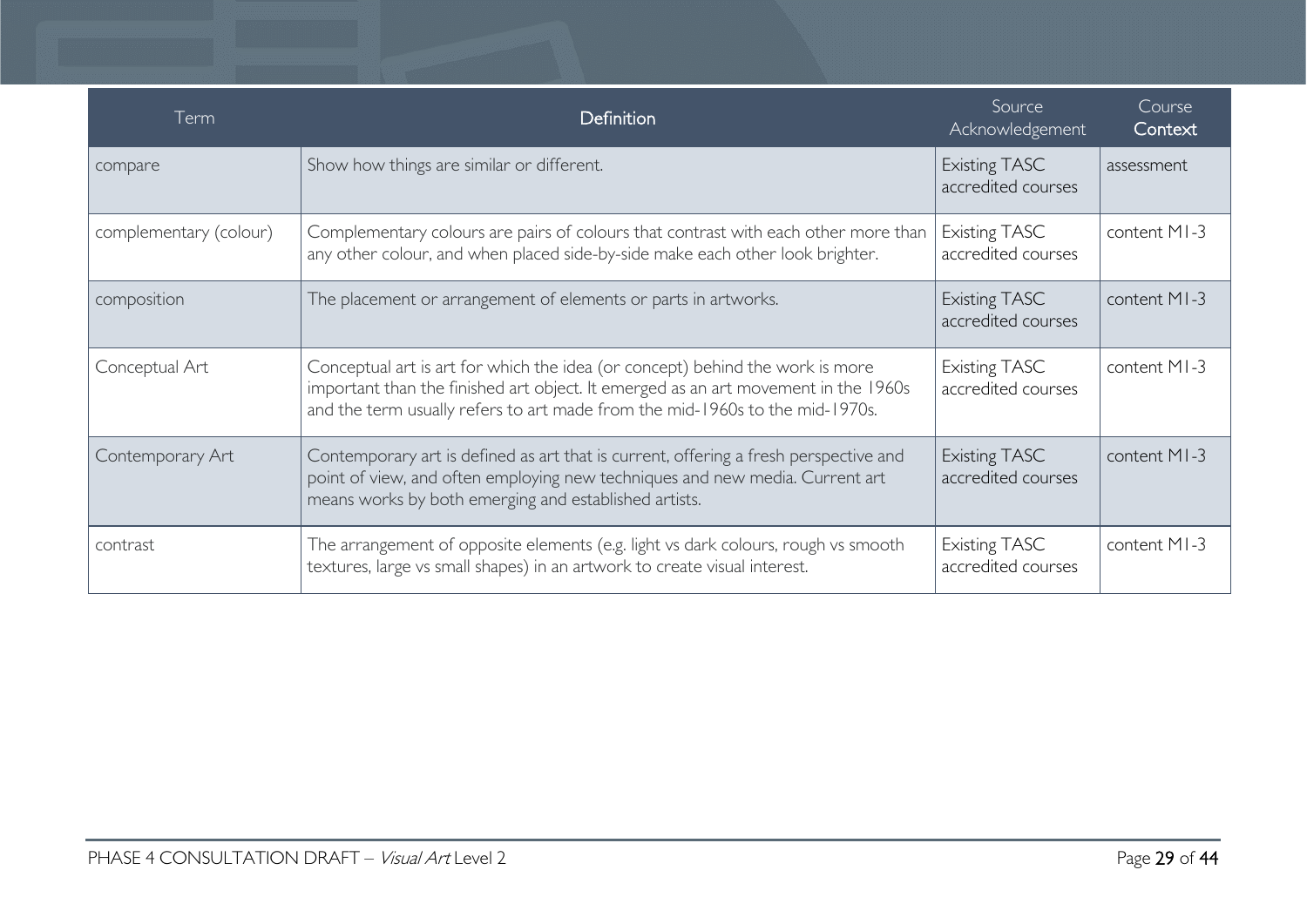| Term                                                                        | Definition                                                                                                                                                                                                                                                                                                                                                                                                                                                                                                                                                                                | Source<br>Acknowledgement                  | Course<br>Context              |
|-----------------------------------------------------------------------------|-------------------------------------------------------------------------------------------------------------------------------------------------------------------------------------------------------------------------------------------------------------------------------------------------------------------------------------------------------------------------------------------------------------------------------------------------------------------------------------------------------------------------------------------------------------------------------------------|--------------------------------------------|--------------------------------|
| conventions                                                                 | Traditional or culturally accepted ways of doing things based on audience<br>expectations. Each art form has hundreds of conventions built up over time and<br>widely accepted by audiences. The term 'artistic conventions' can be applied to styles<br>commensurate with the production of:<br>portraiture<br>$\bullet$<br>landscape<br>composition<br>sculpture<br>$\bullet$<br>perspectives<br>technical 'rules'                                                                                                                                                                      | Existing TASC<br>accredited courses        | content MI-3                   |
| copyright                                                                   | The excusive and assignable legal right, given to the originator for a fixed number of<br>years, to print, publish, perform, film, or record literary, artistic or musical material                                                                                                                                                                                                                                                                                                                                                                                                       | Oxford Dictionary                          | content MI-3                   |
| copyright (2) regarding<br>Indigenous Cultural and<br>Intellectual Property | Indigenous Cultural and Intellectual Property (ICIP) refers to the rights that<br>Indigenous people have, and want to have, to protect their traditional arts and<br>culture.                                                                                                                                                                                                                                                                                                                                                                                                             | Arts Law Centre of<br>Australia            | content MI-3                   |
| craft                                                                       | An intellectual and physical activity where artists explore the materials and processes<br>to produce unique objects for the purposes of experimentation with form or<br>function, exhibition, production and personal or community need. Indigenous cultures<br>draw no distinction between art and craft and, similarly, contemporary culture values<br>the interplay between the art/craft, design/craft, the art/designer, or the<br>design/maker. The crafted and handmade sit alongside the manufactured design<br>object as part of historical, national, and cultural identities. | <b>Existing TASC</b><br>accredited courses | content MI-3                   |
| critically                                                                  | Add a degree or level of accuracy, depth, knowledge and understanding, logic,<br>questioning, reflection and quality to analysis/evaluation.                                                                                                                                                                                                                                                                                                                                                                                                                                              | <b>Existing TASC</b><br>accredited courses | content MI-3<br>and assessment |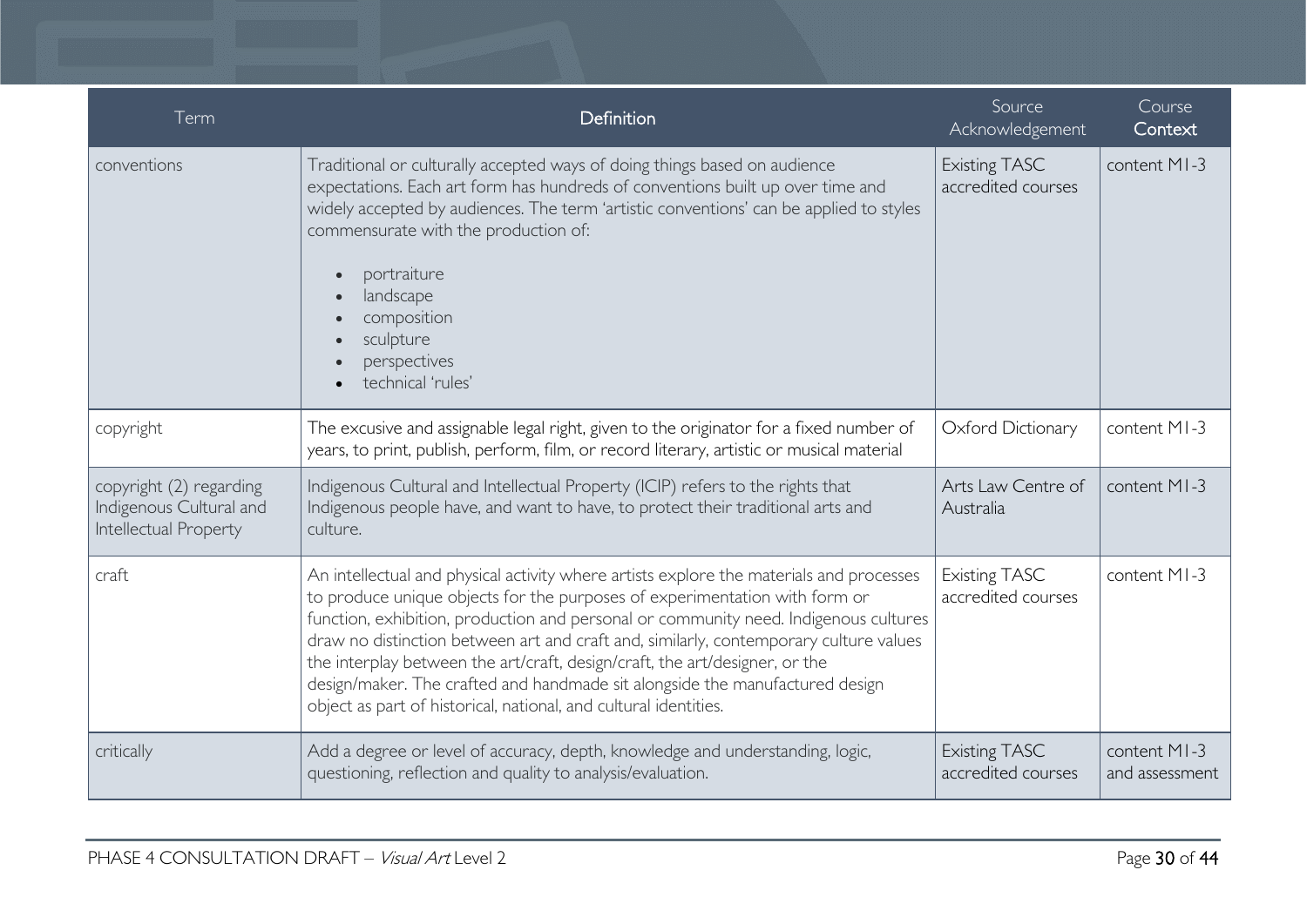| Term          | Definition                                                                                                                                                                                                      | Source<br>Acknowledgement                  | Course<br>Context              |
|---------------|-----------------------------------------------------------------------------------------------------------------------------------------------------------------------------------------------------------------|--------------------------------------------|--------------------------------|
| demonstrate   | Show by example.                                                                                                                                                                                                | <b>Existing TASC</b><br>accredited courses | content MI-3                   |
| describe      | Provide characteristics and features.                                                                                                                                                                           | <b>Existing TASC</b><br>accredited courses | assessment                     |
| design        | Plan or blueprint for a visual work of art as well as the outcome or product of<br>applying; may also refer to Design in terms of technology and functional art.                                                | <b>Existing TASC</b><br>accredited courses | content MI-3                   |
| Digital Art   | Computer-generated art forms including digital imaging, painting and drawing with a<br>graphics tablet, animation, 3D printing, pixel art, factual art and algorithm and net art.                               | <b>Existing TASC</b><br>accredited courses | content MI-3                   |
| Digital Media | Technology driven by computer access with emphasis on web-based and print output<br>design.                                                                                                                     | <b>Existing TASC</b><br>accredited courses | content MI-3                   |
| dimensional   | Measurement in one direction. A two-dimensional (2-D) work of art has the two<br>dimensions of length and width; a three-dimensional (3-D) work of art has the three<br>dimensions of length, width, and depth. | <b>Existing TASC</b><br>accredited courses | content MI-3                   |
| discuss       | Identify issues and provide points for and/or against.                                                                                                                                                          | <b>Existing TASC</b><br>accredited courses | assessment                     |
| dissonance    | A tension or clash resulting from the combination of two disharmonious or<br>unsuitable elements.                                                                                                               | <b>Existing TASC</b><br>accredited courses | content MI-3                   |
| document      | To create a record of (something) through writing or record keeping.                                                                                                                                            | <b>Existing TASC</b><br>accredited courses | content MI-3<br>and assessment |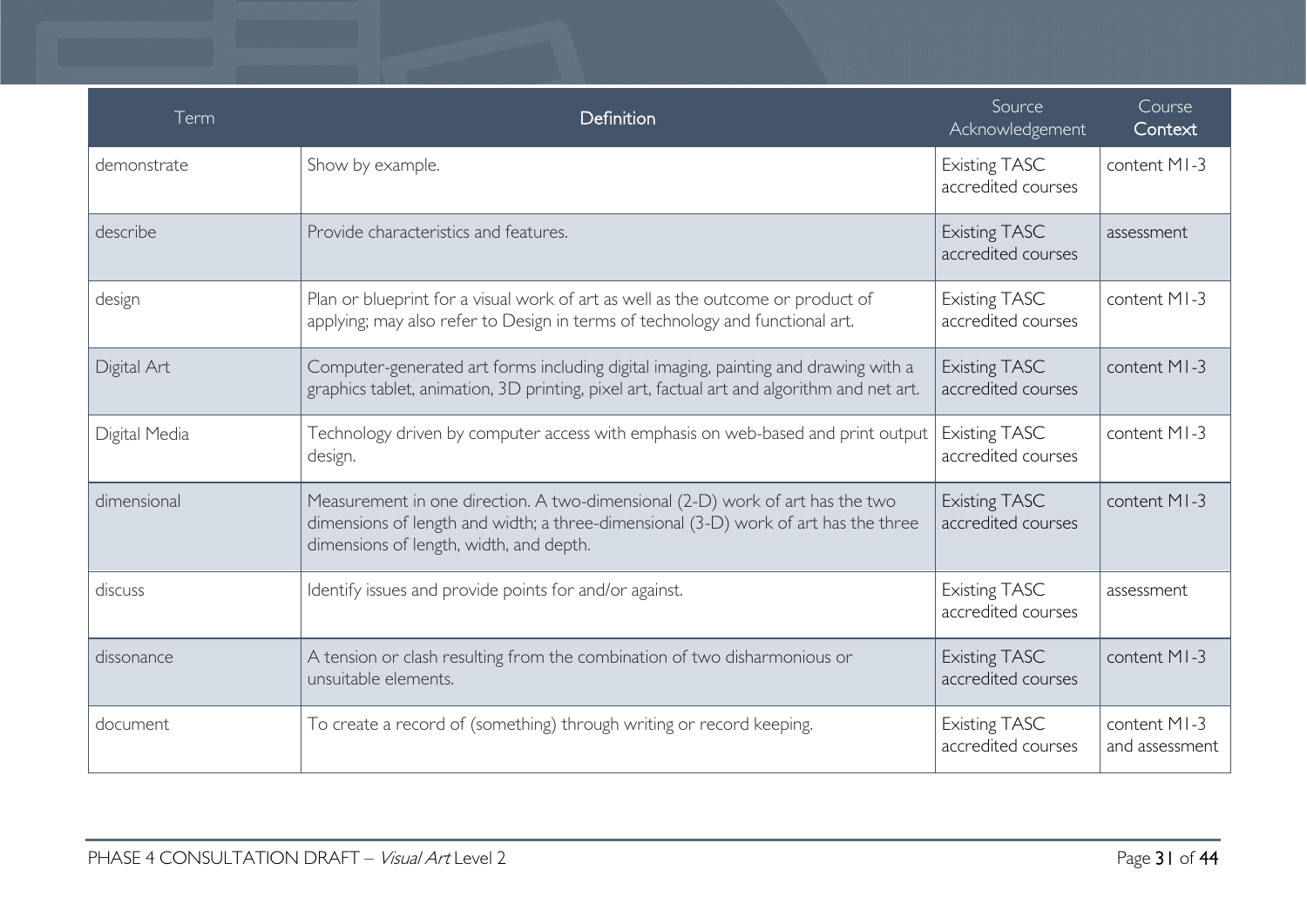| Term                                 | Definition                                                                                                                                                                                                                                      | Source<br>Acknowledgement                  | Course<br>Context              |
|--------------------------------------|-------------------------------------------------------------------------------------------------------------------------------------------------------------------------------------------------------------------------------------------------|--------------------------------------------|--------------------------------|
| documented forms                     | Art forms where the process and product need to be recorded and described in<br>order to share out of time and place; for example, performance art.                                                                                             | <b>Existing TASC</b><br>accredited courses | content MI-3                   |
| drawing                              | A picture or diagram made with a pencil, pen or crayon rather than paint.                                                                                                                                                                       | <b>Existing TASC</b><br>accredited courses | content MI-3                   |
| elements and principles of<br>design | Components that comprise a work of art, such as line, colour, shape, texture, form<br>and space.                                                                                                                                                | <b>Existing TASC</b><br>accredited courses | content MI-3                   |
| emphasis                             | A principle of art that refers to a way of combining elements to stress the differences<br>between those elements and to create one or more centres of interest in an<br>artwork.                                                               | <b>Existing TASC</b><br>accredited courses | content MI-3                   |
| Environmental Art                    | Environmental art, or eco-art, is an umbrella term for Romanticism, eco-realism, and<br>Gaia Art: three movements which seek to promote humanity's interconnectedness<br>to the natural world and criticise the destruction of our environment. | <b>Existing TASC</b><br>accredited courses | content MI-3                   |
| Ephemeral Art forms                  | Is subject to the effects of time, is transitory and generally has a beginning and end.<br>Often involves artistic interventions with the natural environment and the physical<br>effects of time on the artwork.                               | <b>Existing TASC</b><br>accredited courses | content MI-3                   |
| evaluate                             | Make a judgement based on criteria; determine the value of.                                                                                                                                                                                     | <b>Existing TASC</b><br>accredited courses | content MI-3<br>and assessment |
| Expressionism                        | Expressionism refers to art in which the image of reality is distorted in order to make<br>it expressive of the artist's inner feelings or ideas.                                                                                               | <b>Existing TASC</b><br>accredited courses | content MI-3                   |
| fabrication                          | The action or process of manufacturing or inventing something.                                                                                                                                                                                  | <b>Existing TASC</b><br>accredited courses | content MI-3                   |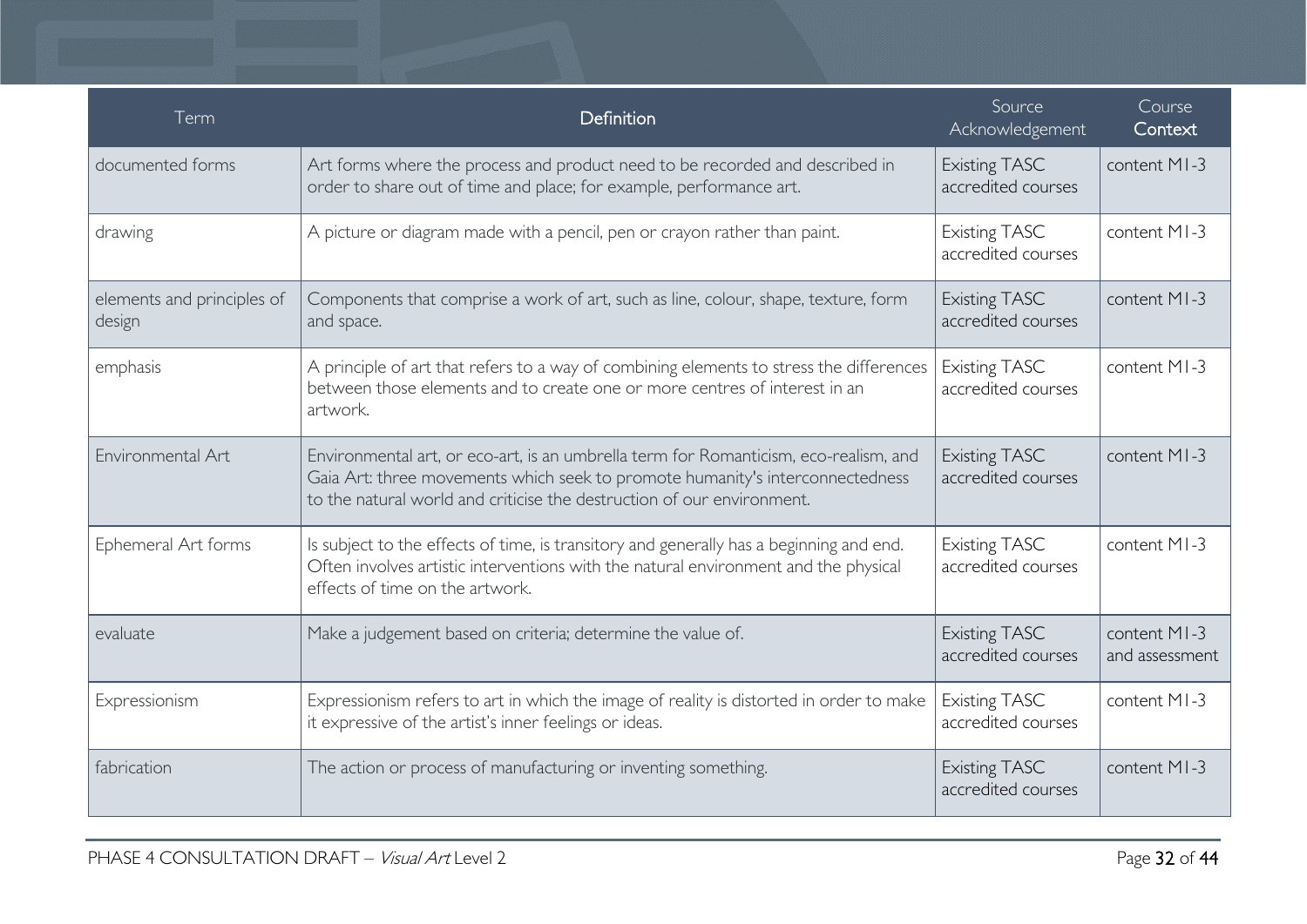| Term            | Definition                                                                                                                                                            | Source<br>Acknowledgement                  | Course<br>Context |
|-----------------|-----------------------------------------------------------------------------------------------------------------------------------------------------------------------|--------------------------------------------|-------------------|
| fibre art       | A type of art using fibres, yarn, and fabric as the medium to create tactile forms and<br>images through surface design, weaving, and construction techniques.        | <b>Existing TASC</b><br>accredited courses | content MI-3      |
| form            | The visible shape or configuration of something.                                                                                                                      | <b>Existing TASC</b><br>accredited courses | content MI-3      |
| found objects   | Common or unusual objects that may be used to create a work of art; specifically<br>refers to scrap, discarded materials that have been "found" and used in artworks. | <b>Existing TASC</b><br>accredited courses | content MI-3      |
| functional art  | Functional objects such as dishes and clothes that are of a high artistic quality and/or<br>craftsmanship; art with a utilitarian purpose.                            | <b>Existing TASC</b><br>accredited courses | content MI-3      |
| genre           | Category of art marked by a distinctive style, form, or content, i.e. still life, portrait.                                                                           | <b>Existing TASC</b><br>accredited courses | content MI-3      |
| gestural        | Gestural is a term used to describe the application of paint in free sweeping gestures<br>with a brush.                                                               | <b>Existing TASC</b><br>accredited courses | content MI-3      |
| Graphic Design  | The art of visual communication that combines images, words, and ideas to convey<br>information to an audience, especially to produce a specific effect.              | <b>Existing TASC</b><br>accredited courses | content MI-3      |
| harmony         | In art, harmony is the combination or adaptation of parts, elements, or related things,<br>to form a consistent and orderly whole.                                    | <b>Existing TASC</b><br>accredited courses | content MI-3      |
| hybrid art form | The combination of more than one art form within an artwork.                                                                                                          | <b>Existing TASC</b><br>accredited courses | content MI-3      |
| hybridity       | The combination of different things resulting in the development of a hybrid.                                                                                         | <b>Existing TASC</b><br>accredited courses | content MI-3      |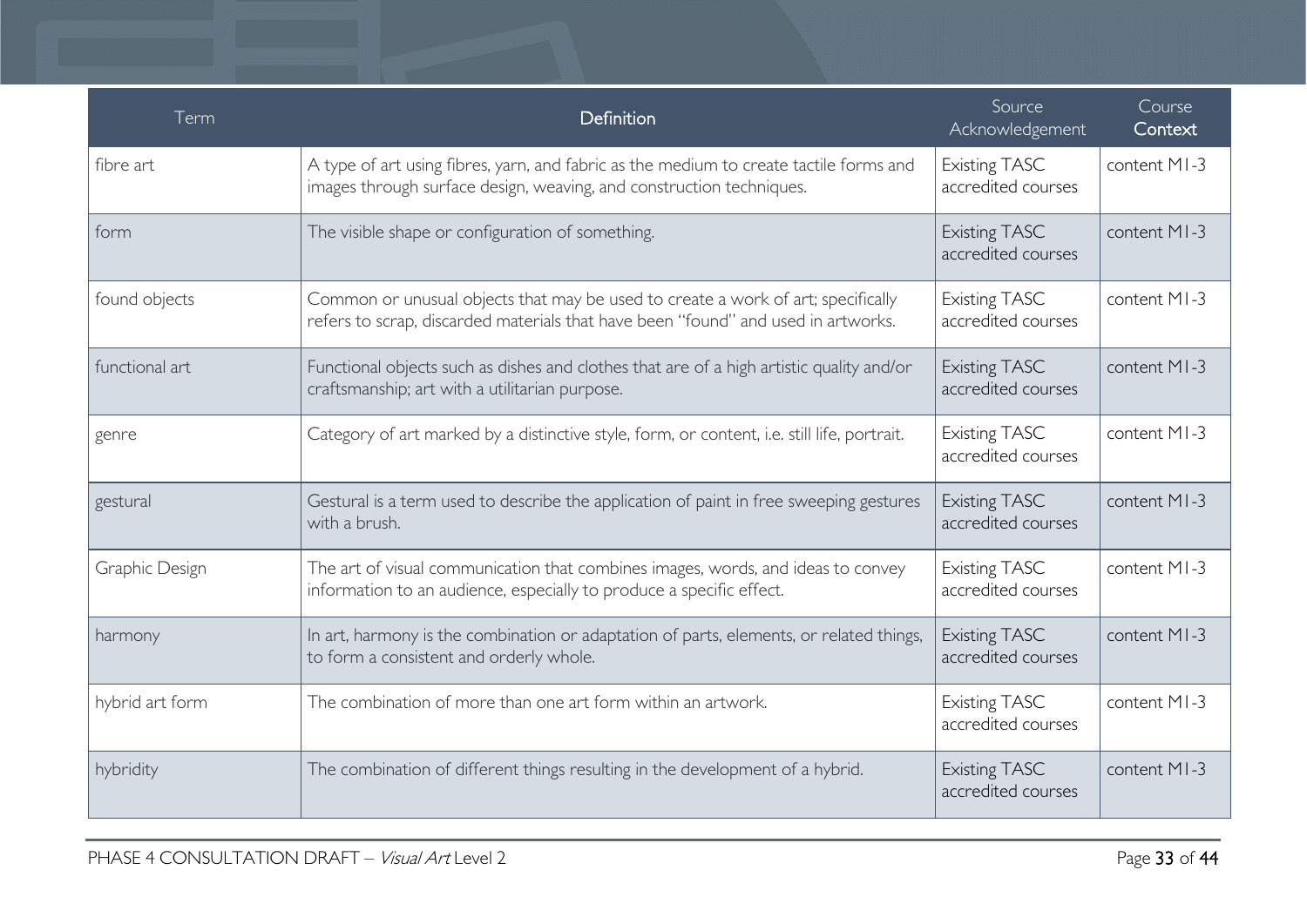| Term          | Definition                                                                                                                                                                                                                                                                                                                                                                                                                                                                                                                                                                                                                                                                               | Source<br>Acknowledgement                  | Course<br>Context |
|---------------|------------------------------------------------------------------------------------------------------------------------------------------------------------------------------------------------------------------------------------------------------------------------------------------------------------------------------------------------------------------------------------------------------------------------------------------------------------------------------------------------------------------------------------------------------------------------------------------------------------------------------------------------------------------------------------------|--------------------------------------------|-------------------|
| Impressionism | 19th-century art movement that rejected the historical themes and nostalgic images<br>favoured by the academic and romantic painters of the day. The Impressionists<br>looked to the life around them as the inspiration for their paintings of sunlit<br>landscapes, middle-class people at leisure, and mothers with children. The many<br>inventions of the Industrial Revolution included portable oil paints and easels that<br>allowed the artist to break free of the studio and paint en plein air (out of doors), or<br>from sketches done directly on the spot. This approach encouraged the use of<br>spontaneous, unblended brushstrokes of vibrant colour by these artists. | <b>Existing TASC</b><br>accredited courses | content MI-3      |
| intention     | The meaning an artist wishes to convey.                                                                                                                                                                                                                                                                                                                                                                                                                                                                                                                                                                                                                                                  | <b>Existing TASC</b><br>accredited courses | content MI-3      |
| interpret     | Draw meaning from.                                                                                                                                                                                                                                                                                                                                                                                                                                                                                                                                                                                                                                                                       | <b>Existing TASC</b><br>accredited courses | content MI-3      |
| irony         | To convey a meaning that is opposite of its literal meaning.                                                                                                                                                                                                                                                                                                                                                                                                                                                                                                                                                                                                                             | <b>Existing TASC</b><br>accredited courses | content MI-3      |
| justify       | Support an argument or conclusion.                                                                                                                                                                                                                                                                                                                                                                                                                                                                                                                                                                                                                                                       | <b>Existing TASC</b><br>accredited courses | content MI-3      |
| kiln          | A furnace in which clay is fired.                                                                                                                                                                                                                                                                                                                                                                                                                                                                                                                                                                                                                                                        | <b>Existing TASC</b><br>accredited courses | content MI-3      |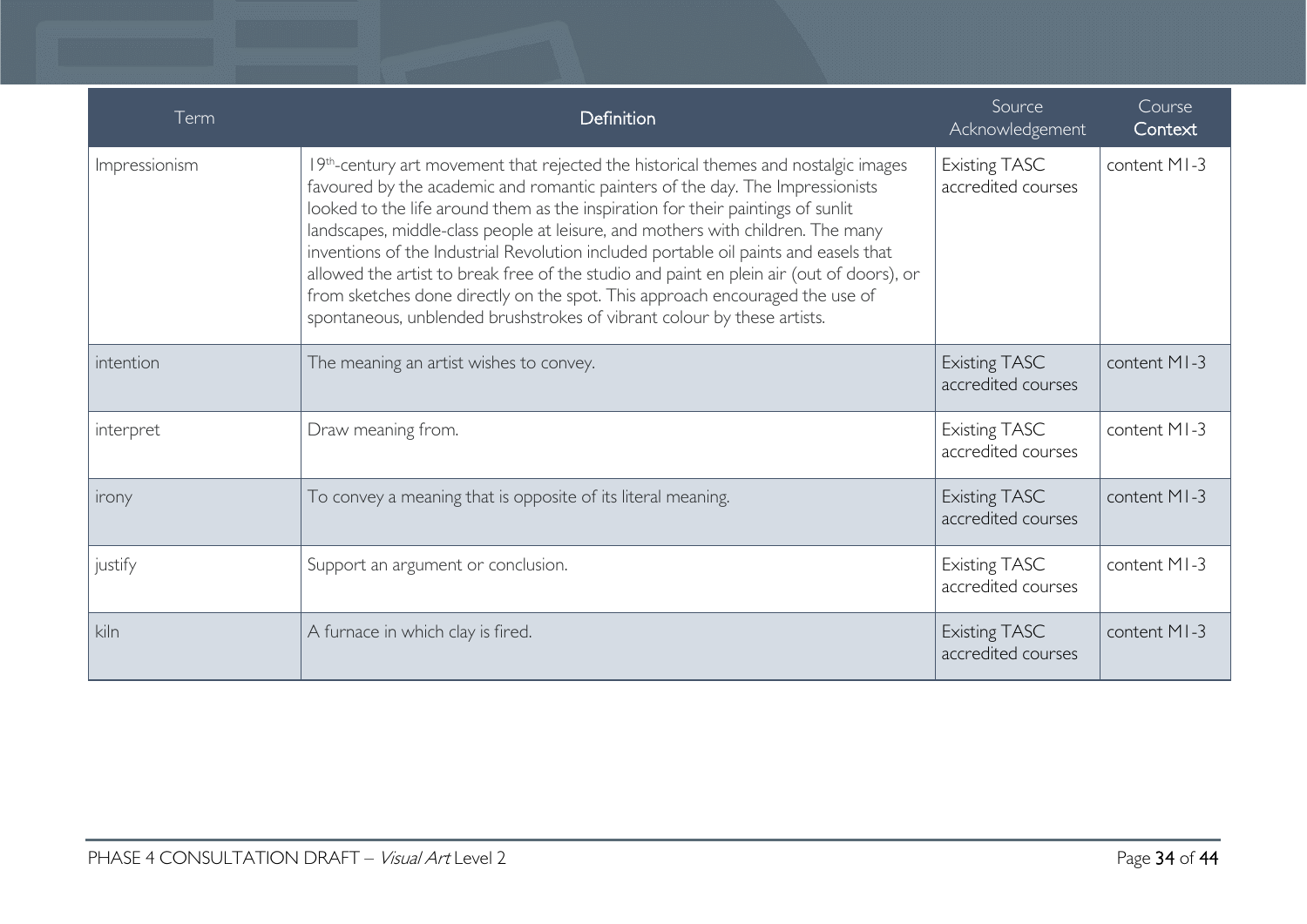| Term          | Definition                                                                                                                                                                                                                                                                                                                                                                                                                                                                                                                                                                                                                                                         | Source<br>Acknowledgement                  | Course<br>Context |
|---------------|--------------------------------------------------------------------------------------------------------------------------------------------------------------------------------------------------------------------------------------------------------------------------------------------------------------------------------------------------------------------------------------------------------------------------------------------------------------------------------------------------------------------------------------------------------------------------------------------------------------------------------------------------------------------|--------------------------------------------|-------------------|
| landscape     | The subject matter category in which the main theme of the work is natural scenery<br>such as mountains, valleys, trees, rivers, and lakes. Traditionally, the space depicted in<br>a landscape is divided into three parts. The foreground is the part closest to you, the<br>viewer. Objects in the foreground are usually larger and more detailed than other<br>objects; they overlap other objects. Objects in the middle ground appear to be<br>behind objects in the foreground. The background is the part of the painting farthest<br>from the viewer. Objects in the background are usually smaller and less distinct than<br>other objects in the work. | <b>Existing TASC</b><br>accredited courses | content MI-3      |
| life drawing  | The act of drawing the human figure from a living model.                                                                                                                                                                                                                                                                                                                                                                                                                                                                                                                                                                                                           | <b>Existing TASC</b><br>accredited courses | content MI-3      |
| magnification | An enlarged representation, image or model.                                                                                                                                                                                                                                                                                                                                                                                                                                                                                                                                                                                                                        | <b>Existing TASC</b><br>accredited courses | content MI-3      |
| materials (1) | The substances used in the creation of a work of art.                                                                                                                                                                                                                                                                                                                                                                                                                                                                                                                                                                                                              | <b>Existing TASC</b><br>accredited courses | content MI-3      |
| materials (2) | Physical resources, equipment including technologies, and information used to make<br>artworks. For example, paint, digital camera, pencil, drum and/or clarinet.                                                                                                                                                                                                                                                                                                                                                                                                                                                                                                  | <b>Existing TASC</b><br>accredited courses | content MI-3      |
| medium        | The material used in making an artwork.                                                                                                                                                                                                                                                                                                                                                                                                                                                                                                                                                                                                                            | <b>Existing TASC</b><br>accredited courses | content MI-3      |
| metamorphosis | A transformation in physical form or character.                                                                                                                                                                                                                                                                                                                                                                                                                                                                                                                                                                                                                    | Existing TASC<br>accredited courses        | content MI-3      |
| metaphor      | A thing regarded as representative or symbolic of something else; the substitution of<br>one idea or object with another.                                                                                                                                                                                                                                                                                                                                                                                                                                                                                                                                          | <b>Existing TASC</b><br>accredited courses | content MI-3      |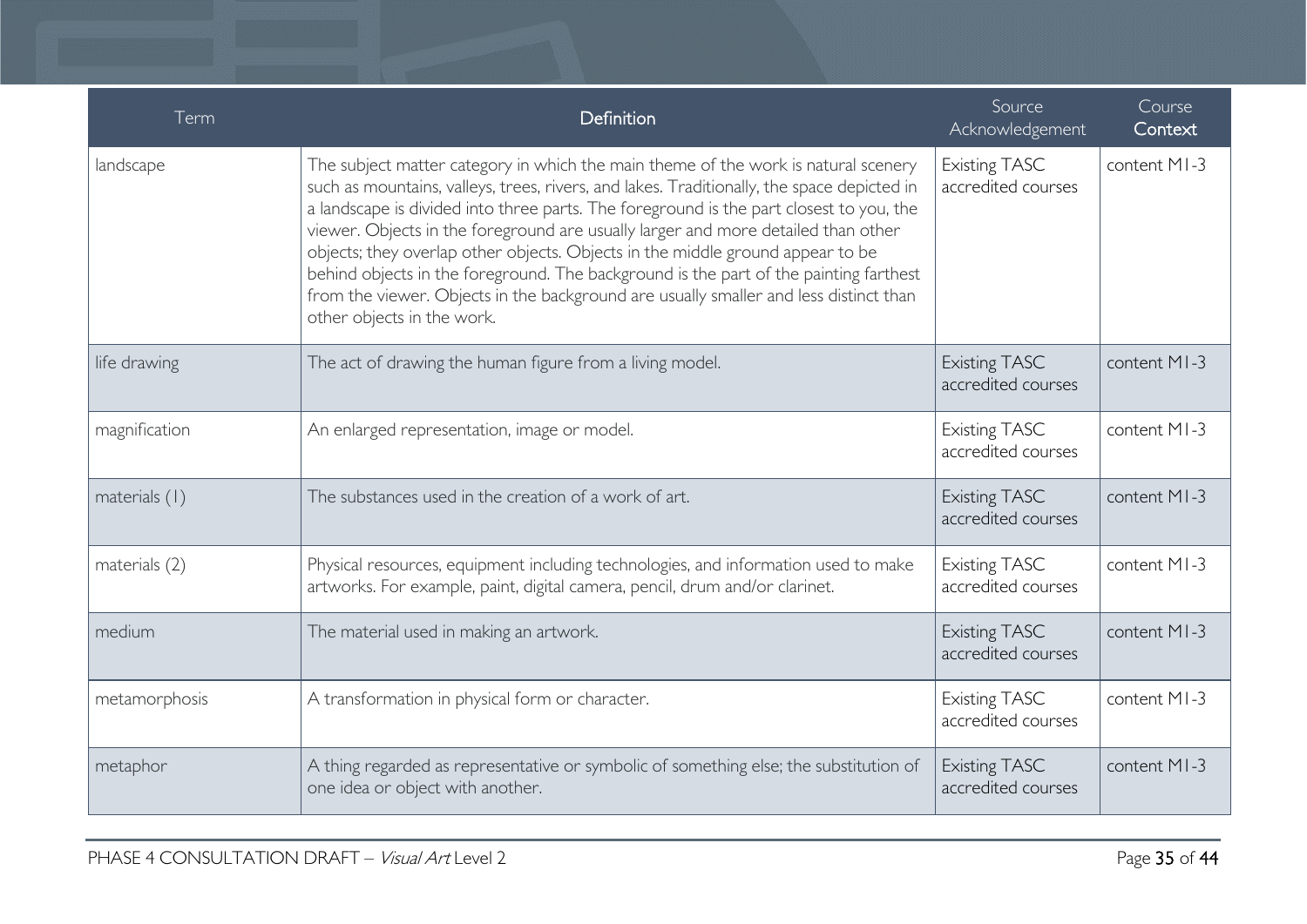| Term          | Definition                                                                                                                                                                                                                                                                                                                                                                                                                                                                                                                                                                                                                                                                                                                                                                                                          | Source<br>Acknowledgement                  | Course<br>Context |
|---------------|---------------------------------------------------------------------------------------------------------------------------------------------------------------------------------------------------------------------------------------------------------------------------------------------------------------------------------------------------------------------------------------------------------------------------------------------------------------------------------------------------------------------------------------------------------------------------------------------------------------------------------------------------------------------------------------------------------------------------------------------------------------------------------------------------------------------|--------------------------------------------|-------------------|
| minimisation  | A reduction in scale or proportion relative to other design elements.                                                                                                                                                                                                                                                                                                                                                                                                                                                                                                                                                                                                                                                                                                                                               | <b>Existing TASC</b><br>accredited courses | content MI-3      |
| mixed media   | Any artwork that uses more than one medium.                                                                                                                                                                                                                                                                                                                                                                                                                                                                                                                                                                                                                                                                                                                                                                         | <b>Existing TASC</b><br>accredited courses | content MI-3      |
| Modernism     | Refers to the overall art movement from the late 1800s to the early 1970s in which<br>artists were primarily interested in how they presented their artistic ideas and issues<br>rather than reproducing the world as it appears visually. This focus on the cultivation<br>of individual style and artistic process led many modern artists toward an abstracted<br>use of the elements of art. The new creative possibilities encouraged a great diversity<br>of activity, and artists experimented with new visual formats and ideas. Reflecting this<br>artistic diversity, Modernism can be considered as a larger heading under which<br>several different art movements such as Impressionism, Fauvism, Expressionism,<br>Cubism, Dada, Surrealism, and Abstract Expressionism all flourished in succession. | <b>Existing TASC</b><br>accredited courses | content MI-3      |
| motif         | A decorative design or pattern; a distinctive feature or dominant idea in an artwork.                                                                                                                                                                                                                                                                                                                                                                                                                                                                                                                                                                                                                                                                                                                               | <b>Existing TASC</b><br>accredited courses | content MI-3      |
| movements     | A tendency or style in art with a specific common philosophy or goal, followed by a<br>group of artists during a restricted period of time, (usually a few months, years or<br>decades) or, at least, with the heyday of the movement defined within a number of<br>years.                                                                                                                                                                                                                                                                                                                                                                                                                                                                                                                                          | <b>Existing TASC</b><br>accredited courses | content MI-3      |
| multimodality | A text may be defined as multimodal when it combines two or more semiotic<br>systems: linguistic, visual, audio, gestural or spatial.                                                                                                                                                                                                                                                                                                                                                                                                                                                                                                                                                                                                                                                                               | <b>Existing TASC</b><br>accredited courses | content MI-3      |
| mural         | Surface treatment or decoration that is applied directly to a wall. A painted fresco is<br>one form of a mural.                                                                                                                                                                                                                                                                                                                                                                                                                                                                                                                                                                                                                                                                                                     | <b>Existing TASC</b><br>accredited courses | content MI-3      |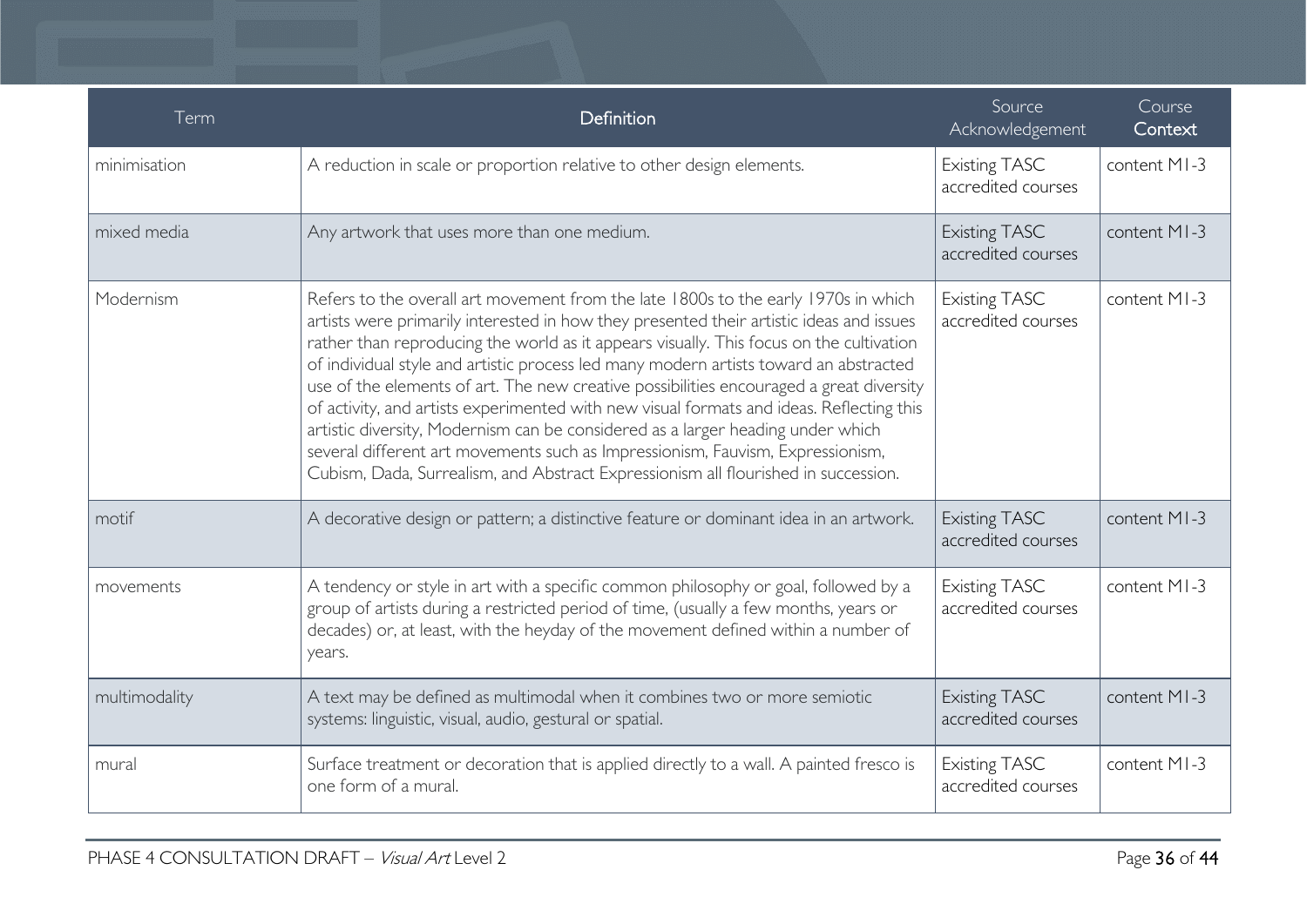| Term            | Definition                                                                                                                                                                                                                                                                                                                                                | Source<br>Acknowledgement                  | Course<br>Context |
|-----------------|-----------------------------------------------------------------------------------------------------------------------------------------------------------------------------------------------------------------------------------------------------------------------------------------------------------------------------------------------------------|--------------------------------------------|-------------------|
| Neoclassicism   | "New" classicism movement of the late 18 <sup>th</sup> and early 19 <sup>th</sup> centuries. Neoclassicism<br>was inspired by the classical style of ancient Greece and Rome, and the classical ideals<br>of harmony, idealised realism, clarity, and reason are all generally found in examples<br>of neoclassical architecture, painting and sculpture. | <b>Existing TASC</b><br>accredited courses | content MI-3      |
| painting        | Paintings are made of organic and inorganic materials which are put together by an<br>artist to create a specific image. They form a simple construction consisting of one or<br>more paint layers and a support for those layers.                                                                                                                        | <b>Existing TASC</b><br>accredited courses | content MI-3      |
| parody          | A humorous or satirical imitation of a serious work.                                                                                                                                                                                                                                                                                                      | <b>Existing TASC</b><br>accredited courses | content MI-3      |
| personal voice  | The personal flavour imparted by the writer when he/she is engaged with a topic.<br>The authors attitude comes through in the writing.                                                                                                                                                                                                                    | <b>Existing TASC</b><br>accredited courses | content MI-3      |
| perspective     | System of representing three-dimensional objects on a two-dimensional surface,<br>giving the illusion of depth in space. Linear perspective deals with drawing, and<br>atmospheric perspective attempts to use colour and value changes to get the effect<br>of distance.                                                                                 | <b>Existing TASC</b><br>accredited courses | content MI-3      |
| photography     | The art or practice of taking and processing photographs.                                                                                                                                                                                                                                                                                                 | <b>Existing TASC</b><br>accredited courses | content MI-3      |
| pictorial space | The illusionary space in a painting or other two-dimensional art that appears to<br>recede backward into depth from the picture plane.                                                                                                                                                                                                                    | <b>Existing TASC</b><br>accredited courses | content MI-3      |
| Pop Art         | Pop Art was a style of modern art in the 1960s that used the imagery of mass-media,<br>mass-production, and mass-culture.                                                                                                                                                                                                                                 | <b>Existing TASC</b><br>accredited courses | content MI-3      |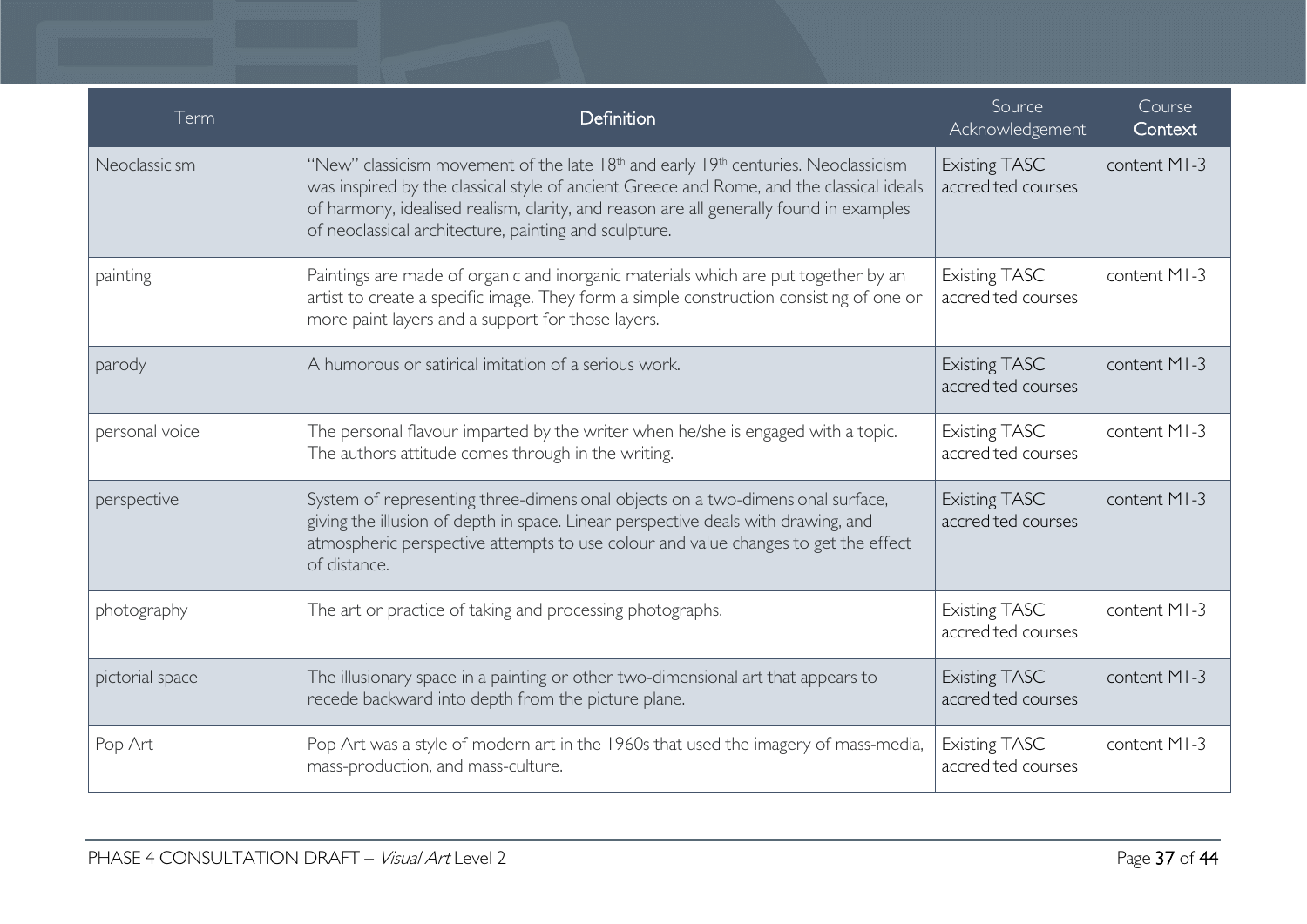| Term           | Definition                                                                                                                                                                                                                                                                                                                                                                                                              | Source<br>Acknowledgement                  | Course<br>Context |
|----------------|-------------------------------------------------------------------------------------------------------------------------------------------------------------------------------------------------------------------------------------------------------------------------------------------------------------------------------------------------------------------------------------------------------------------------|--------------------------------------------|-------------------|
| portrait       | Subject matter category in which the main purpose of the artwork is to communicate<br>a likeness of an individual or group of individuals.                                                                                                                                                                                                                                                                              | <b>Existing TASC</b><br>accredited courses | content MI-3      |
| Post-Modern    | A term used to describe the period of art which followed the modern period, i.e.<br>from the 1950s until recently. The term implies a shift away from the formal rigors of<br>the modernists, toward the less formally and emotionally stringent Pop artists, and<br>other art movements which followed.                                                                                                                | <b>Existing TASC</b><br>accredited courses | content MI-3      |
| precursor      | A person or thing that comes before another of the same kind; a forerunner.                                                                                                                                                                                                                                                                                                                                             | <b>Existing TASC</b><br>accredited courses | content MI-3      |
| primary source | Primary sources provide first-hand testimony or direct evidence concerning a topic<br>under investigation. They are created by witnesses or recorders who experienced<br>the events or conditions being documented. Often these sources are created at the<br>time when the events or conditions are occurring, but primary sources can also<br>include autobiographies, memoirs and oral histories recorded later.     | <b>Existing TASC</b><br>accredited courses | content MI-3      |
| printmaking    | The category of fine art printing processes, including etching, lithography, woodcut,<br>and silkscreen, in which multiple images are made from the same metal plate, heavy<br>stone, wood or linoleum block or silkscreen, with black-and-white or colour printing<br>inks.                                                                                                                                            | <b>Existing TASC</b><br>accredited courses | content MI-3      |
| proportion     | The relationship in size of one component of a work of art to another.                                                                                                                                                                                                                                                                                                                                                  | <b>Existing TASC</b><br>accredited courses | content MI-3      |
| Realism        | 19th century art movement in which artists focused attention on ordinary people, such<br>as peasants and laborers, who had not been pictured in art up to that time. Realists<br>depicted real scenes from contemporary life, from city street scenes to country<br>funerals. They tried to show the beauty in the commonplace, refusing to idealise or<br>gloss over reality as Neoclassical and Romantic artists had. | <b>Existing TASC</b><br>accredited courses | content MI-3      |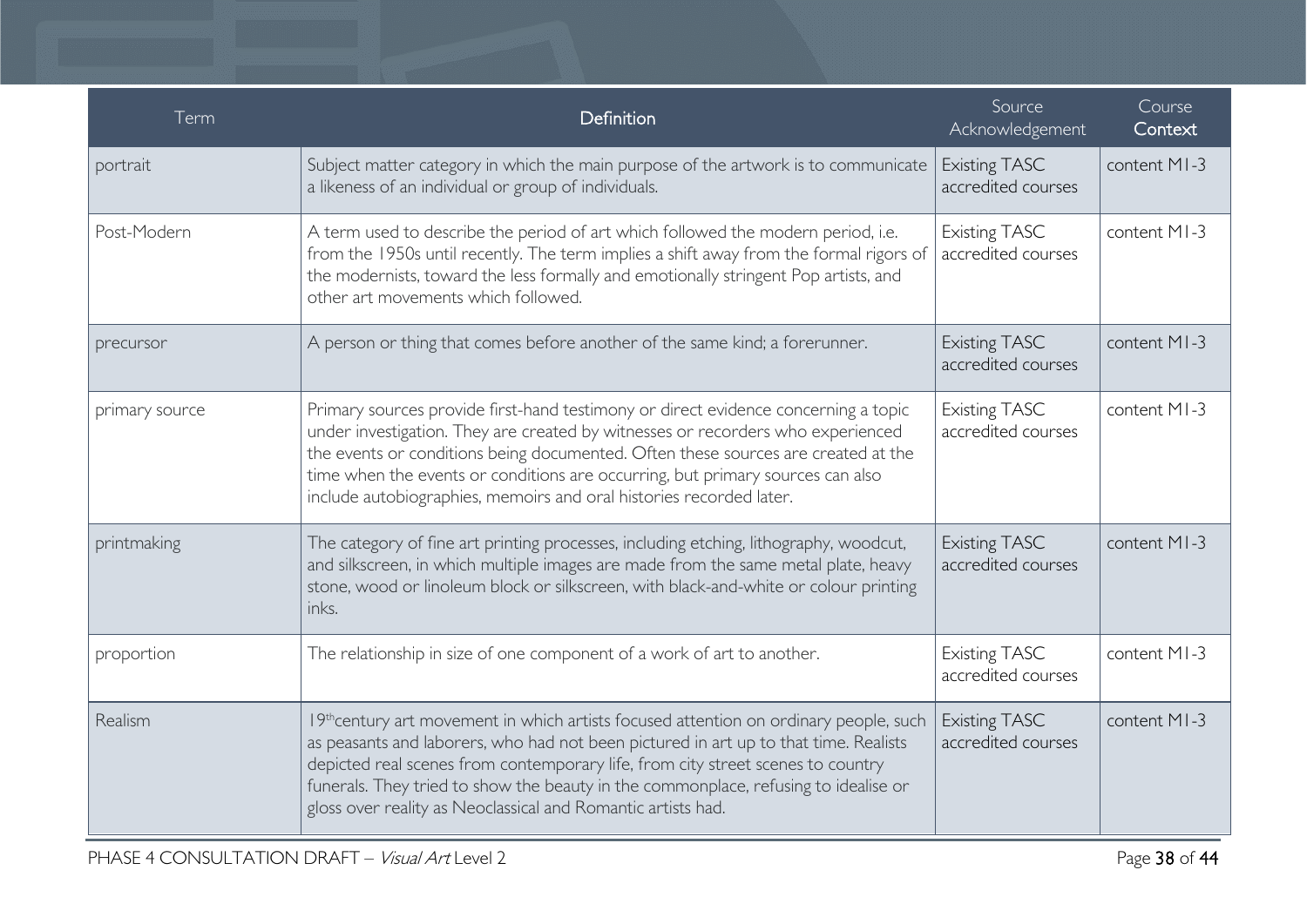| Term        | Definition                                                                                                                                                                                                                                                                                                                                                                                                                                                                                                                                                                                                                                                                                                                                   | Source<br>Acknowledgement                  | Course<br>Context              |
|-------------|----------------------------------------------------------------------------------------------------------------------------------------------------------------------------------------------------------------------------------------------------------------------------------------------------------------------------------------------------------------------------------------------------------------------------------------------------------------------------------------------------------------------------------------------------------------------------------------------------------------------------------------------------------------------------------------------------------------------------------------------|--------------------------------------------|--------------------------------|
| realistic   | Artwork that attempts a photographic likeness of the subject matter; sometimes<br>refers to the choice of subject that is commonplace as opposed to courtly and<br>idealised.                                                                                                                                                                                                                                                                                                                                                                                                                                                                                                                                                                | <b>Existing TASC</b><br>accredited courses | content MI-3                   |
| Reformation | The reform of the Christian Church initiated by Martin Luther in Germany from<br>about 1520 and resulting in the split of the church into Catholic and Protestant sects.<br>In Britain the Reformation was brought about by Henry VIII. Protestantism was<br>vehemently against all religious imagery and church decoration, and under Henry, and<br>particularly his son Edward VI, the Reformation was followed by a comprehensive<br>destruction, known as iconoclasm, of the rich medieval art and architecture of Britain.<br>From then until the middle of the $18th$ century, art in Britain consisted almost<br>exclusively of the purely secular form of portraiture. There were some exceptions -<br>such as post-reformation art. | <b>Existing TASC</b><br>accredited courses | content MI-3                   |
| Renaissance | Literally means "rebirth." The Renaissance period in Europe lasted from the 14th<br>century through the 16 <sup>th</sup> century and was distinguished by a renewed interest in<br>classical art, architecture, literature, and philosophy.                                                                                                                                                                                                                                                                                                                                                                                                                                                                                                  | <b>Existing TASC</b><br>accredited courses | content MI-3                   |
| resolved    | Completed with a level of refinement and clarity of purpose/vision.                                                                                                                                                                                                                                                                                                                                                                                                                                                                                                                                                                                                                                                                          | <b>Existing TASC</b><br>accredited courses | content MI-3<br>and assessment |
| Romanticism | Late $18th$ and early $19th$ century movement that emphasised the values of passionate<br>emotion and artistic freedom. Romanticism was a philosophical attitude that<br>emphasised emotion, imagination, mystery and the pursuit of one's unique destiny.<br>The Romantics had a deep fascination with historical literature and artistic styles that<br>stood in contrast to a world that was becoming increasingly industrialised and<br>developed.                                                                                                                                                                                                                                                                                       | <b>Existing TASC</b><br>accredited courses | content MI-3                   |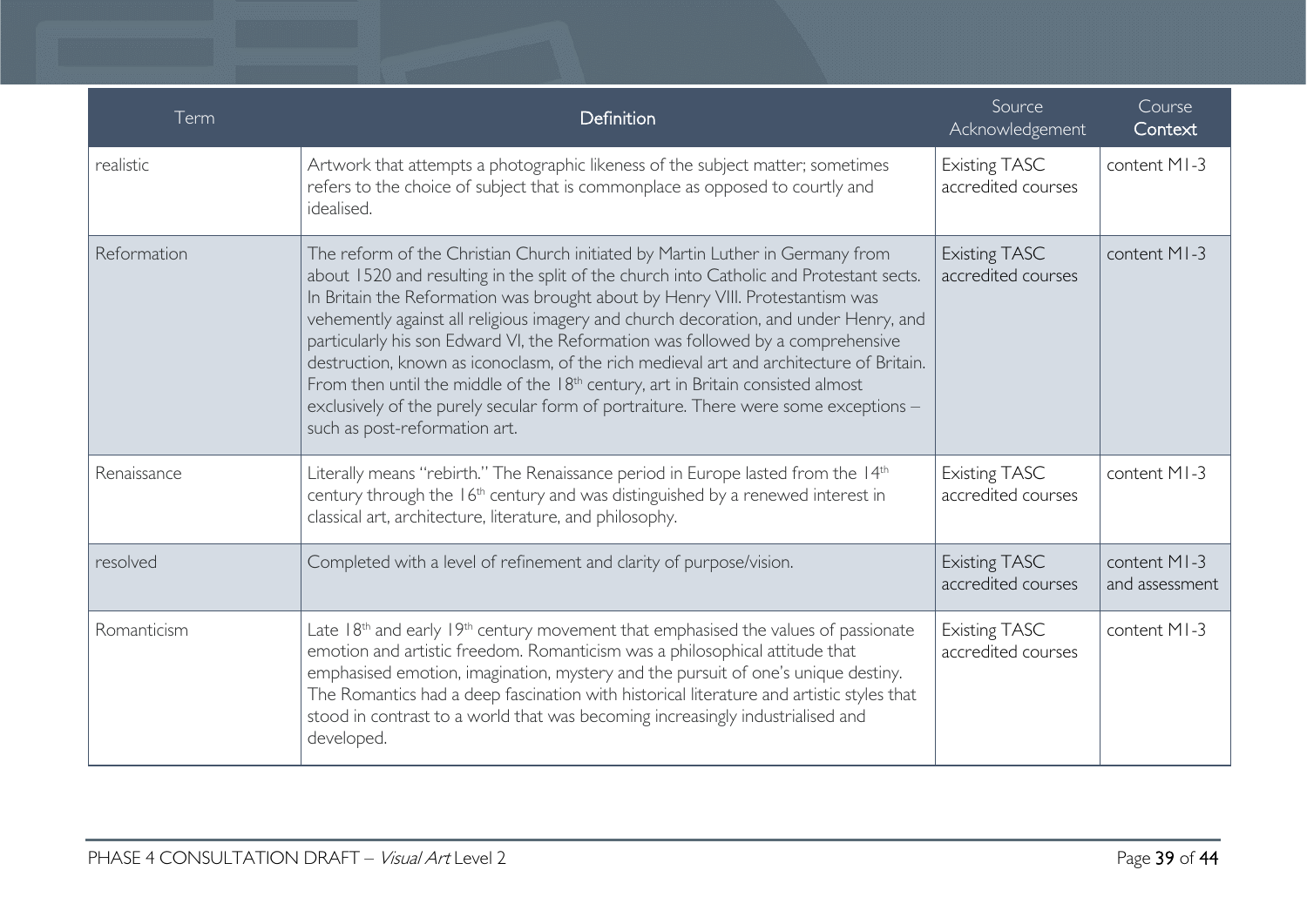| Term             | Definition                                                                                                                                                                                                                                                                                                                                                                                                                                                                                    | Source<br>Acknowledgement                  | Course<br>Context              |
|------------------|-----------------------------------------------------------------------------------------------------------------------------------------------------------------------------------------------------------------------------------------------------------------------------------------------------------------------------------------------------------------------------------------------------------------------------------------------------------------------------------------------|--------------------------------------------|--------------------------------|
| sculpture        | Object carved or modelled in wood, stone, etc., or cast in metal for an aesthetic, non-<br>functional purpose, or the process of producing it, hence sculptor. "Sculptural" is used<br>to describe art (including painting and drawing) that has pronounced three-<br>dimensional qualities.                                                                                                                                                                                                  | <b>Existing TASC</b><br>accredited courses | content MI-3                   |
| secondary source | Secondary sources are less easily defined than primary sources. Generally, they are<br>accounts written after the fact with the benefit of hindsight. They are interpretations<br>and evaluations of primary sources. Secondary sources are not evidence, but rather<br>commentary on and discussion of evidence.                                                                                                                                                                             | <b>Existing TASC</b><br>accredited courses | content MI-3<br>and assessment |
| still life       | The subject matter category in which the main purpose of the artwork is to show<br>inanimate objects.                                                                                                                                                                                                                                                                                                                                                                                         | <b>Existing TASC</b><br>accredited courses | content MI-3                   |
| Street Art       | Artwork that is created in a public space, typically without official permission. The<br>term gained popularity during the graffiti art boom of the early 1980s and continues<br>to be applied to subsequent incarnations. Stencil graffiti, wheat-pasted poster art or<br>sticker art and street installation or sculpture are common forms of modern Street<br>Art. Video projection, yarn bombing and Lock On sculpture became popularised at<br>the turn of the 21 <sup>st</sup> century. | <b>Existing TASC</b><br>accredited courses | content MI-3                   |
| style            | Refers to the visual appearance of a work of art that relates it to other works by the<br>same artist or from the same period, training, location, "school", art movement or<br>archaeological culture.                                                                                                                                                                                                                                                                                       | <b>Existing TASC</b><br>accredited courses | content MI-3                   |
| stylisation      | The act of stylising; using artistic forms and conventions to create a desired effect.                                                                                                                                                                                                                                                                                                                                                                                                        | Existing TASC<br>accredited courses        | content MI-3                   |
| sublime          | Theory developed by Edmund Burke in the mid-18 <sup>th</sup> century, where he defined<br>sublime art as art that refers to a greatness beyond all possibility of calculation,<br>measurement, or imitation.                                                                                                                                                                                                                                                                                  | <b>Existing TASC</b><br>accredited courses | content MI-3                   |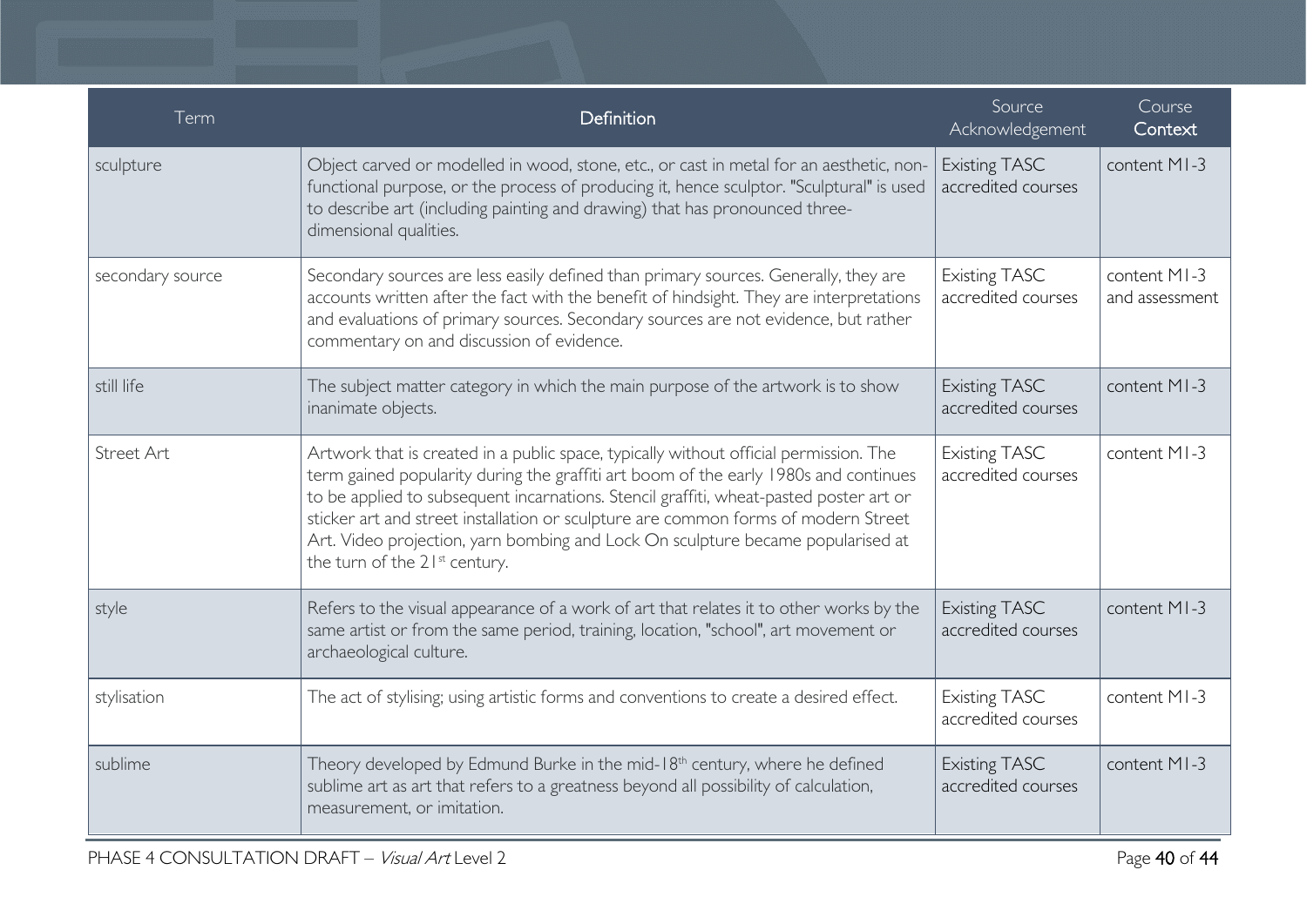| Term             | <b>Definition</b>                                                                                                                                      | Source<br>Acknowledgement                  | Course<br>Context              |
|------------------|--------------------------------------------------------------------------------------------------------------------------------------------------------|--------------------------------------------|--------------------------------|
| summarise        | Express, concisely, the relevant details.                                                                                                              | <b>Existing TASC</b><br>accredited courses | content MI-3                   |
| Support Material | Collection of materials that show the development of, and further inform the<br>context of the work in question.                                       | <b>Existing TASC</b><br>accredited courses | content MI-3<br>and assessment |
| symbol           | A thing that represents or stands for something else; a mark or character used as a<br>conventional representation of an object, function, or process. | <b>Existing TASC</b><br>accredited courses | content MI-3                   |
| symmetry         | A way of organising the parts of a design so that one side duplicates or mirrors the<br>other.                                                         | <b>Existing TASC</b><br>accredited courses | content MI-3                   |
| synergy          | The interaction of two or more agents or forces so that their combined effect is<br>greater than the sum of their individual effects.                  | <b>Existing TASC</b><br>accredited courses | content MI-3                   |
| synthesise       | To combine to form a new, complex product.                                                                                                             | <b>Existing TASC</b><br>accredited courses | content MI-3                   |
| technique        | The method, procedure or way something is done.                                                                                                        | <b>Existing TASC</b><br>accredited courses | content MI-3                   |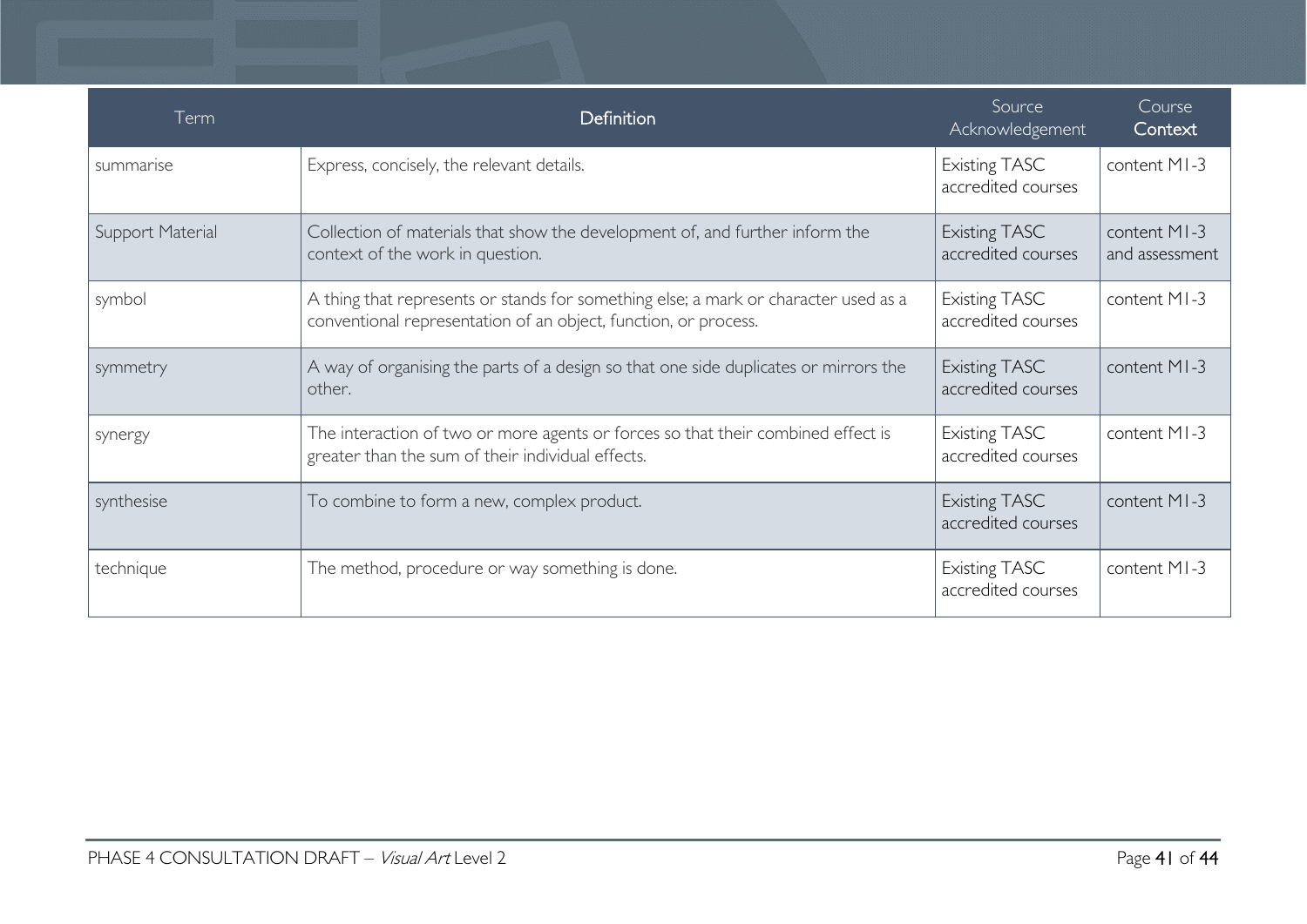| Term                    | Definition                                                                                                                                                                                                                                                                                                                                                                                                                                                                                                              | Source<br>Acknowledgement                  | Course<br>Context |
|-------------------------|-------------------------------------------------------------------------------------------------------------------------------------------------------------------------------------------------------------------------------------------------------------------------------------------------------------------------------------------------------------------------------------------------------------------------------------------------------------------------------------------------------------------------|--------------------------------------------|-------------------|
| technologies/technology | The term 'technologies' should be understood (in its widest sense) to encompass the<br>application of devices, tools, machines and techniques/processes to the production of<br>artistic works. The following may be considered technologies in the context of this<br>course:<br>brushes, spatulas, cutting tools and pottery wheels<br>$\bullet$<br>computer systems (and their selection/use may be appropriate in specific<br>studios or tasks)<br>the care and maintenance of art tools and equipment<br>$\bullet$ | <b>Existing TASC</b><br>accredited courses | content MI-3      |
| texture                 | Element of art that refers to the perceived surface quality or "feel" of an object $-$ its<br>roughness, smoothness, softness, etc. Artworks can deal with the actual physical<br>texture of a surface or the illusion of texture, depending on the aim of the artist.                                                                                                                                                                                                                                                  | <b>Existing TASC</b><br>accredited courses | content MI-3      |
| theme                   | A subject or topic of discourse or of artistic representation.                                                                                                                                                                                                                                                                                                                                                                                                                                                          | <b>Existing TASC</b><br>accredited courses | content MI-3      |
| time-based media        | Time-based art can span a wide range of material, from video and sound artworks to<br>film or slide-based projections and includes software-based art and technology-based<br>installations and projections. Time-based media or the 'moving image' is also referred<br>to as the 4 <sup>th</sup> Dimension.                                                                                                                                                                                                            | <b>Existing TASC</b><br>accredited courses | content MI-3      |
| tone                    | The lightness or darkness of a colour (value).                                                                                                                                                                                                                                                                                                                                                                                                                                                                          | <b>Existing TASC</b><br>accredited courses | content MI-3      |
| transformation          | To change the nature, function or condition of; to alter or be altered radically in<br>form, function.                                                                                                                                                                                                                                                                                                                                                                                                                  | <b>Existing TASC</b><br>accredited courses | content MI-3      |
| transposition           | The act of exchanging or substituting.                                                                                                                                                                                                                                                                                                                                                                                                                                                                                  | <b>Existing TASC</b><br>accredited courses | content MI-3      |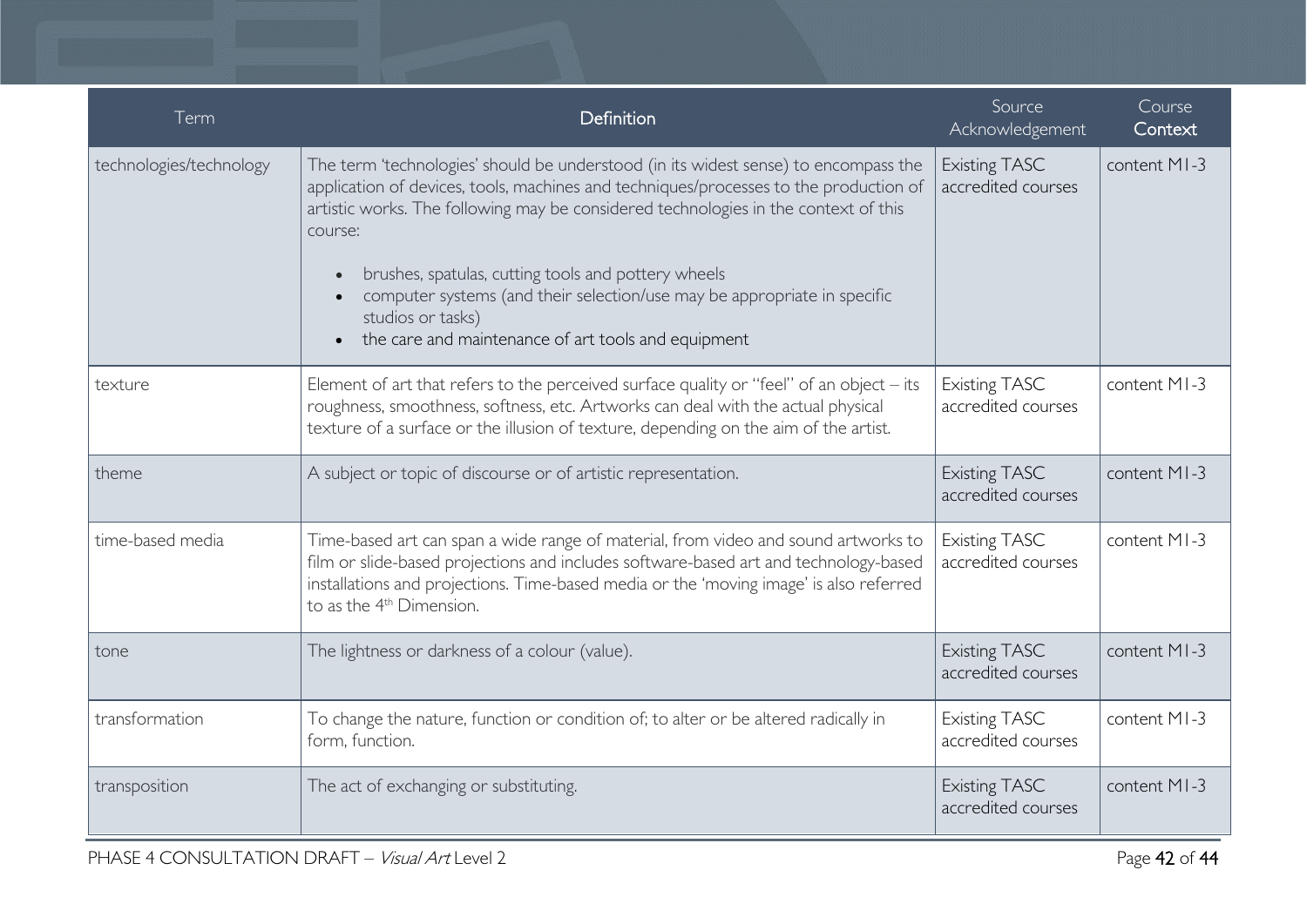| Term              | Definition                                                                                                                                                                                                                                                                                                                                                                         | Source<br>Acknowledgement                            | Course<br>Context |
|-------------------|------------------------------------------------------------------------------------------------------------------------------------------------------------------------------------------------------------------------------------------------------------------------------------------------------------------------------------------------------------------------------------|------------------------------------------------------|-------------------|
| unity             | Refers to the visual quality of wholeness or oneness that is achieved through effective<br>use of the elements of art and principles of design.                                                                                                                                                                                                                                    | <b>Existing TASC</b><br>accredited courses           | content MI-3      |
| viewpoints        | In making and responding to artworks, students consider a range of viewpoints or<br>perspectives through which artworks can be explored and interpreted. These include<br>the contexts in which the artworks are made by artists and experienced by<br>audiences. The world can be interpreted through different contexts, including social,<br>cultural, and historical contexts. | <b>ACARA</b> (Australian<br>Curriculum: The<br>Arts) | content MI-3      |
| visual language   | A system that communicates through visual elements. It is perceived by the eyes and<br>interpreted by the brain, which receives the signal and transforms into sensations,<br>emotions, actions and thoughts.                                                                                                                                                                      | Collins Dictionary                                   | content MI-3      |
| visual literacy   | Visual literacy is the ability to interpret, negotiate, and make meaning from<br>information presented in the form of an image.                                                                                                                                                                                                                                                    | Wikipedia                                            | content MI-3      |
| visual processing | Visual processing is a term that is used to refer to the brain's ability to use and<br>interpret visual information from the world around us.                                                                                                                                                                                                                                      | Wikipedia                                            | content MI-3      |
| visual thinking   | Visual thinking, also called visual/spatial learning or picture thinking is the phenomenon<br>of thinking through visual processing.                                                                                                                                                                                                                                               | Wikipedia                                            | content MI-3      |
| visual narrative  | The context and purpose of art, design or architectural works.                                                                                                                                                                                                                                                                                                                     | <b>Existing TASC</b><br>accredited courses           | content MI-3      |
| visual synthesis  | Structural devices used in art, design or architectural works; the synergy created by<br>fusing two or more ideas/images or manipulating one idea/image into another form<br>or state.                                                                                                                                                                                             | <b>Existing TASC</b><br>accredited courses           | content MI-3      |